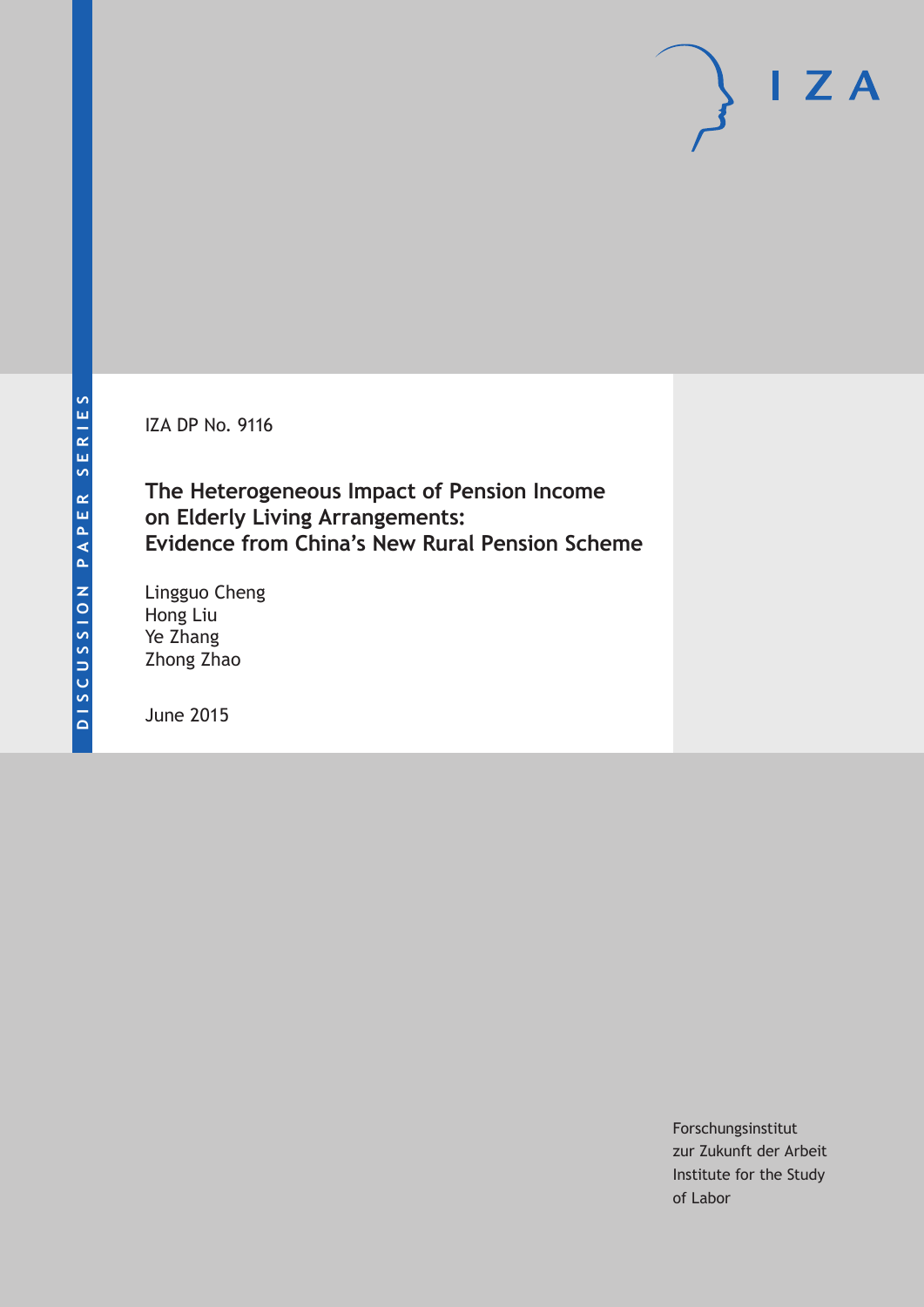# **The Heterogeneous Impact of Pension Income on Elderly Living Arrangements: Evidence from China's New Rural Pension Scheme**

## **Lingguo Cheng**

*Shanghai University of Finance and Economics*

# **Hong Liu**

*Central University of Finance and Economics*

# **Ye Zhang**

*Nanjing University*

# **Zhong Zhao**

*Renmin University of China and IZA*

### Discussion Paper No. 9116 June 2015

IZA

P.O. Box 7240 53072 Bonn **Germany** 

Phone: +49-228-3894-0 Fax: +49-228-3894-180 E-mail: iza@iza.org

Any opinions expressed here are those of the author(s) and not those of IZA. Research published in this series may include views on policy, but the institute itself takes no institutional policy positions. The IZA research network is committed to the IZA Guiding Principles of Research Integrity.

The Institute for the Study of Labor (IZA) in Bonn is a local and virtual international research center and a place of communication between science, politics and business. IZA is an independent nonprofit organization supported by Deutsche Post Foundation. The center is associated with the University of Bonn and offers a stimulating research environment through its international network, workshops and conferences, data service, project support, research visits and doctoral program. IZA engages in (i) original and internationally competitive research in all fields of labor economics, (ii) development of policy concepts, and (iii) dissemination of research results and concepts to the interested public.

<span id="page-1-0"></span>IZA Discussion Papers often represent preliminary work and are circulated to encourage discussion. Citation of such a paper should account for its provisional character. A revised version may be available directly from the author.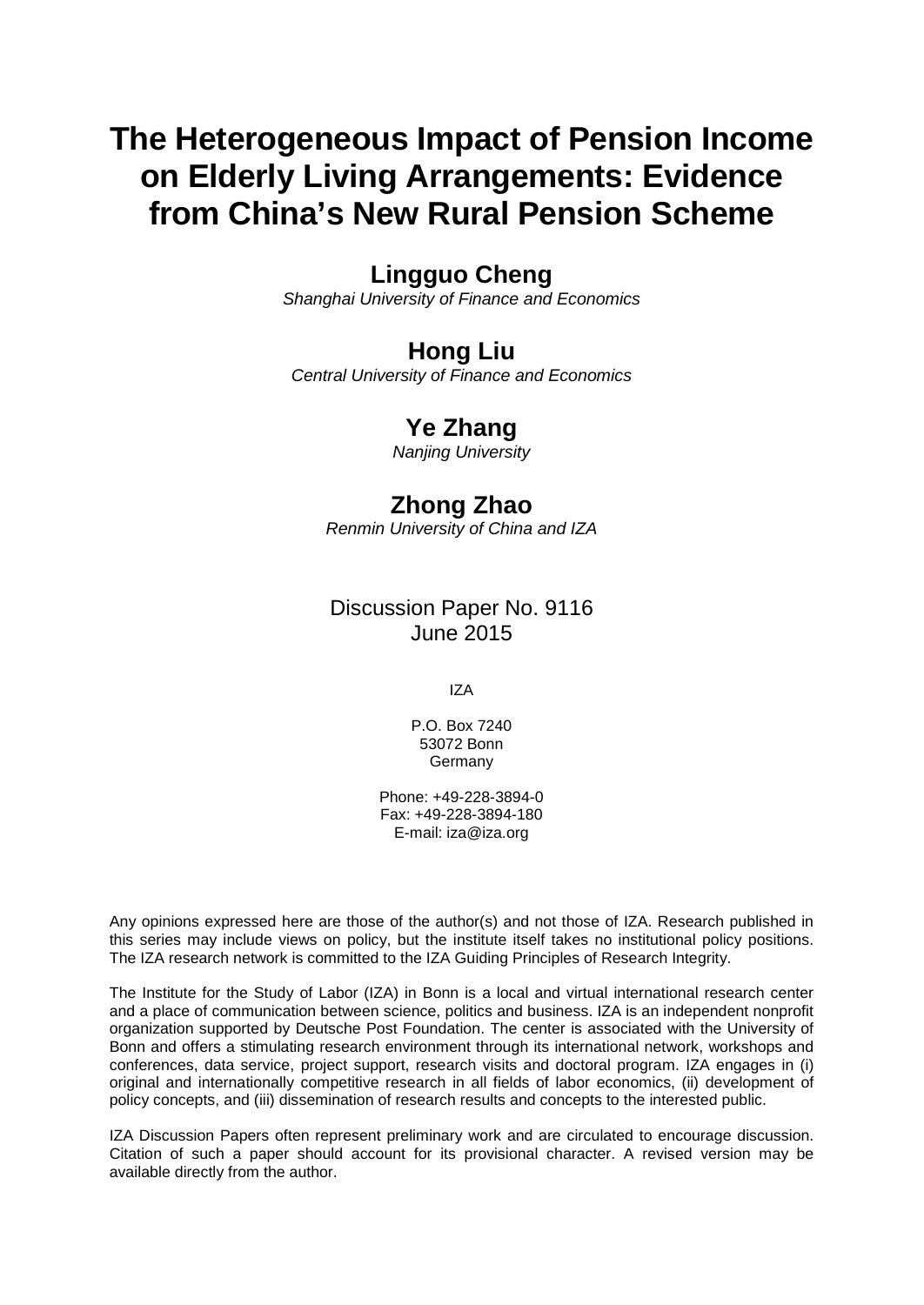IZA Discussion Paper No. 9116 June 2015

# **ABSTRACT**

# **The Heterogeneous Impact of Pension Income on Elderly Living Arrangements: Evidence from China's New Rural Pension Scheme[\\*](#page-1-0)**

This paper investigates the impact of pension income on living arrangements of the elderly. Taking advantage of a unique opportunity due to the recent establishment and expansion of the social pension system in rural China, we explicitly address the endogeneity of pension status and income through a fixed-effect model with instrumental variable approach by exploiting exogenous time variation in the program implementation at county level. We find an overall positive effect of pension income on independent living as well as considerable heterogeneity. The elderly with easy access to their adult children, possessing higher financial capacity, in less long-term care and psychological need, and having more education are more likely to live independently after receiving pension income. Our results confirm that independent living is a normal good, but highlight that living arrangement is multidimensional in rural China.

JEL Classification: J12, H55, I38

Keywords: pension income, living arrangements, heterogeneity, China

Corresponding author:

Hong Liu Central University of Finance and Economics 39 Xueyuan Nan Road Beijing 100081 China E-mail: [liuhong@cufe.edu.cn](mailto:liuhong@cufe.edu.cn)

We would like to express appreciation for comments from seminar participants at Central University of Finance and Economics and Renmin University of China. This study was supported by NIH R01 grant (5R01-AG023627), the Natural Science Foundation of China (Grant No. 71110107025, No. 71173227, No. 71203244, and No. 71233001), the National Social Science Fund of China (Grant No. 13CJY028), Program for New Century Excellent Talents in University (Grant No. NCET-12-0993), and Training Program for Major Fundamental Research of Central University of Finance and Economics (Grant No. 14ZZD001).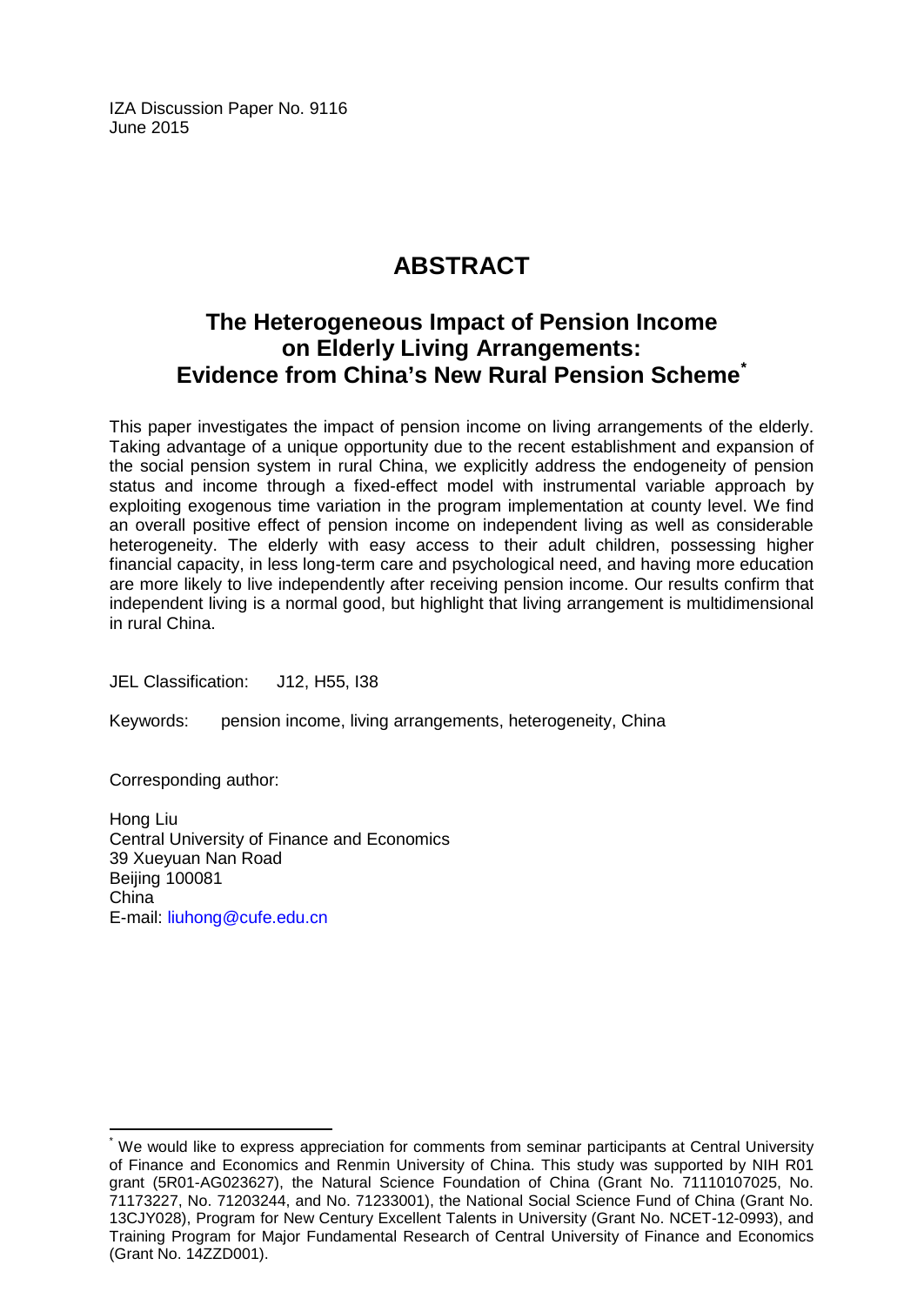#### **1. Introduction**

-

As a result of declines in fertility and mortality, population aging is becoming a major public policy concern for transition and developing countries, which have been lacking strong formal social support systems. Many developing countries are currently attempting to initiate or to expand social pension programs in order to improve the well-being of the growing elderly population.

China has the largest elderly population in the world. According to the most recent census, in 2010 there were 178 million people aged over 60 and 119 million over 65, accounting for 13.3% and 8.9% of total population in China, respectively; about 60 percent of them live in rural areas. Despite China's high economic growth during the past three decades, the rural elderly remain poorer and more vulnerable than the urban elderly, due to the large rural-urban disparity, low savings, lack of pension support, and heavy reliance on family support (Cai et al., 2012). The estimated poverty rate for rural elderly was around 20 percent in 2006, much higher than that for urban elderly in China (Cai et al., 2009; Park et al., 2012).

To improve the welfare of the rural elderly, in 2009 the Chinese government launched the New Rural Pension Scheme (NRPS) in China. It was first implemented in 320 pilot rural counties in 2009, was then expanded to 838 counties (approximately 40% of all rural counties) in 2010, and covered nearly all rural counties by  $2012$ .<sup>1</sup> By the end of 2011, about 89 million rural elderly had received pension payments under the NRPS. In this paper, we examine the effect of NRPS participation and pension income from the NRPS on living arrangements of the Chinese elderly.

Living arrangements have long been regarded as a key dimension of quality of life and an important indicator of long-term care demand in old age (Pezzin et al., 1996; Hoerger et al., 1996; Dostie and Léger, 2005; Bethencourt and R ós-Rull, 2009). This importance has led to a growing body of research on the effect of income or social security payments on living arrangements of the elderly. The existing empirical literatures, primarily focusing on developed countries, have mixed results. Studies on

<sup>&</sup>lt;sup>1</sup> China has 2,856 county-level administrative areas, and among them, 2,003 are rural counties. The rests are county-level districts under the jurisdiction of municipalities, which are mainly urban areas.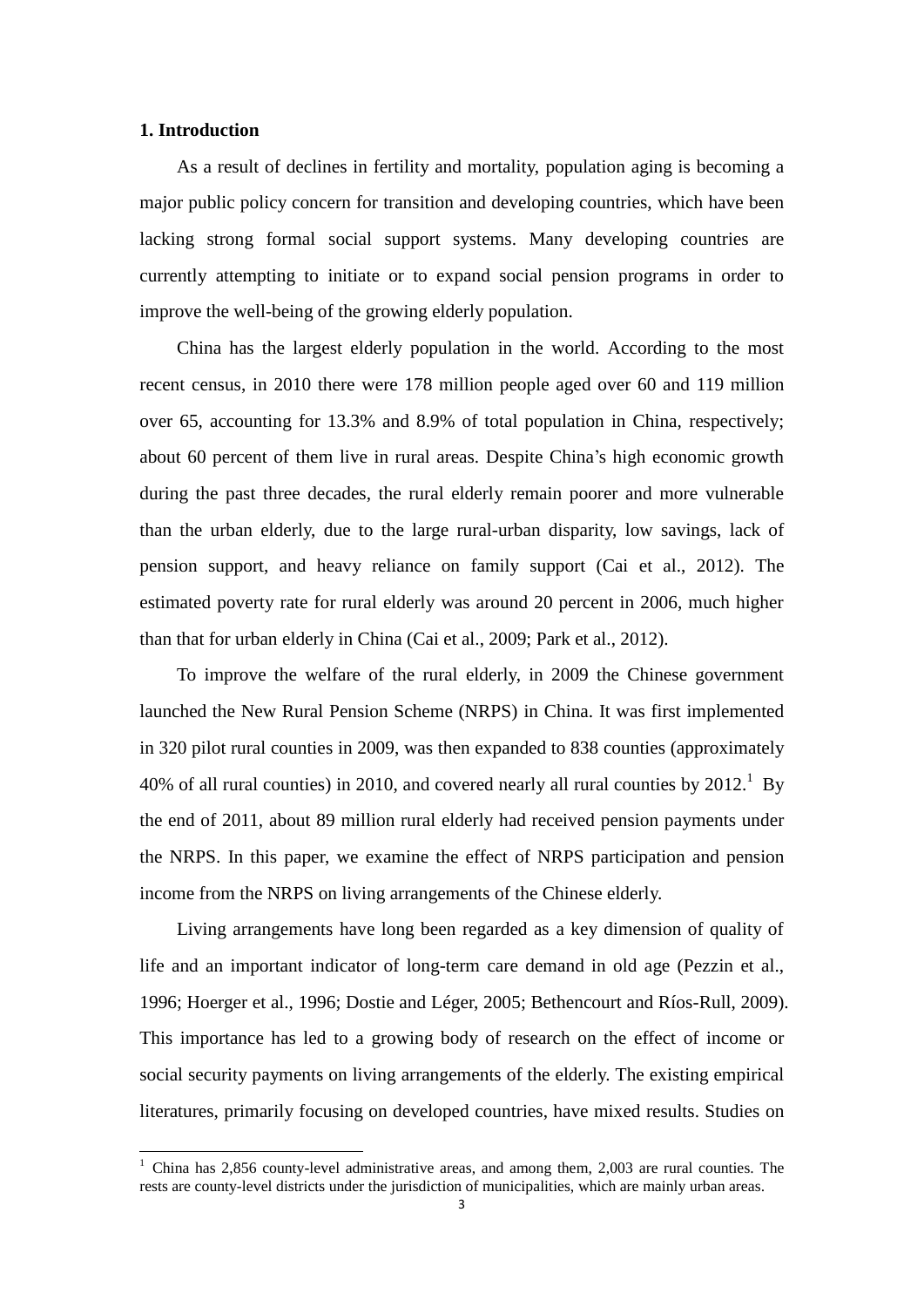the United States show constantly that the increase in pension income has led to a rise in independent living by the elderly, suggesting that independence is a normal good (Costa, 1997 and 1999; McGarry and Schoeni, 2000; Engelhardt et al., 2005). In contrast, using a sample of Italian parents aged 37 to 74, Manacorda and Moretti (2006) find that higher levels of parental income increase the probability of cohabitation, implying that coresidence is a normal good for Italian parents. There are few studies on developing countries; one exception is Edmonds et al. (2005). They show that in South Africa pension income has not increased the likelihood of black elderly women's independent living, but resulted in changes in household composition.

Living arrangement is even more important in rural China: traditionally living with adult children is the primary mechanism through which the elderly obtain care and support (Benjamin et al., 2000). However, the increasing mass rural-to-urban migration and shrinking family size inevitably have eroded the foundation of the Chinese traditional intergenerational support system. For example, data from the China Health and Nutrition Survey show that the share of rural elderly living with adult children has dropped from nearly 70 percent in 1991 to just over 40 percent in 2006 (Cai et al., 2012).

Two recent studies have explored the elderly living arrangement in China, but find different results. Meng and Luo (2008) find that increases in pension income significantly raise the probability that the elderly will be independent, though their estimated income effect is much lower than those found in the United States. However, this study is on urban Chinese elderly. Lei et al. (2013) show that Chinese rural elderly with higher income are more likely to live with or live near their adult children. Neither study takes account of the endogeneity of pension participation and pension income. Such endogeneity could be important, and is likely to arise from reverse causality or unobserved heterogeneity, such as preference and unobserved lifetime earnings, correlated with pension status/income as well as with living arrangement.

Using panel data from the Chinese Longitudinal Healthy Longevity Survey, this study makes several contributions. First, taking advantage of a unique opportunity due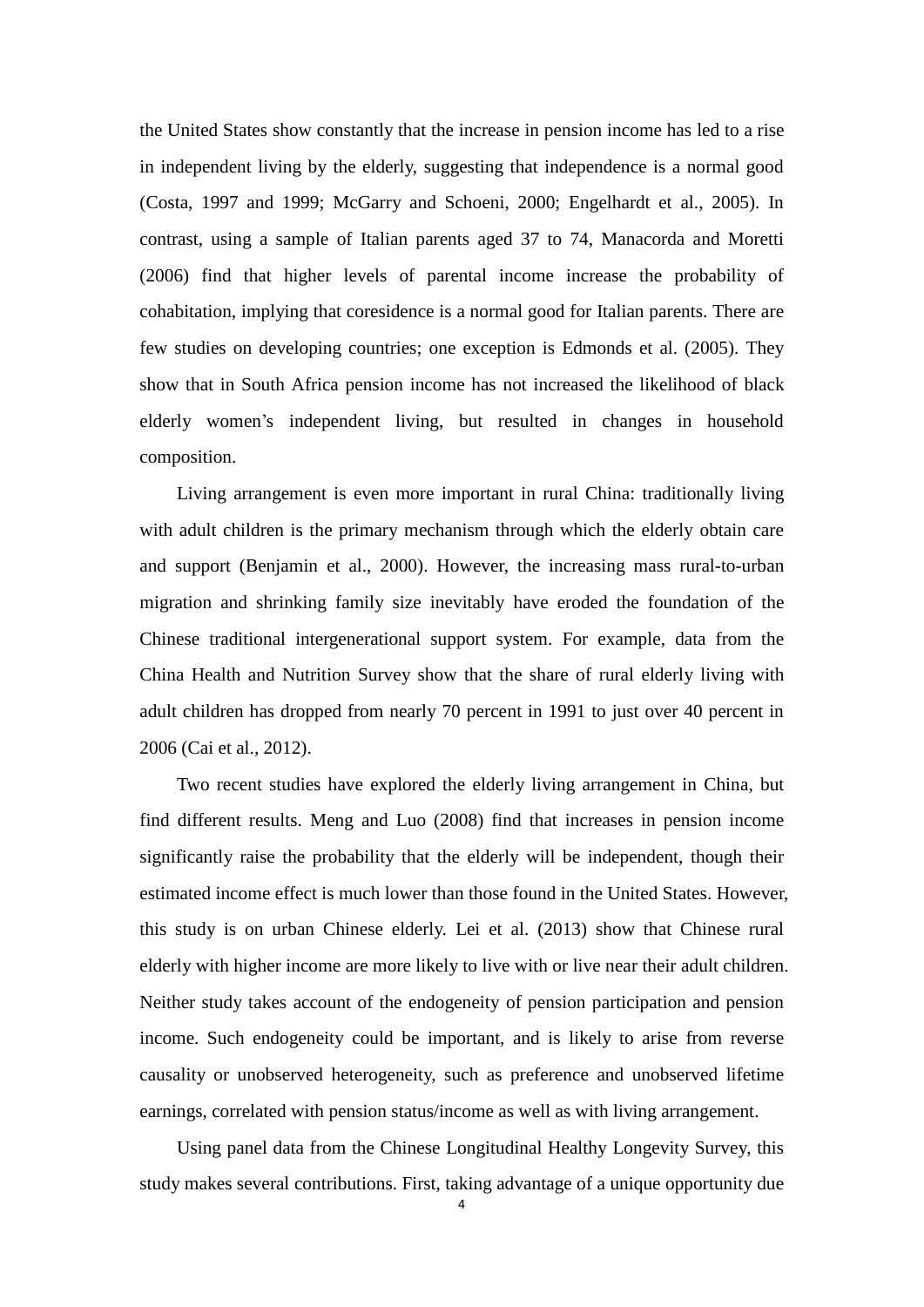to the recent establishment and expansion of the NRPS, we address the endogeneity of pension income by applying a fixed-effect model with instrumental variable correction by exploiting exogenous time variation in the NRPS implementation at the county level as our instrumental variable.

Second, Manacorda and Moretti (2006) suggest that parents may have different preferences for living arrangement across countries, which may help explain different findings for different countries in the literature. Our study highlights the multidimensionality of living arrangement and explicitly investigates the heterogeneity of the income effect on elderly living arrangements. Four possible aspects of heterogeneity are explored: geographic proximity of adult children, financial capacity, long-term care needs, and privacy concerns of the elderly. This is the main distinction of our paper from the existing literature.

We find that both the NRPS enrollment status and pension income have significantly increased the likelihood that the elderly live independently, suggesting that independent living is a normal good in rural China. Moreover, we find considerable heterogeneous effects. Our results show that the positive income effects of the NRPS are concentrated among the elderly with easy access to their adult children, better financial status, more education, and less long-term care and psychological needs. These findings provide evidence that independent living has multiple dimensions in China, and help to reconcile mixed findings in the literature.

Last but not least, there are few studies on the impact of the NRPS in rural China, mainly because it started only a few years ago, and the proper data is limited. This paper is one of the few studies to evaluate the impact of the NRPS on the welfare of the elderly in rural China. There is wide concern that the income from the NRPS may be too little to provide basic protection against poverty in old age. Our study sheds light on this issue and adds to the limited literature on the evaluation of social pension programs in developing and transition countries (Kakwani and Kalanidhi, 2005; Palacios and Oleksiy, 2006; Barrientos, 2009). Given that many countries are becoming aging societies, our study has important policy relevancy to other countries as well.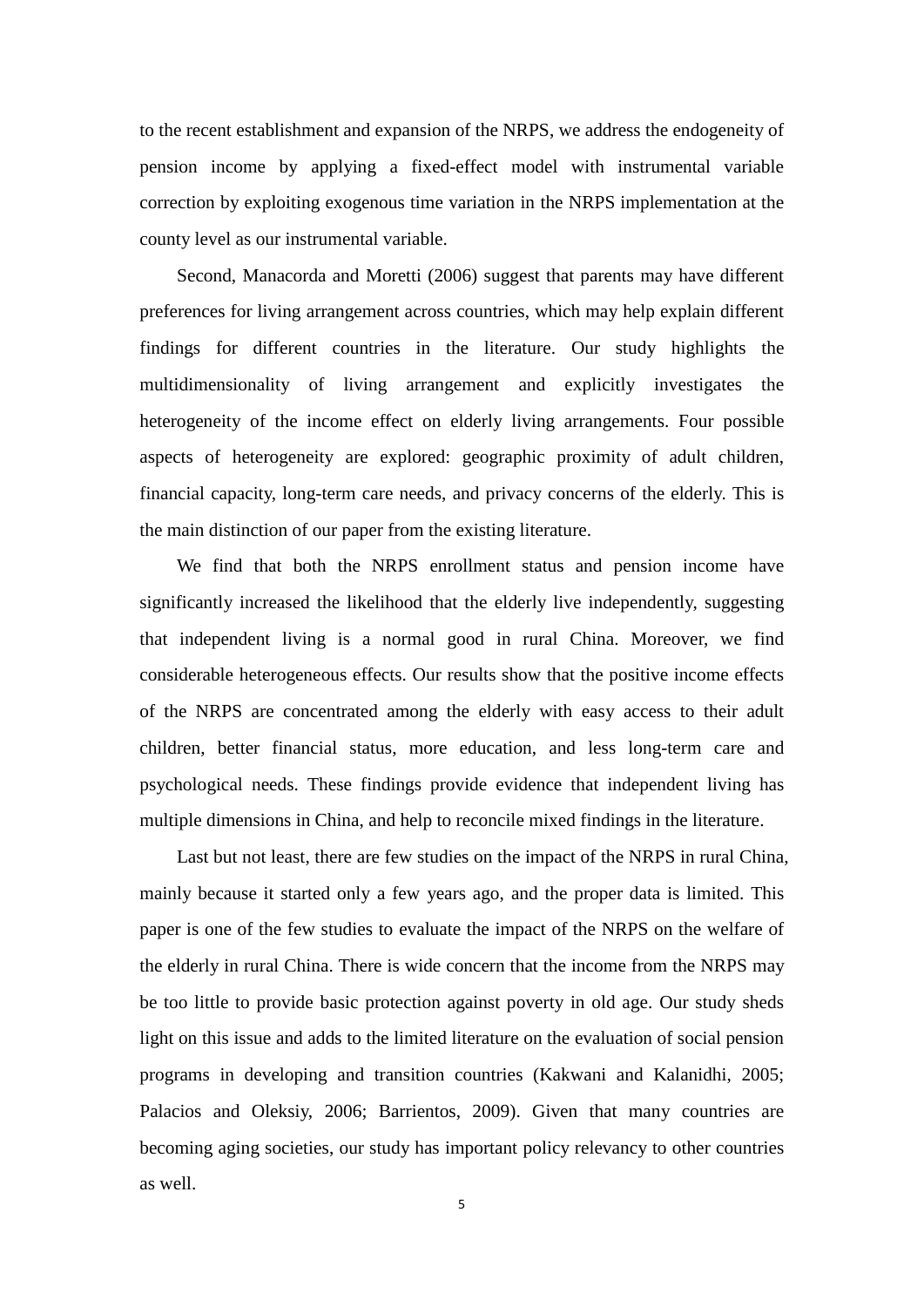The remainder of the paper is organized as follows. Section 2 provides background on the NRPS in China. Section 3 presents a simple conceptual framework, which allows us to conceptualize heterogeneous income effects on elderly living arrangements. Section 4 outlines our estimation strategy. In section 5 we describe the data and variables used in the analysis. Section 6 gives the main results, including validating the assumptions of our empirical strategy. Section 7 deals with panel attrition. Section 8 concludes the paper.

#### **2. Rural Pension System in China**

During the 1950s through the 1970s, in view of its urban-oriented development strategy and state-owned economy, China's first formal pension scheme mainly covered urban workers, while the rural residents could only depend on their land and families for old-age support (Shi, 2006). In the 1990s, the government attempted to establish some form of rural pension insurance on a pilot basis in some well-off counties, which was financed primarily by individual contributions. Partly due to inadequate subsidies from the government, this pilot pension scheme had inadequate funding, and collapsed in most pilot areas (Li, 2007).

It was estimated that over 90 percent of the 100 million elderly living in rural areas did not have any pension coverage in 2007 (Shen and Williamson, 2010). Meanwhile, the traditional family support to the rural elderly has faced great challenges due to the reduced family size associated with the family planning policy since the late 1970s and the increase of rural-to-urban migration since the late 1980s (Giles et al., 2010).

In order to provide a basic social safety net for rural residents, in 2009 the Chinese government launched a nationwide project known as the New Rural Pension Scheme (NRPS). The scheme began as a pilot in 320 rural counties (about 15 percent of all rural counties), selected by central and provincial governments. In 2010, 518 new counties were added for the second batch of the pilot. The scheme was expanded to 1,902 counties by 2011 and to nationwide by 2,012.

The NRPS is a voluntary social pension program consisting of a basic pension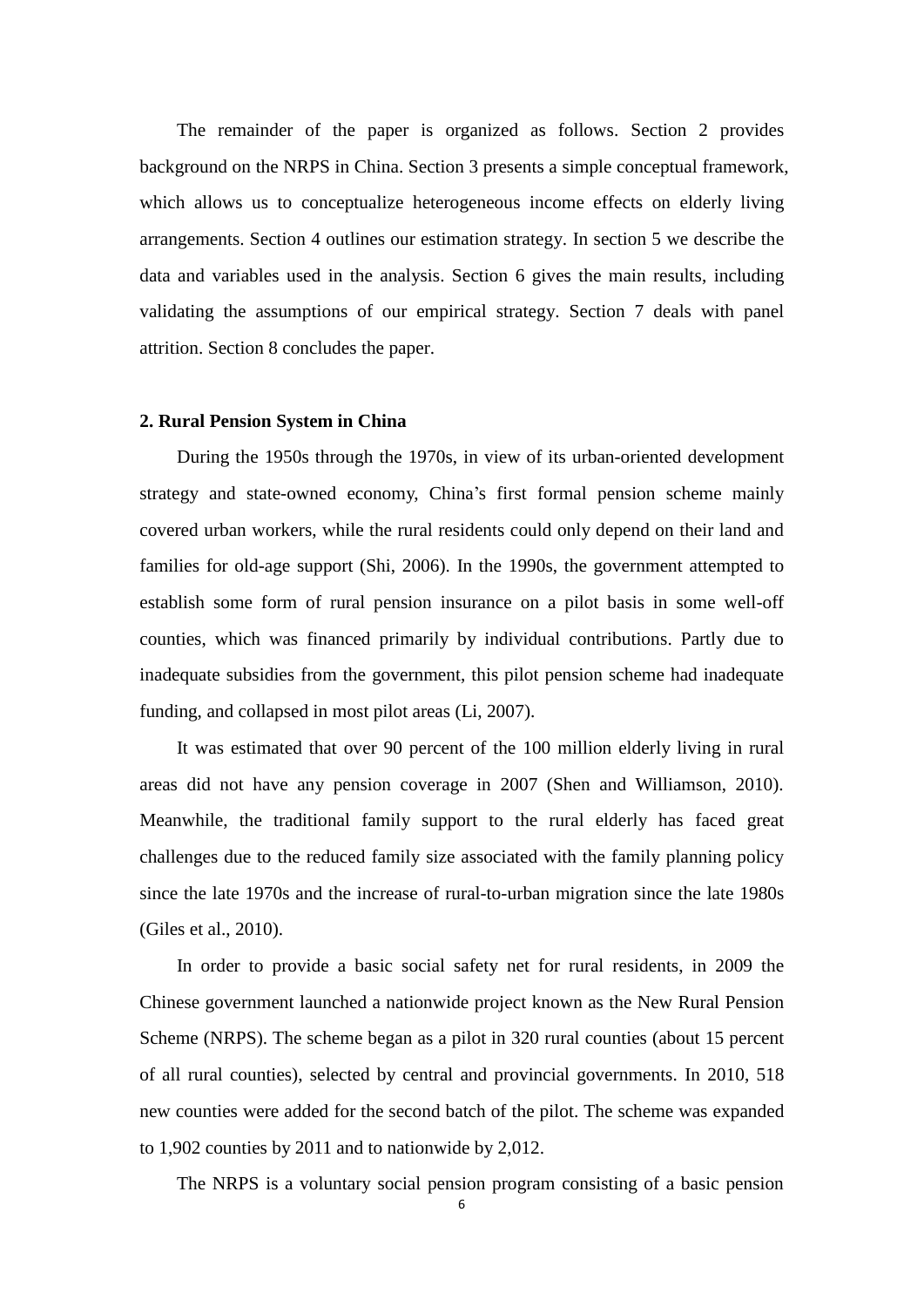and an individual pension account. All rural residents aged 16 or above who are not in school and not enrolled in an urban pension scheme are eligible to participate.

Different from the previous pilot one, the NRPS is financed by a combination of individual contributions and subsidies shared between central and local governments. Financial support from rural collectives is encouraged but not mandated. Central government bears the full cost of the non-contributory element for the relatively poor central and western regions, and half the cost for eastern regions. Individual contributions, ranging from 100 to 500 Chinese yuan per year at the choice of the enrollee, $<sup>2</sup>$  and a partial matched contribution by central or local governments, which</sup> is at least 30 Chinese yuan per year and is larger for larger individual contributions, are paid into individual accounts and accumulated at a one-year deposit interest rate. The NRPS is currently pooling at the county level, and is targeted at pooling at the provincial level when feasible.

Participants who have contributed for 15 years will be eligible for a pension at age 60. Those aged 45–59 can contribute during their working lives or pay a lump sum to cover any shortfall in the vesting period of 15 years of contribution. At the time the program is introduced, despite paying no contribution to the NRPS, those older people aged 60 and over can directly receive the basic pension benefit as long as their adult children participate in the program. $3$ 

The NRPS benefits include a basic flat rate pension and a monthly payment from the individual account. The monthly payment from the individual account is equal to the accumulated amount in the individual account divided by  $139<sup>4</sup>$ . The level of the basic flat rate pension varies across regions, with a minimum value of 55 Chinese yuan per month, which is financed mainly by the central government. Local governments are encouraged to make additional contributions at their discretion. For example, the basic pension benefit of rural residents in Beijing was about 280 Chinese

 2 1 US dollar is about 6.2 Chinese yuan.

<sup>&</sup>lt;sup>3</sup> In practice, the requirement for the participation of the children has been dropped gradually in many areas. In some areas, the elderly aged 60 and over are also allowed to pay a lump sum to cover shortfall on vesting contributions, which may or may not be subsidized, depending on local policies.

<sup>&</sup>lt;sup>4</sup> As the life expectancy in 2009 was 71.5 years in China, the average duration of benefits is 11.5 years, or 139 months, for a 60-year old individual.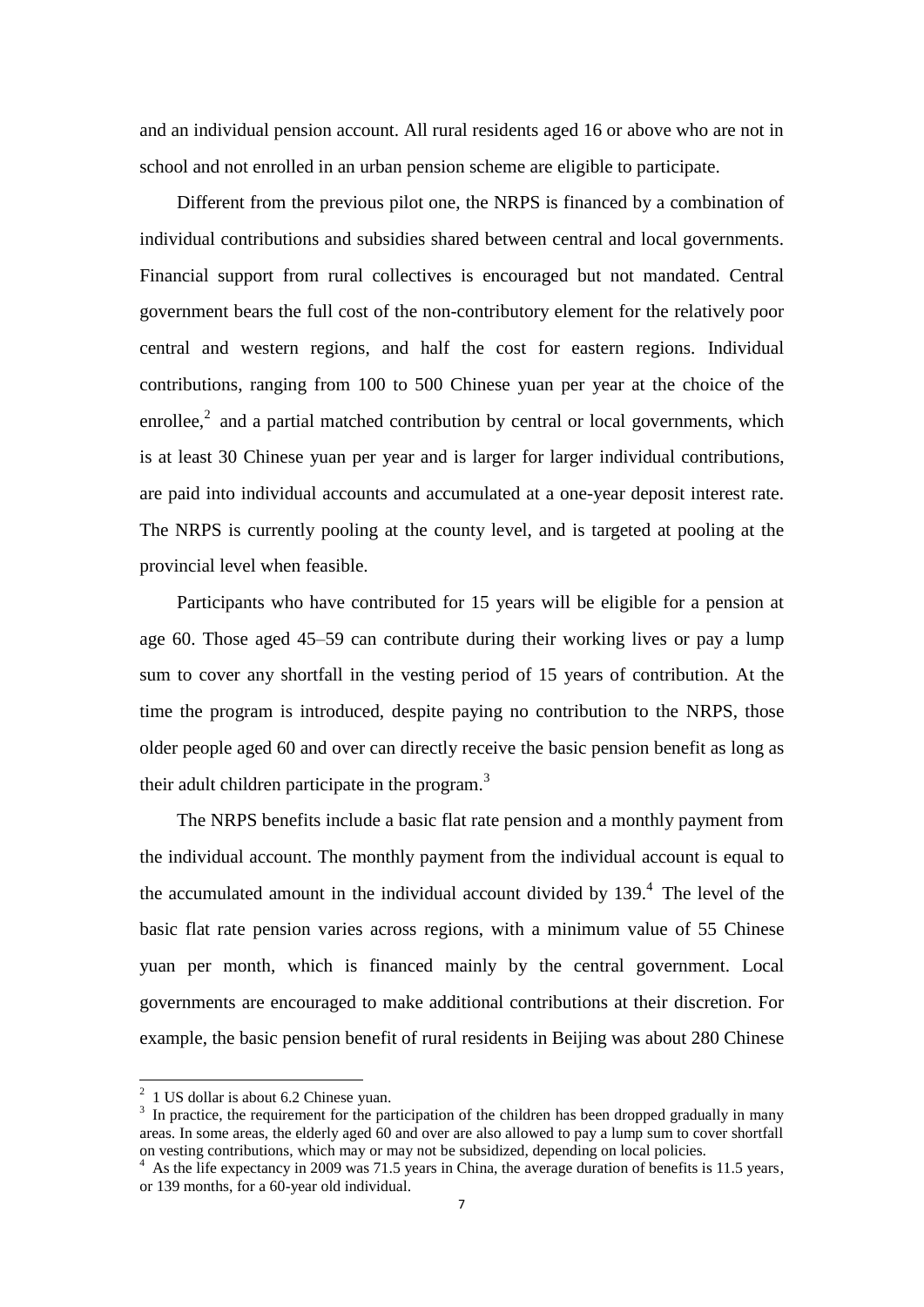yuan per month in the starting year, due to additional contributions from local government. However, in some regions, the old people only receive a basic monthly pension of 55 Chinese yuan, which equals 13.9 percent of the 2008 average per capita net income in rural China.<sup>5</sup> Moreover, 55 Chinese yuan per month is close to the 2008 poverty threshold set at 783 Chinese yuan per year by the Chinese government (Shen and Williamson, 2010), and is about 27.5 percent of the average monthly living expenses among Chinese rural elderly (Zhang and Tang, 2008). Thus, the basic pension benefit of the NRPS is not adequate to maintain a minimum living standard, but can only help to pay for the basic necessities.

#### **3. Conceptual Framework**

-

The goal of our analysis is to examine the effect of the NRPS status and pension income on elderly living arrangement; particularly we pay attention to the heterogeneous income effects among the rural elderly and channels behind these heterogeneous effects.

In a standard collective decision-making model, the elderly parents and adult children jointly determine the elderly living arrangement (Hoerger et al., 1996). However, as we cannot observe the behavior of adult children, we model the decision of the elderly as a choice between living independently and cohabiting with adult children. $6$  For each type of living arrangement, we assume a separate utility function, which depends on consumption, autonomy, health care, household services, housing, interaction with children, etc. Following Costa (1997), we think of the elderly as solving a utility maximization problem in two stages. First, for each type of living arrangement, the elderly choose the optimal bundle of goods and services  $(C^*)$ , yielding an indirect utility. Second, the elderly choose the living arrangement which yields higher indirect utility.

Let  $V^i(P^i, Y^i; Z)$  and  $V^c(P^c, Y^c; Z)$  be the indirect utility functions corresponding to independent living and coresidence, respectively, as denoted by the

 $<sup>5</sup>$  The replacement rate from the NRPS is lower than those in most OECD countries, which range from</sup> 20 to 40 percent and have a cross-country average of around 30 percent (Cai et al., 2012).

 $\frac{6}{6}$  We do not consider the choice to live in a nursing home, because it is rare in rural China.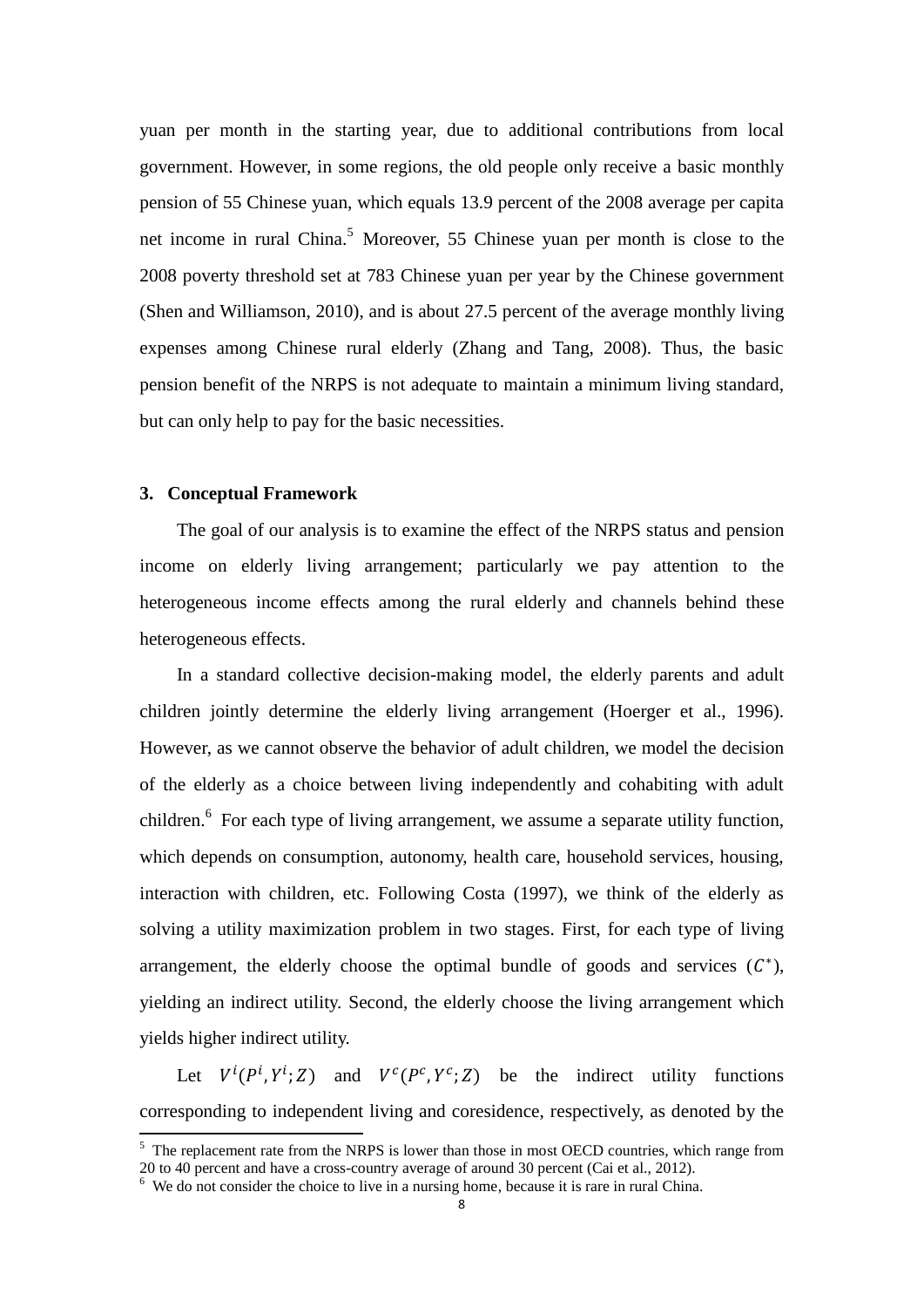superscripts ( $i$  and  $c$ ), where  $P$  indicates the price of the bundle;  $Y$  is income, which may include both the income of the elderly and the income of their adult children in an altruistic model, or just the income of the elderly in an exchange model (Cox, 1987; Costa, 1997); *Z* represents a vector of exogenous variables affecting preferences, i.e., taste shifters such as education, health, age, and marital status. The elderly will decide to live independently if

$$
V^{i}(P^{i},Y^{i};Z) > V^{c}(P^{c},Y^{c};Z)
$$
 (1)

An increase in pension income may expand the budget constraint of the elderly, and affects the optimal choice for the living arrangement. Such changes in elderly living arrangement associated with income may reveal their preferences towards independence or coresidence (Edmonds et al., 2005). If independent living is normal, an increase in pension income will lead to an increase in the demand for independent living.

Besides the income effect, other factors can also influence the living arrangement as well as the relationship between income and living arrangement. The elderly may benefit from intergenerational coresidence through reduced unit living costs, more efficient informal care provided by adult children, and increased emotional comfort; while living independently is associated with a gain of privacy and increased independence. The tradeoff between independence and coresidence is subject to many factors, such as proximity to their adult children, financial capacity, long-term care needs, and the privacy preference of the elderly. Therefore, based on equation (1), we hypothesize that the pension effects may operate in a heterogeneous manner. We consider four possible sources of heterogeneity.

The first source is access to their adult children. Adult children are the main providers of unpaid informal care and household services for the elderly in addition to themselves and their spouses. When the elderly and informal caregivers live in the same household, the shadow price of informal caregiving time is lower due to reduced travel costs; unit living costs are also reduced due to economies of scale (i.e.,  $P^{c} < P^{i}$ ). The price vector for independent living  $(P^{i})$  is not fixed, but is a function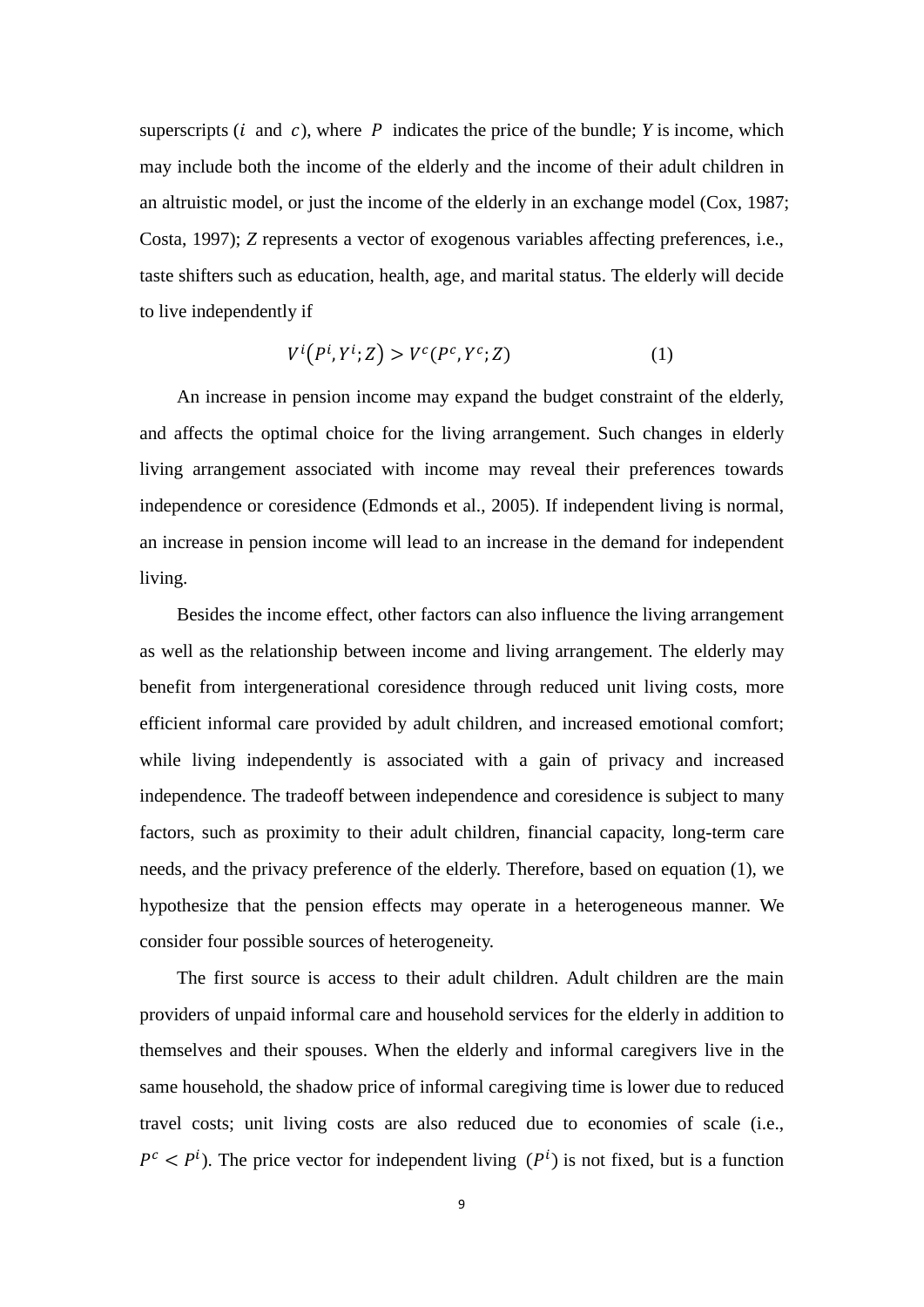of the elderly's access to their adult children, e.g., the geographic proximity of their adult children. The closer adult children are, the smaller the price vector is. When pension income is small, as in the case of the NRPS, the decision of the elderly to live independently might be more sensitive when they have adult children living nearby.

The second source is financial capacity and financial concern. The most preferred bundle of goods and services, denoted by  $C^*$ , can be purchased in the market, provided by adult children, or provided by the elderly themselves and their spouses. As pension income rises, the elderly will replace less costly alternatives with higher-priced ones. For example, the elderly may transfer resources to adult children for more goods and services otherwise provided by themselves, leading to an increase in cohabitation; or they may substitute away from goods or services provided by themselves or adult children, choosing market alternatives, which may be associated with an increase in independent living. As pension income of the elderly increases, which income effect is dominant may depend on the family's initial financial resources  $(Y)$ .

The third source is long-term care needs, mainly based on the physical and mental health status of the elderly (included in  $Z$ ). Because China's long-term care system is underdeveloped, especially in rural areas, most long-term care is provided informally by unpaid spouses, adult children, or hired help. The elderly with more need for informal care will gain more utility from coresidence. As the income of the elderly increases, potential substitutions among these three sources of informal care (spouse, adult children, and hired help) lead to different choices of optimal consumption bundle and optimal living arrangement. Thus, the income effect on the elderly living arrangement may vary with health status and marital status (related to the source of informal care).

The last source is the preference for privacy, also included in  $Z$ . People have a desire for privacy and autonomy, other things being equal (Ermisch, 1981; Hoerger et al., 1996; Engelhardt et al., 2005). Elderly living in an intergenerational household may not only lose their autonomy to some degree in their choice of consumption bundles, but also suffer a loss of privacy due to limited living space. We hypothesize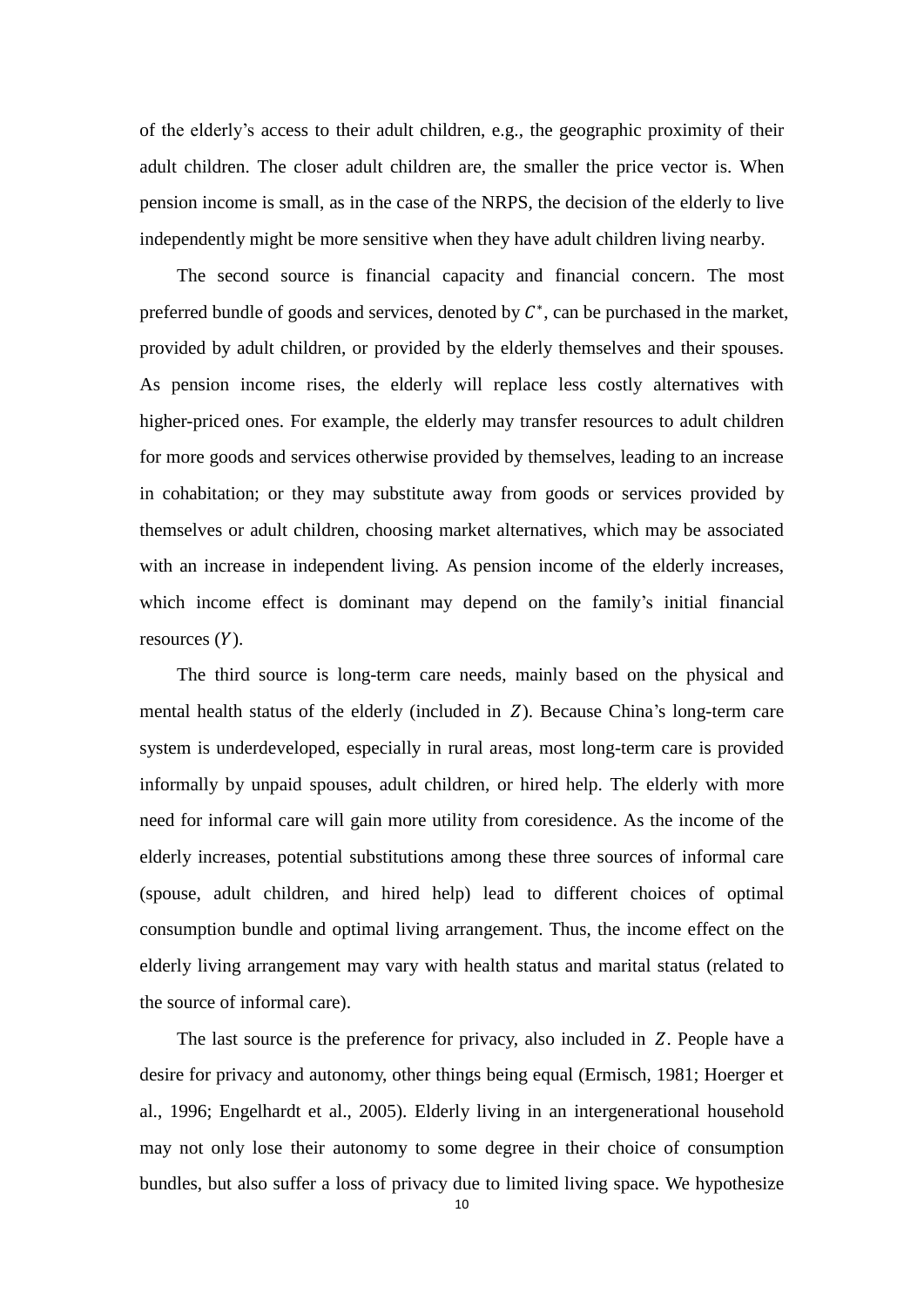that the more educated the elderly are, the stronger is their preference for privacy and autonomy.

#### **4. Empirical Strategy**

To investigate the impact of pension income from the NRPS on living arrangements of the elderly, we estimate the following model using two-wave panel data:

$$
Y_{it} = \beta_0 + \beta_1 \text{Pension}_{it} + \beta_2 X_{it} + \beta_3 v_t + c_i + \varepsilon_{it} \tag{2}
$$

where  $i$  and  $t$  index individuals and year, respectively.  $Y_{it}$  denotes the living arrangement choice of the elderly  $i$  in period  $t$ . Pension<sub>it</sub> has two measures: one is an indicator variable for whether the elderly *i* participated in the NRPS at time *t*, and the other is a continuous variable measuring pension benefits the elderly *i* received at time *t*. The vector  $X_{it}$  contains observed household and individual characteristics, while  $c_i$  represents an unobserved household or individual characteristic that is fixed across *t*.  $v_t$  is a wave effect. Finally,  $\varepsilon_{it}$  is a disturbance term.

The coefficient  $\beta_1$  of *Pension*<sub>it</sub> is our main interest. However, pension income from the NRPS can be endogenous, since the enrollment in the NRPS is voluntary, and the OLS estimates may suffer from selection bias. The rural elderly in our sample (aged 65 to 84 years) can directly receive basic pension benefits without contributing, conditional on the enrollment of their adult children, and may be allowed to pay a lump sum to cover shortfalls in vesting contributions in some places. The pensioners and non-pensioners may differ in their adult children's unobserved behavior, household preference, family ideology, etc.

For example, the elderly's living arrangements may be determined partly by migration decisions of their adult children, which are unobserved in our data. In particular, when the migration probability of the adult children is high, it will be natural to observe a high proportion of independent living and a low take-up rate of the NRPS by the elderly, due to the low motivation of their adult children to enroll in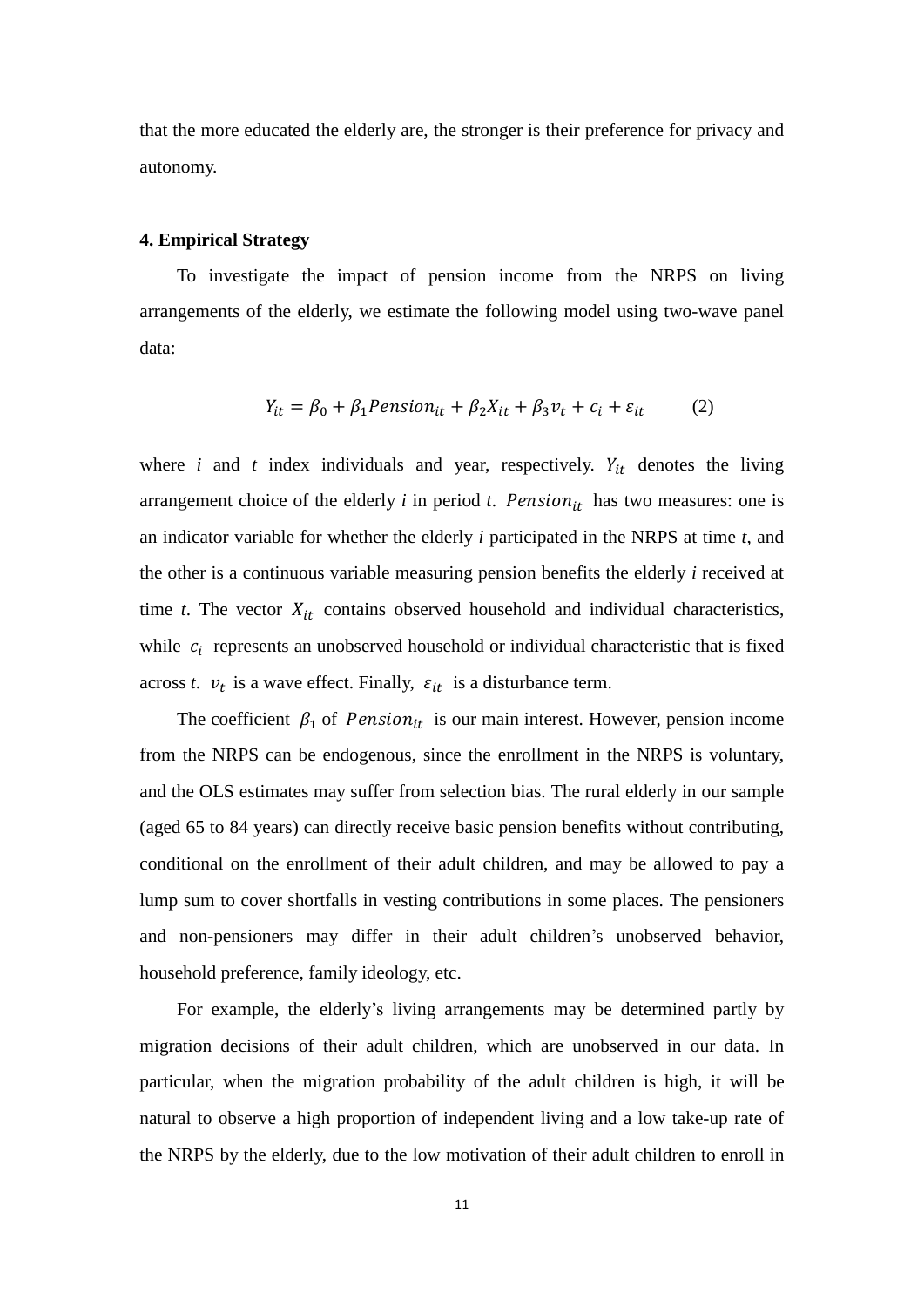a local pension program. Moreover, filial piety has been a central value of traditional Chinese culture and has continued to help maintain family care for the elderly despite substantial economic development and social change. Adult children with strong belief in filial piety may be more likely to enroll their parents in the NRPS; meanwhile, they may tend to live with their parents to provide family support. In both scenarios, the OLS estimate will underestimate the income effect on independent living because of bias from omitted variables.

We deal with the endogeneity of  $Pension_{it}$  in the following ways. First, we control for a rich set of individual and household characteristics, including family financial resources, characteristics of children, health, and demographic variables. A wave dummy is also included to control for any non-parametric change of elderly living arrangement through time. Second, we control for time-invariant unobserved heterogeneity at the county (program), household, and individual levels, using fixed effects (FE) specifications. Third, we use instrumental variable techniques to estimate the FE model and to correct for the remaining bias due to time-variant unobservables. Thus, our main empirical strategy is FE with instrumental variable correction (FE-IV).

We use the exogenous time variation of the NRPS implementation at the county level as the instrument for the individual's enrollment status and pension income. A continuous variable is created to measure the length of program duration in a county at time of survey. The underlying idea is that the timing of starting the NRPS at the county level was mainly decided by the central and provincial governments, and should be uncorrelated with an individual's choice of living arrangement and his unobserved characteristics. As the NRPS currently operates on a local basis, only registered rural residents in the project counties are eligible for the program, so migration for the NRPS is not an issue. Thus, individual pension status and pension income should be highly correlated with the introduction and the duration of the NRPS at the county level. In fact, measured in wave 2011/12, the NRPS enrollment rate among the rural elderly was 39 percent, 20 percent, and 11 percent for counties starting the NRPS in 2009, 2010, and 2011 in our sample, respectively. Though we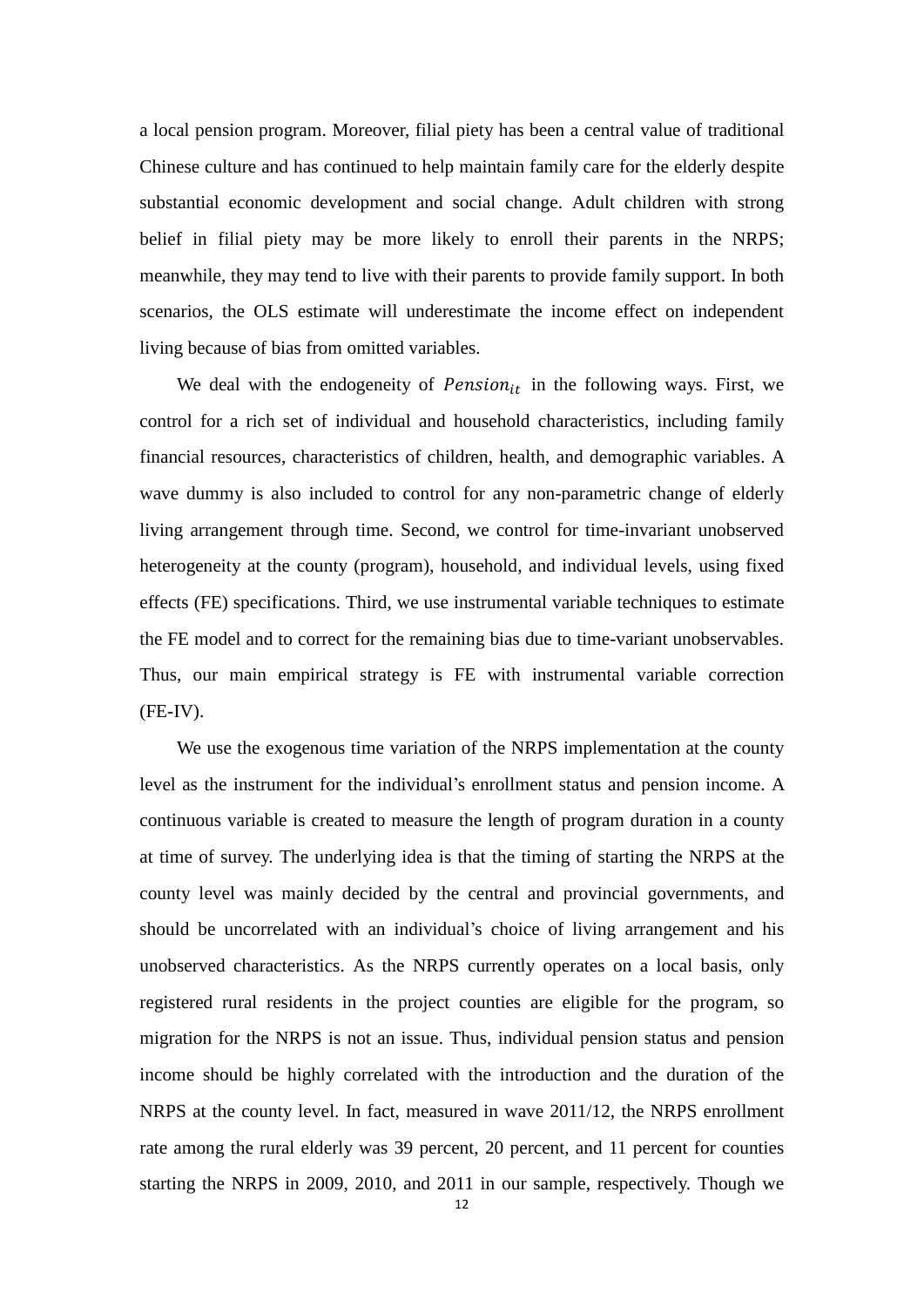have only one instrument and the model is just identified, we conduct several empirical checks on the validity of the identification assumptions of our FE-IV model in section 6.

#### **5. Data and Variables**

-

#### **5.1 The Chinese Longitudinal Healthy Longevity Survey**

Our data come from the Chinese Longitudinal Healthy Longevity Survey (CLHLS) administered by the Center for Healthy Aging and Development Studies at Peking University and co-sponsored by the National Institute on Aging of the United States. This survey was first conducted in 1998 with a focus on the oldest-old, aged 80 and above. The follow-up waves, with replacement sample for deceased elderly, were conducted in 2000, 2002, 2005, 2008/09, and 2011/12.<sup>7</sup> Beginning in 2002, younger elderly aged 65–79 have been added to the survey. The CLHLS randomly selected half of the counties and cities in 22 of the 31 provinces in China. $8$  The survey combines an in-house interview and a basic physical examination. It contains extensive information on individual and household characteristics: living arrangements, social and family support, socioeconomic conditions, health status, disability measurement, demographic variables, etc. The CLHLS is a high-quality data set with low non-response rate. Full details of the sampling design, response rates, and data quality assessment are described in Zeng et al. (2001), Zeng and Gu (2008), and Gu (2008).

In this study, we mainly use the two most recent waves of the CLHLS data (2008/09 and 2011/12) and focus on the sample of the young-old (65–74) and the middle-old (75–84) in rural China.<sup>9</sup> We exclude approximately 2.7 percent of respondents with missing values for pension status, 14.8 percent of respondents who

 $7$  The CLHLS was conducted from May 2008 through April 2009 for wave 2008/09, and from July 2011 through September 2012 for wave 2011/12.

<sup>&</sup>lt;sup>8</sup> The sample provinces include 7 eastern provinces, 3 northeastern provinces, 8 central provinces, and 4 western provinces, which host approximately 85% of China's total population.

<sup>&</sup>lt;sup>9</sup> We do not include the oldest-old sample in the main analysis, because the oldest-old population is not the focus of the existing literature (besides, there are few oldest-old observations in many studies), and their living arrangement may be dictated by health care need instead of economic concerns. Thus, we only use the oldest-old sample as an additional check for the channel of long-term care needs underlying the income effects on elderly living arrangement in section 6.4.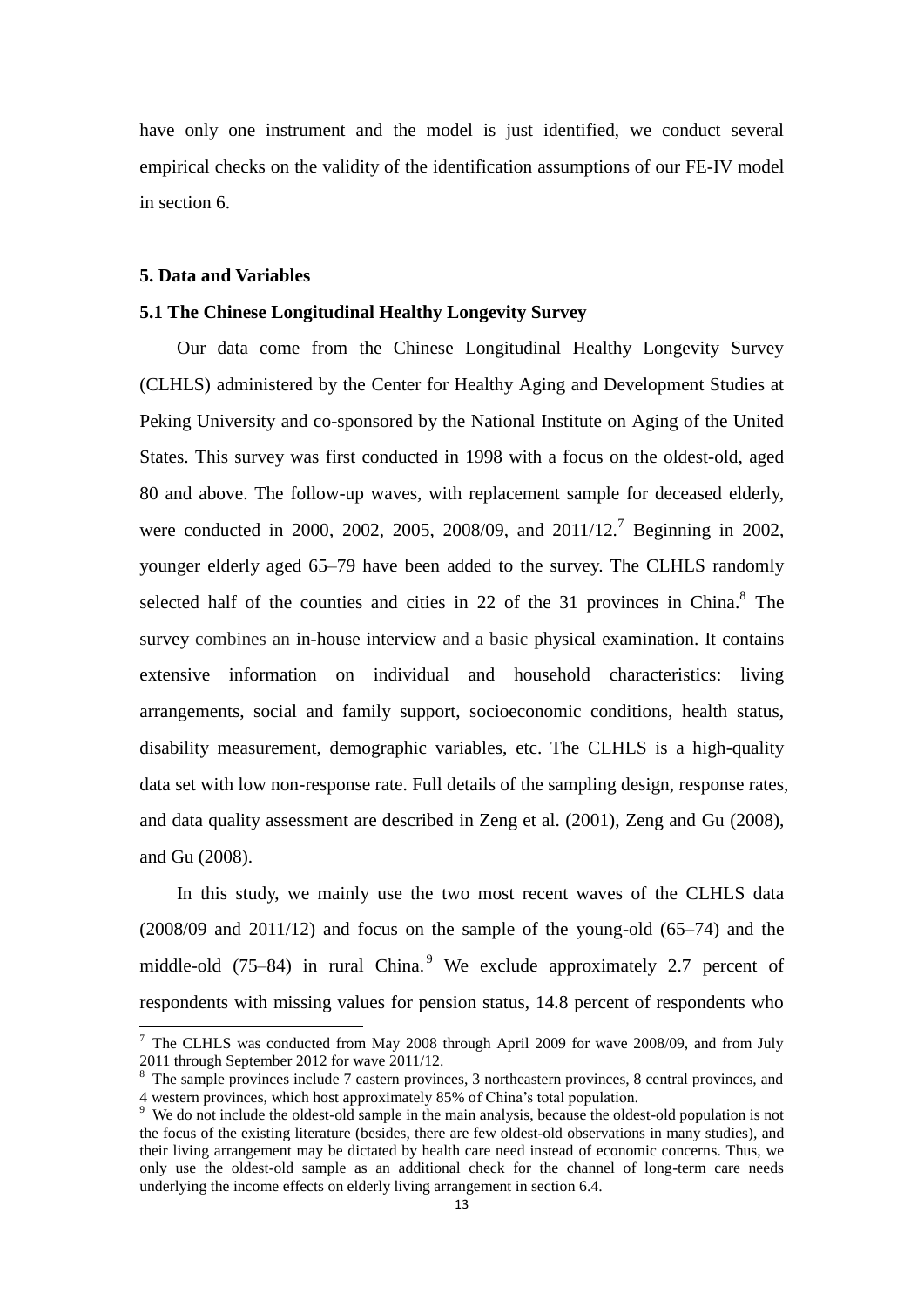had a retirement pension, private pension, or other social pension during the period 2008/09–2011/12, and less than 1 percent of respondents residing in elderly centers or nursing homes. These restrictions result in a sample of 2,627 rural respondents who (or whose close family members) had been interviewed in wave 2008/09. Of these, 485 respondents (18.5 percent) died before the 2011/12 survey, and 316 (12 percent) were lost to follow-up (we return to the attrition issues in Section 7). The remaining 1,826 respondents form the main sample for our analysis. This has given us a balanced panel of 3,652 person-year observations in 535 counties.

#### **5.2 Dependent variable**

Following the previous literature, we define dependent variables measuring whether the respondent is living independently or with others. Based on the residential setting and household composition of the respondents, we consider the elderly living alone or living with a spouse to be living independently; we also treat the elderly who live with parents/in-laws or with children under age  $15^{10}$  as living independently. Reference persons living in an extended family, such as living with adult children, siblings, relatives, or other adults, are defined as coresidents.<sup>11</sup>

Figure 1 presents the change of living arrangement of rural elderly based on the CLHLS data from 1998 to 2011/12 with adjustment of the sampling weights. Consistent with the literature (Cai et al., 2012), independent living among rural elderly had increased for the young-old (age 65–74), the middle-old (age 75–84), and the oldest-old (age 85 and above). Over half of the rural elderly aged 65–84 lived independently in wave 2011/12. As age increases, the elderly were more likely to reside with adult children or others.

-----Figure 1-------

#### **5.3 The NRPS status and individual pension income**

-

 $10$  Among those we classify as independent living, 1 person-year observations (0.03 percent of the study sample) lived with parents/in-laws, and 19 person-year observations (0.52 percent of the study sample) lived with children under age 15.

<sup>&</sup>lt;sup>11</sup> We exclude institutionalized individuals because they account for less than 1 percent of the study sample. The results are very similar when we include them, no matter whether they are classified as living with others or as living independently.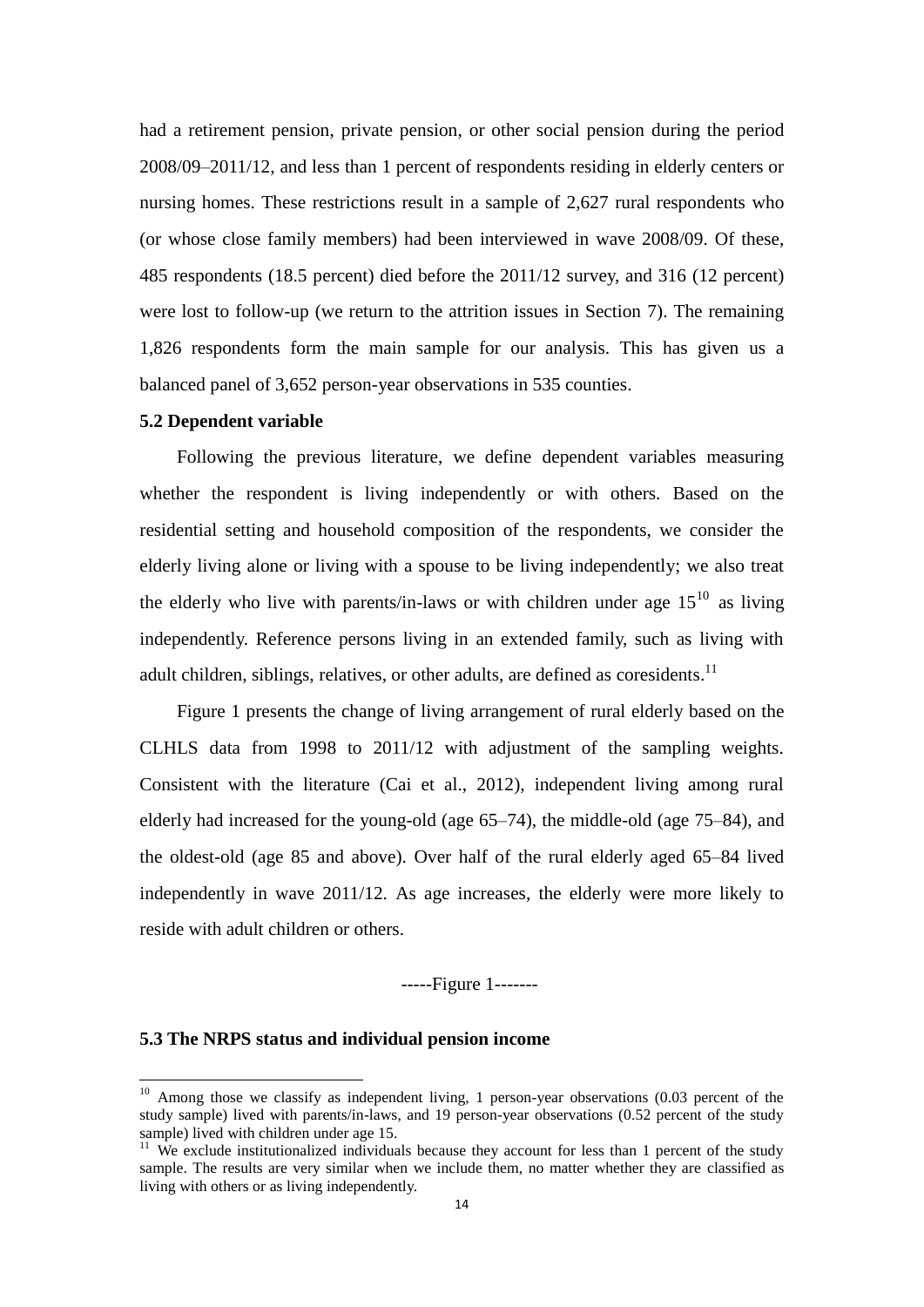The key independent variables include a dichotomous measure indicating individual participation in the NRPS and a continuous variable measuring the NRPS benefit. The CLHLS did not gather the information on the NRPS at the individual or county levels directly, but asked the respondents whether they were covered by a retirement pension, social pension, or private pension in waves 2008/09 and 2011/12. As the NRPS was implemented in rural areas beginning in 2009, those respondents who reported no social pension in wave 2008/09 but having social pension in wave 2011/12 are considered as the NRPS pensioners. In wave 2011/12, 419 respondents (about 23 percent) participated in the NRPS, and received an average 130 Chinese yuan pension income per month.

We use an instrumental variable approach to address the endogeneity of pension income associated with the NRPS enrollment decision. Since we know the exact location information for the sample counties, combined with the lists of the NRPS pilot counties authorized by China's central and provincial governments in 2009 and 2010, we are able to determine whether and when each sample county in the CLHLS implemented the NRPS. Among the 535 sample counties, 77 (14 percent) belong to the first-wave pilot counties that implemented the program in 2009; 127 (24 percent) belong to the second-wave pilot counties in  $2010$ ;<sup>12</sup> and the remaining 331 counties were gradually exposed to the program in 2011. Thus, we construct a continuous variable measuring the duration of NRPS implementation at county level at time of survey, using interview dates of the respondents from the CLHLS and dates of program initiation from the pilot lists.<sup>13</sup> By this construction, this instrument is exogenous and independent of other factors that affect the living arrangement of the elderly at the individual and the household level.

#### **5.4 Other explanatory variables and descriptive statistics**

-

We control for other factors that may affect the living arrangement of the elderly, such as family financial resources, characteristics of the children, health, and

 $12$  The exposed rates are consistent with national data, which were 15% in 2009 and 26% in 2010.

 $13$  We do not know the exact dates of program initiation for each county. As the government made announcements about the first two waves of pilots on 31st September 2009 and 30th September 2010, respectively, we assume that it was October 2009 for the first pilot counties, October 2010 for the second pilot counties. The third wave of pilots rolled out in July 2011.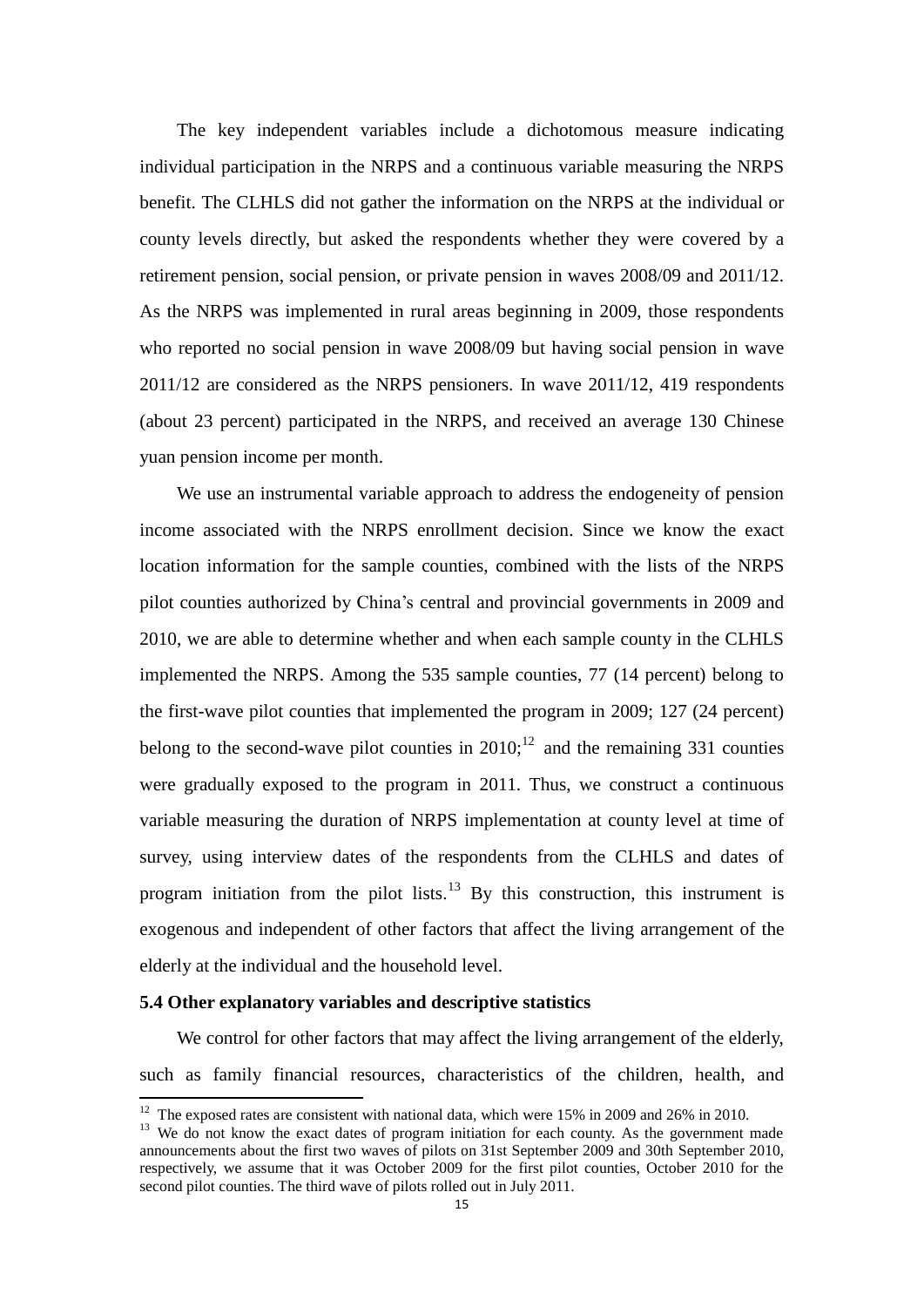socio-demographic variables of the elderly.

To investigate the impact of kin availability on independent living, we include the number of adult children alive at interview.

For the elderly, we include two binary variables to measure their financial resources: one indicator for financial independence, and another indicator for homeownership.

Health variables include instrumented activities of daily living (IADL) and cognitive functions. The survey questions about IADL and cognitive functions are based on an international standard questionnaire adapted to the Chinese culture and social context with careful pilot testing (Zeng et al., 2002). Specifically, we use a binary variable indicating whether the respondent can finish eight daily activities without assistance, including visiting the neighbors, doing shopping, cooking a meal, washing clothes, walking continuously for 1 kilometer, lifting a weight of 5 kilograms, continuously crouching and standing up three times, and taking public transportation. It is coded 1 if no restriction in these activities was reported and 0 otherwise. Following the literature (Crum et al., 1993; Folstein et al., 1975), we use the Mini-Mental State Examination (MMSE) to detect cognitive impairment of the elderly. The MMSE in the CLHLS includes five dimensions: orientation, reaction, calculation, recall, and language, with a total score ranging from 0 to 30. A score of 24 and lower indicates some degree of cognitive impairment.

Other variables of the elderly include years of schooling, occupational category before age 60  $(1 = had a white-collar job, i.e., professional, management, or$ administrative), age, age squared, gender, ethnicity ( $1 =$  Han Chinese;  $0 =$  ethnic minorities),  $^{14}$  and marital status (1 = married).

-----Table 1-------

In Table 1, among the comparison group who had no pension in either wave, the proportion living independently declined from 55 percent in wave 2008/09 to 50.9

-

<sup>&</sup>lt;sup>14</sup> Han Chinese is the majority ethnic group in China, and accounts for more than 90% of the total population.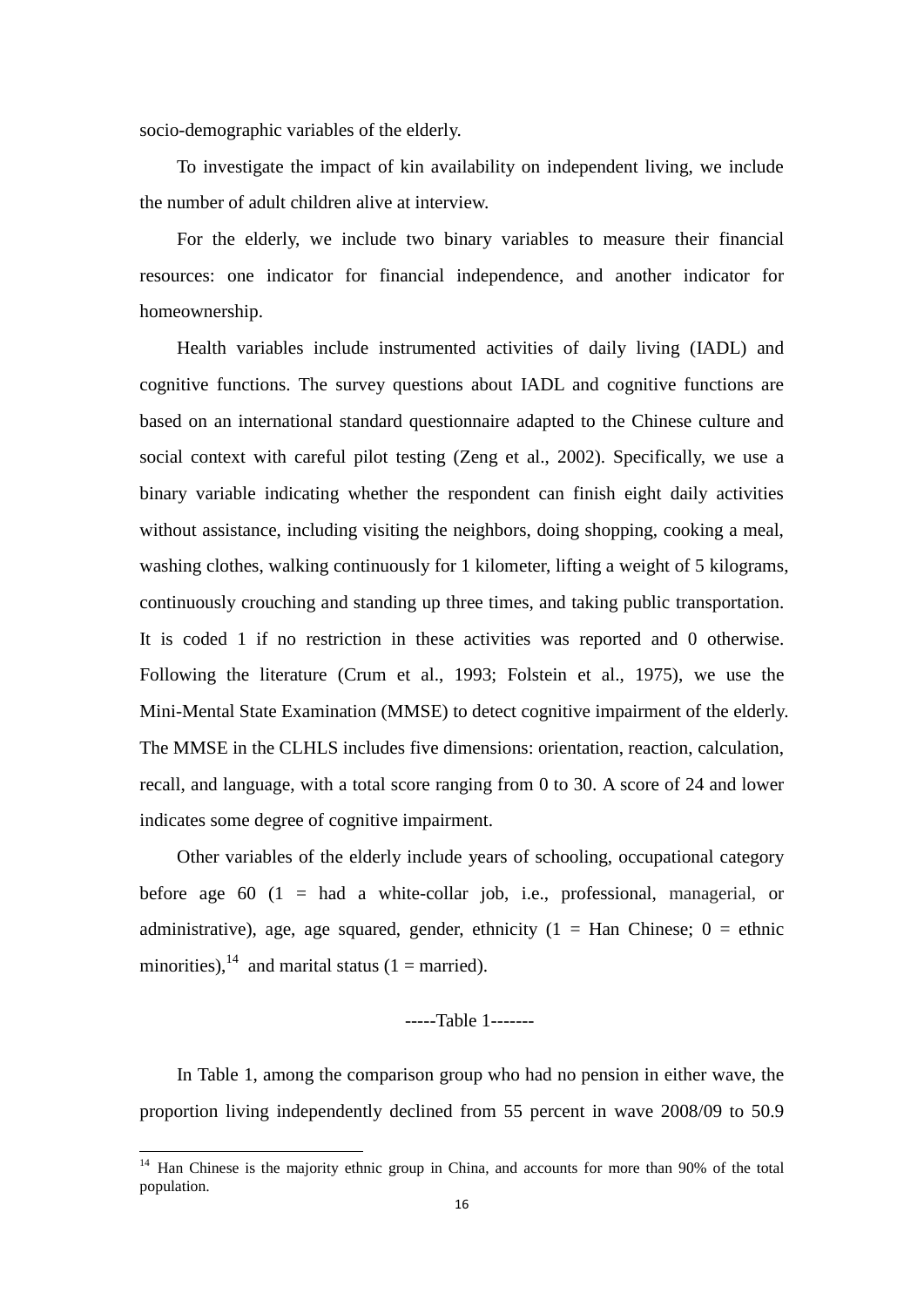percent in wave 2011/12, partly due to aging. However, the percentage of the NRPS pensioners who lived independently has increased slightly, from 51.8 percent to 52.7 percent, during the study period.

Standard *t*-tests indicate that there was no significant difference in living arrangement and individual/household characteristics between the pensioners and non-pensioners in wave 2008/09, except that the pensioners were more likely to be Han Chinese, and to have a white-collar job before age 60. In addition, in wave 2011/12 the elderly pensioners were more likely to have better health status in terms of IADL.

#### **6. Main Results**

#### **6.1 First stage of the FE-IV model**

As noted above, we estimate equation (2) and address the endogeneity of the NRPS enrollment and pension income using the FE-IV approach.

Table 2 shows the first-stage results from the OLS estimation using cross-sectional data from wave 2011/12 (columns (1) and (3)) as well as the FE estimation using the panel sample (columns (2) and (4)). Robust standard errors are clustered at the individual level.

#### -----Table 2-------

For all specifications, the coefficients of the NRPS duration at county level are positive and significant at the 1 percent level. This suggests strong correlations between the program duration and individual pension status and income, with a partial *F*-statistic over 390 in the FE estimations. For one more month of implementation, the likelihood that an elderly person participates in the NRPS increases by 2.1 percentage points, and the individual pension incomes increase by 9.4 percent.

Moreover, we find that the elderly who were younger were more likely to enroll in the NRPS. The OLS estimates show that health status and being Han Chinese are both positively associated with pension income from the NRPS.

#### **6.2 Results for the whole sample**

Table 3 reports our results for the whole sample. Column (1) presents the FE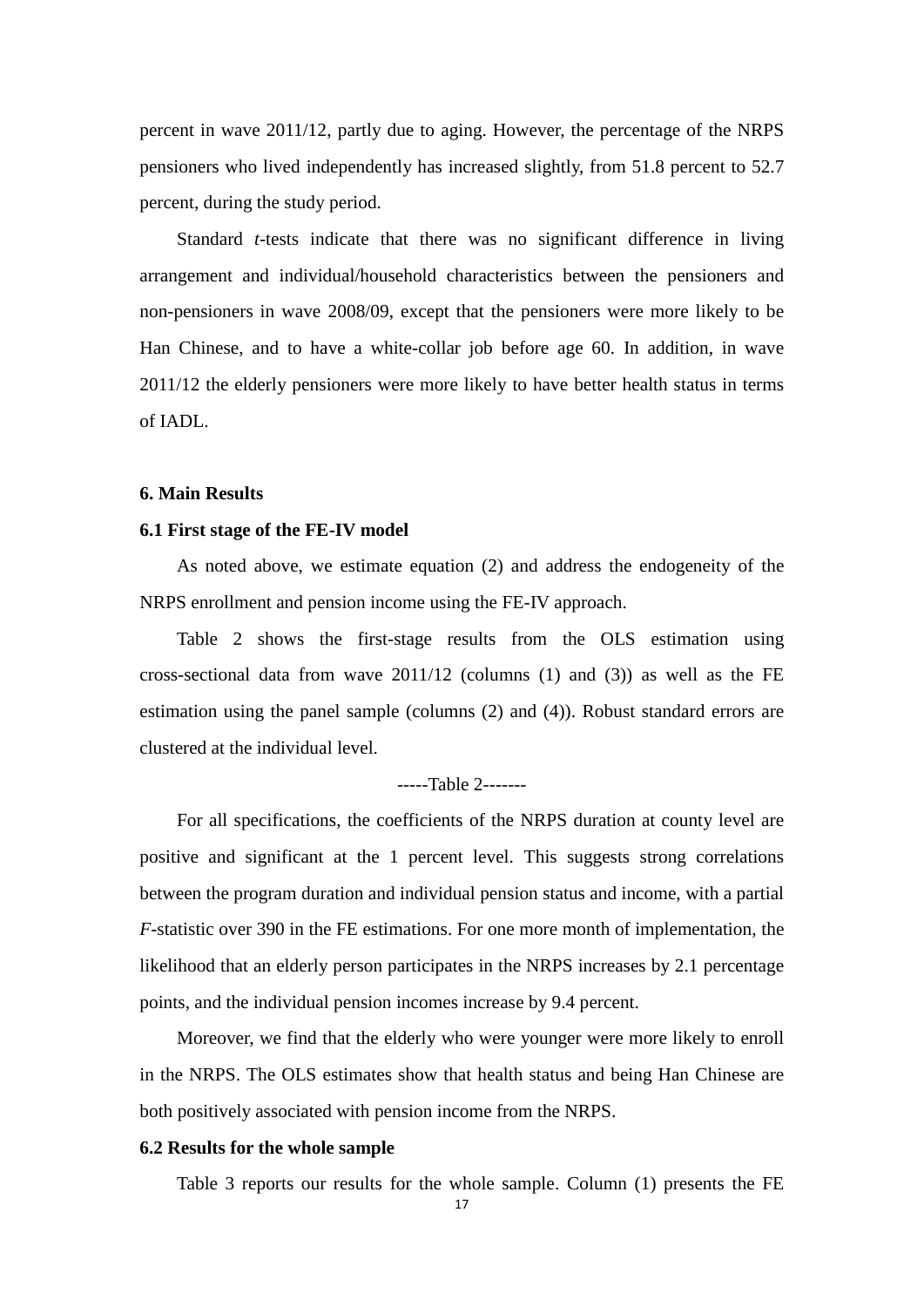estimate of the intent-to-treat effect of the NRPS. A half-year duration of the NRPS implementation increases the probability of independent living significantly, by 2.4 percentage points.

In columns (2) and (4), the FE results without instrumenting show that overall, both the NRPS enrollment and pension income have positive but insignificant effects on the probability of living independently for the rural elderly. After correcting for the endogeneity bias using the FE-IV approach, the estimates of the NRPS enrollment in column (3) and pension income in column (5) are both positive and significant at the 1% level, and of larger magnitude than the FE estimates. <sup>15</sup> This shows that participation in the NRPS has significantly increased the likelihood of the pensioners living independently, by 17.8 percentage points. The coefficient on the log pension income is 0.041, implying that a 100 percent increase in the monthly pension income of the elderly raises the likelihood of independent living by 4.1 percentage points. Consistent with our discussion in section 4, the downward bias is substantial in the FE estimates that fail to address the endogeneity of the NRPS status and pension income. Our findings are consistent with previous literatures on the United States (e.g., Engelhardt et al., 2005; Costa, 1997 and 1999) or urban China (Meng and Luo, 2008), suggesting that independent living is a normal good in rural China.

To facilitate the comparison between our results and the ones in the literature, we obtain an elasticity of coresidence with respect to pension income of −0.087  $(=[-0.041]/[1-0.528])$  for rural elderly when evaluated at the sample mean. This is larger than those of Meng and Luo (2008); they find an elasticity of −0.018 to −0.037 for urban elderly in China. The difference may not reflect that the rural elderly respond more elastically to pension income in their living arrangement decisions, but instead result from the downward bias in the estimates of Meng and Luo (2008), which does not address the endogeneity problem.

Moreover, our estimated elasticity of coresidence with respect to pensions is

-

<sup>&</sup>lt;sup>15</sup> Our FE-IV estimate of the coefficient  $\beta_1$  identifies the average causal effect of pension income for a subgroup of compliers, viz., those rural elderly who are induced by the NRPS implementation to change their pension status or pension income. Thus, we interpret the FE-IV estimate as a local average treatment effect of pension income (Imbens and Angrist, 1994).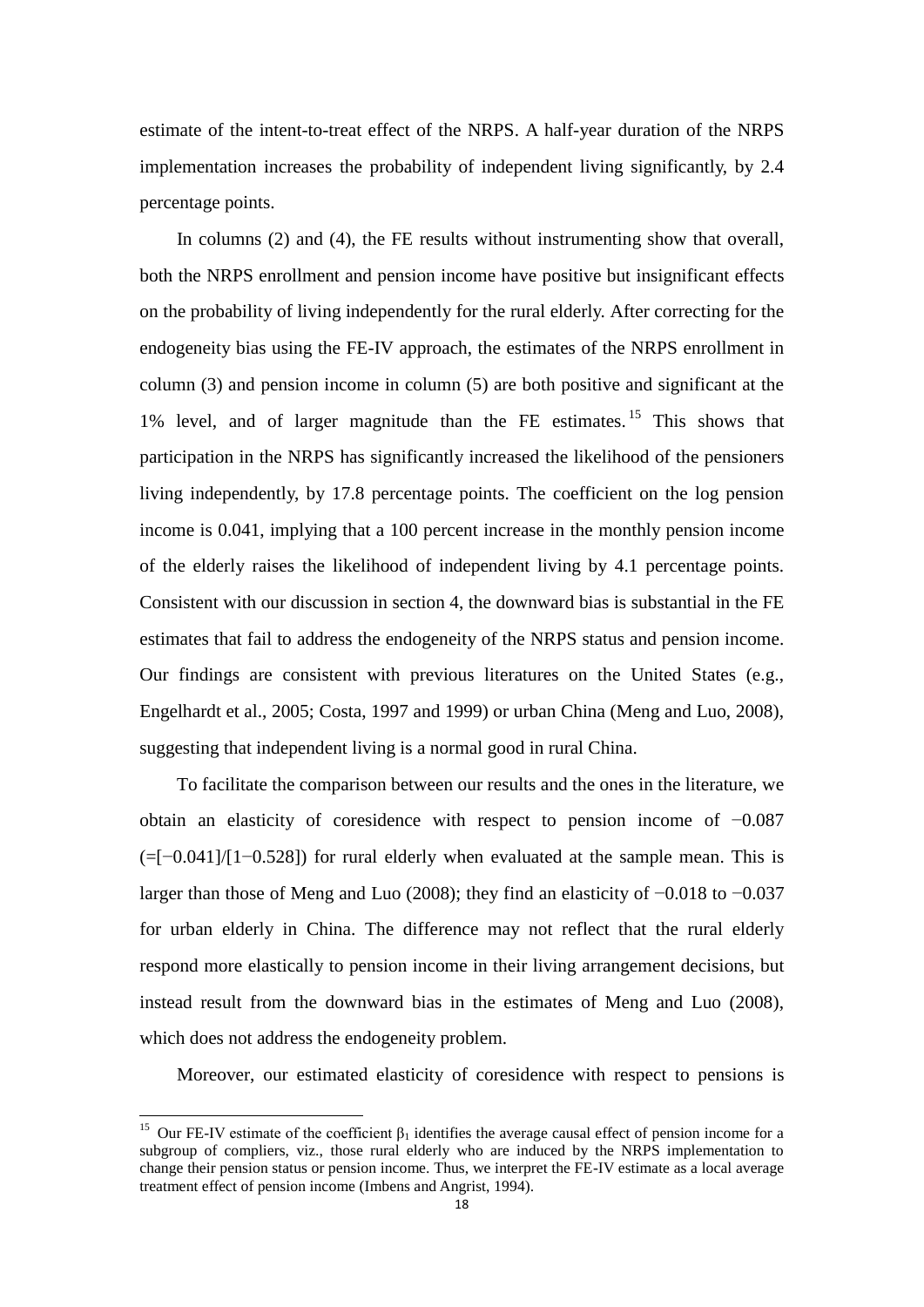much lower than those found in the literature on the United States, e.g., an elasticity of −0.77 in Costa (1997), and an elasticity of −0.4 in Engelhardt et al. (2005). One explanation is that the pension income and the replacement rate from the NRPS are very low compared to social security in the United States. The other potential explanation is that living arrangement is multidimensional in China, and we will discuss that in detail in a later subsection.

#### **6.3 Validity of the Identification Assumption**

To establish the causal relationship, our key identification assumption is that the implementation timing of the NRPS at the county level is independent of the time-varying factors in the error term of equation (2). This is a plausible assumption, since the selection of pilot counties and the exact time of program initiation are both beyond the control of individuals. However, there are still possibilities that the pilot and non-pilot counties differ in some unobserved and time-varying characteristics other than the NRPS, which are correlated with living arrangement of the elderly. Thus we assess the validity of our empirical strategy in two ways.

First, in order for our FE-IV approach to be valid, this would require that changes in elderly living arrangement should not be systematically related to other time-varying omitted factors. For example, pilot and non-pilot counties may be different with respect to return migration after the global financial crisis in 2008, or to formal elderly care systems. To check this, we use the retired sample that has retirement pensions. Since the retired sample was not ineligible for the NRPS but shared the same county-level heterogeneity with our main study sample, we expect that the NRPS program at county level would not have any effects on them. In columns (1) and (2) of Table 4, the results show that the estimates are statistically insignificant for the retired sample in both OLS and FE regressions. This falsification test suggests that there is no other unobserved county-level heterogeneity that has been changing over this study period and also associated with elderly living arrangement in rural China.

#### -----Table 4-------

Second, it could also be the case that the rural elderly population targeted by the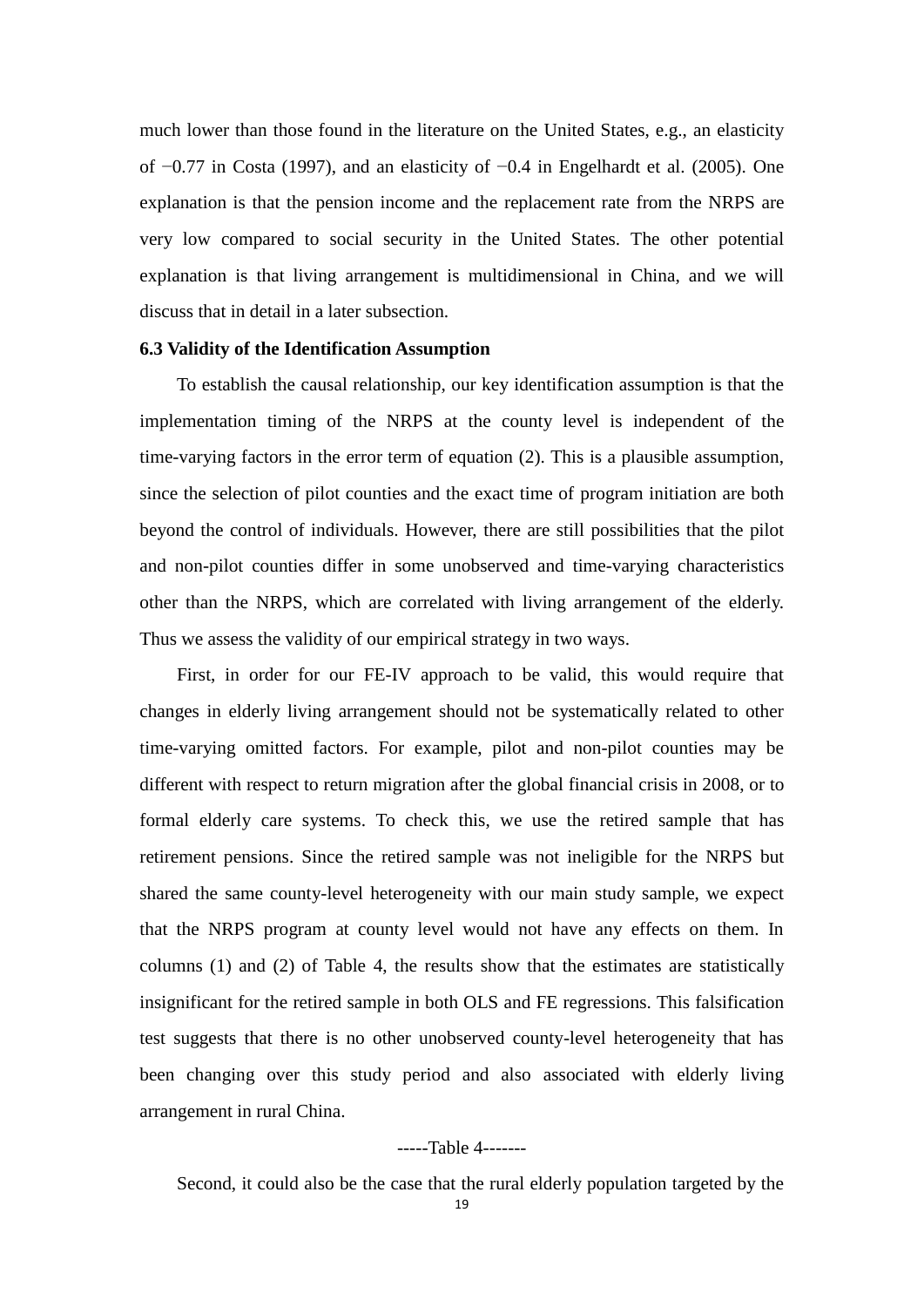NRPS in the pilot counties has had different living-arrangement dynamics from those in the non-pilot counties before the introduction of the NRPS. To test for this, we examine whether the elderly study sample in the 2009–2010 pilot counties and non-pilot counties had different living arrangements before the NRPS, which started in 2009. In column (3) of Table 4, the OLS estimates based on the 2008/09 data are insignificant and have the wrong signs. In column (4), we carry out a placebo test and assume that the (nonexistent) NRPS had been introduced in pilot counties during 2005–2008, and obtain the FE estimates of the NRPS effects using the 2005 and 2008/09 waves of data. The results also show no significant differences in living arrangement between the elderly in pilot and non-pilot counties during the two waves 2005 and 2008/09.

Moreover, in Table 2, our IV passes the weak instrument test with high significance level. Although we have to admit that the validity of the identification assumption is fundamentally untestable, the above two experiments as well as the institutional setup of the NRPS implementation provide strong evidence for the validity of our FE-IV approach.

#### **6.4 Heterogeneous Effects and Channels**

Given the high degree of heterogeneity within the elderly rural population in China, to understand better the linkage between pension and living arrangement, it may not be sufficient to look only at the overall living arrangement pattern. Following our conceptual framework, we investigate different mechanisms underlying the decisions about elderly living arrangements by looking at heterogeneous effects with respect to proximity of the adult children, financial capacity, long-term care needs, and privacy concerns of the elderly. To do so, we divide the sample into different subgroups according to the baseline characteristics. Each cell in Table 5 represents a different regression and reports the parameter estimate for individual NRPS enrollment (in columns (1) and (2)) or pension income (in columns (3) and (4)).

#### -----Table 5-------

Cai et al. (2012) show that more than half of the rural elderly who lived independently had one or more adult children residing in the same village in 2003.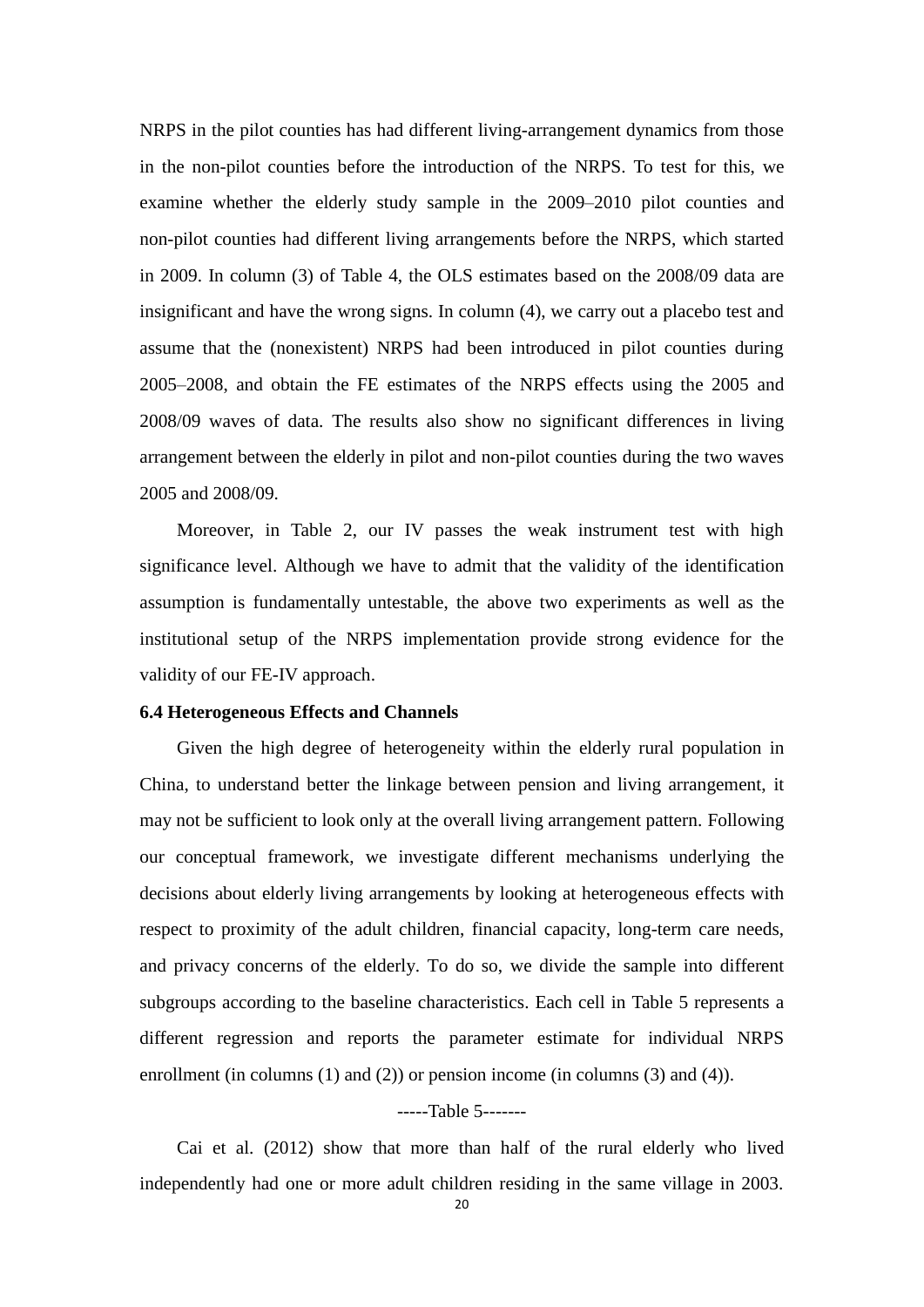Therefore, in Panel 1, we examine the differential effects of pension income with respect to the presence of adult children living nearby in the baseline wave.<sup>16</sup> The rationale is that the decision of the elderly to live independently might be more sensitive to the pension income when they have easy access to their adult children. Focusing on the elderly with their adult children in the same village, we find that the results are stronger than those in Table 3; the FE-IV estimates on the NRPS enrollment and pension income are 0.213 and 0.049, both significant at the 1% level and of larger magnitude than the estimates for the whole sample. As a further check, we also report the results for the elderly without nonresident adult children in the same village. Consistent with our priors, the estimated coefficients on the NRPS enrollment or pension income are either insignificant or only marginally significant in FE-IV estimations.

Taken together, the findings in Panel 1 of Table 5 show that access to adult children is an important factor for the elderly living arrangement. Most of the income effect from the NRPS on the independence of rural elderly was concentrated among those with adult children still residing in the same village. Our overall findings about the increase in independent living among the pensioners in Table 3 do not necessarily represent a collapse of family-based support for them, since the children in the same village can still provide care for their parents (Lei et al., 2013).

In Panels 2 and 3, we examine subgroups by economic independence and homeownership of the elderly. Both the FE estimates and the FE-IV estimates indicate an insignificant effect of pension income on living arrangements for the elderly without economic independence or having no homeownership. However, for the elderly who are economically independent or own their homes, we find significant positive effects, and the estimates imply that the elasticity of coresidence with respect to pension income is around −0.15. A possible explanation is that due to the low level of pension benefits, the rural elderly can hardly rely on the NRPS income alone to

-

 $16$  In Panel 1, we divide the sample into two groups: with or without non-resident adult children in the same village, based on the information in wave 2008/09. It should be noted that both groups include those elderly with shared living arrangement in 2008/09, so the sum of sample sizes for the two groups is bigger than our full sample size.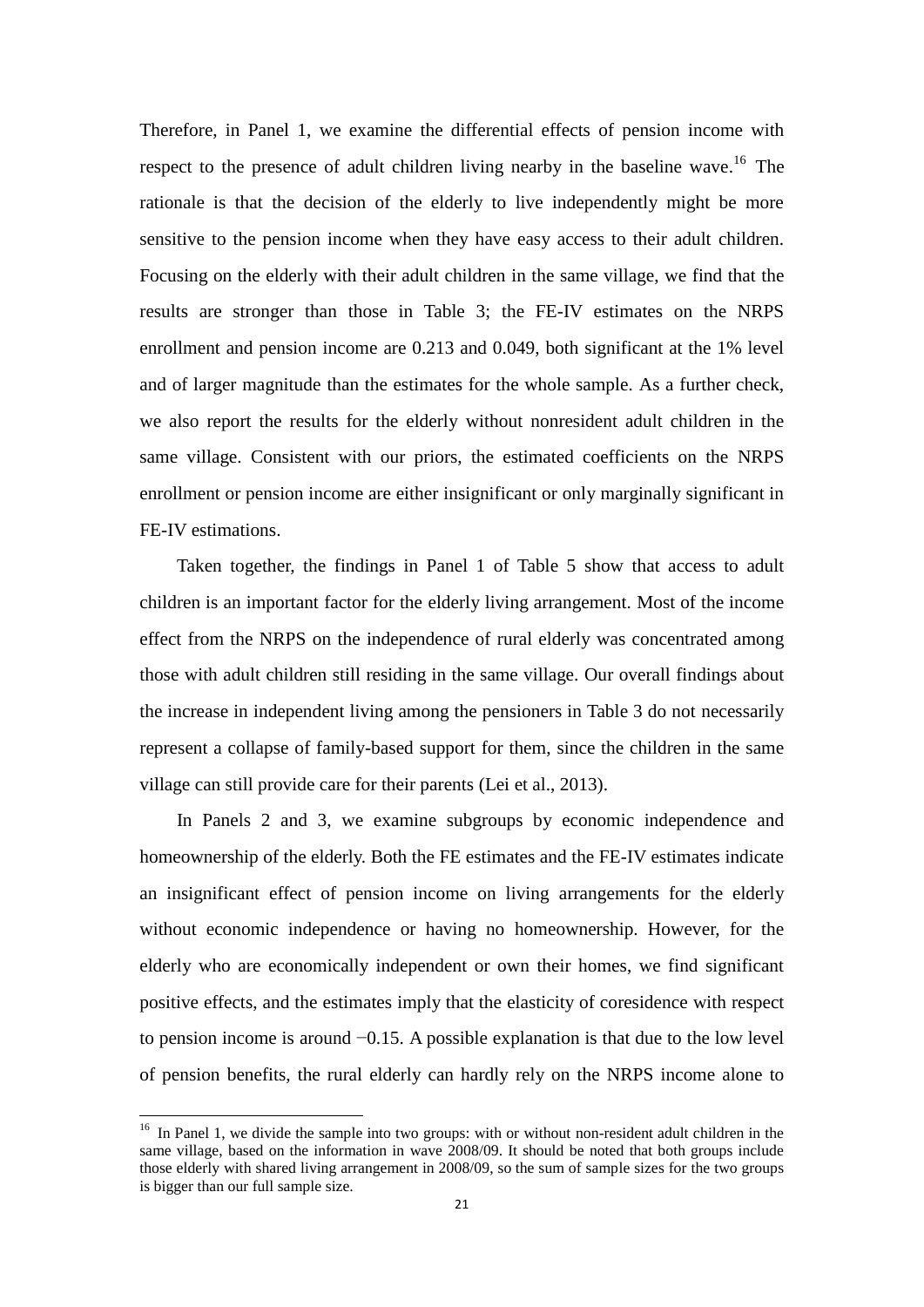meet their preference of living arrangement. In situations where the elderly have more financial capacity, additional income from the NRPS will be more likely to induce them to live independently. Our finding provides evidence for the S-shaped relationship between independent living and income suggested in the literature (Michael et al., 1980; Costa, 1997), implying that the impact of an income rise on independent living may be small at low income levels, become sizable at higher income, and then decrease again. Our results belong to the first two parts of the S-shaped relationship.

Panel 4 shows the estimates by education group. For the educated elderly, the estimates indicate a significant increase in the likelihood of independent living, and the implied elasticity of coresidence to pension income is −0.186. In contrast, we find an insignificant effect for the illiterate elderly. This finding is consistent with McGarry and Schoeni (2000), but appears inconsistent with Engelhardt et al. (2005), which finds that the positive effect of social security on independent living is concentrated among the lower-educated elderly in the United States. However, this should not be surprising. One possible explanation is that more educated people may have a stronger preference for privacy and autonomy, and thus display higher sensitivity of independent living arrangement to pension income. Another explanation is that the elderly population in rural China has much lower education level than those in the United States. Over half of the elderly sample had no education (defined as being illiterate in our study), while those with a high school education or less account for about 48 percent of the sample, classified as the less educated elderly by Engelhardt et al. (2005).

Panels 5 and 6 investigate the channel of long-term care needs by examining whether pension income has differential effects for the elderly by marital and health status. In Panel 5, the FE-IV results suggest that neither the NRPS enrollment nor the amount of pension benefits has significant effects on the likelihood of living independently for the widowed, while both have positive and significant effects for the married couples. We posit that married couples may be less reliant on adult children for informal care and social interaction than the widowed, and thus be more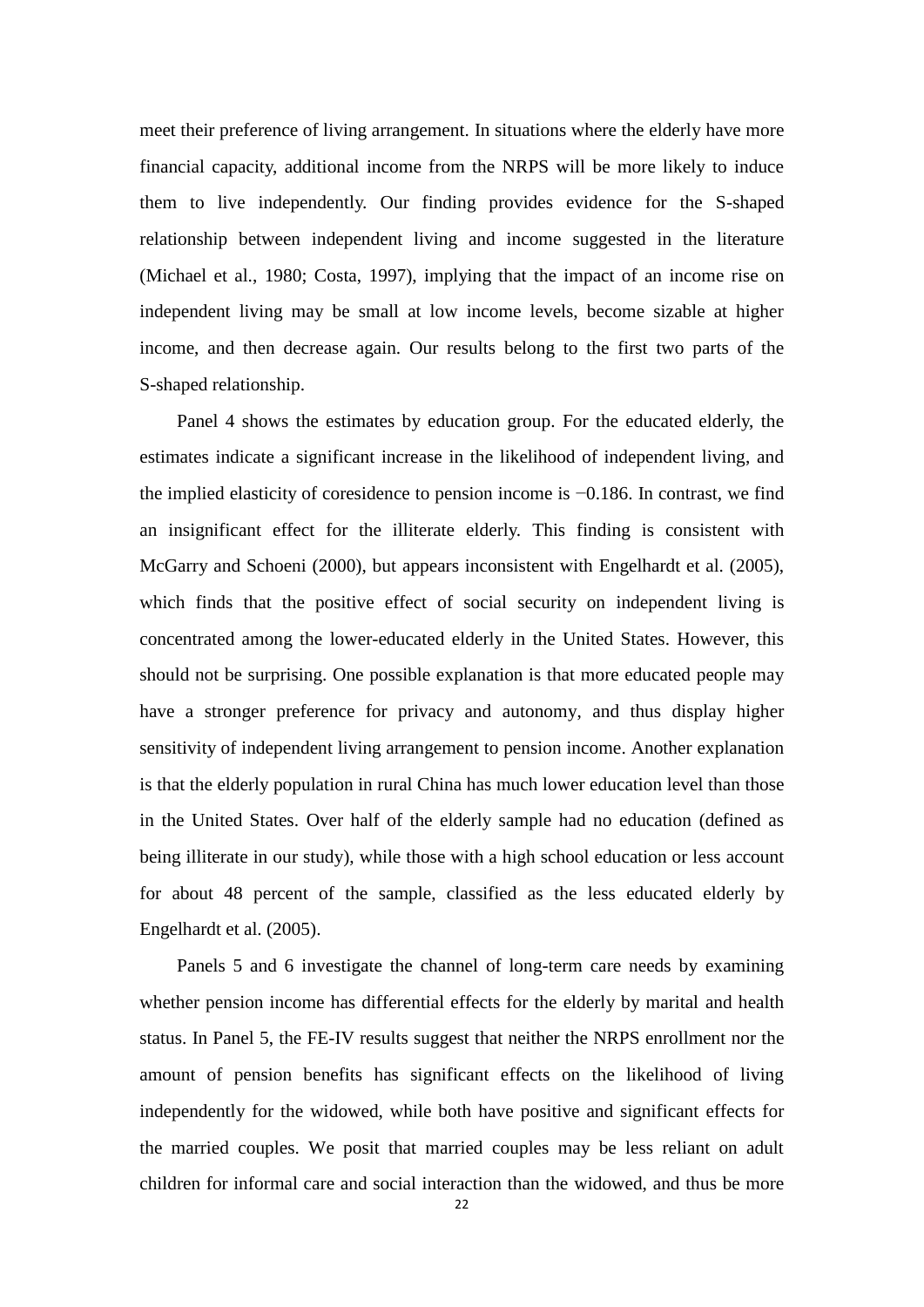likely to live independently. This finding is inconsistent with the literature on the United States (Engelhardt et al., 2005; Costa, 1997). Those authors suggest that compared to married couples, widowed elderly have limited income sources, and their decisions with respect to living independently are more sensitive to pension income.

Now we turn to the estimates based on health status in Panel 6. For the group with no IADL limitation, the FE-IV estimates are positive and significant at the 1% level. Thus, for the elderly with no old-age disability, the likelihood of living independently has increased due to the NRPS take-up, and the estimated elasticity of coresidence to monthly pension benefits is −0.135. However, among those with IADL limitation, we find that the estimates are negative and statistically insignificant, indicating no effect for the elderly with old-age disability.

The two different patterns reflect that the two channels of privacy concern and long-term care needs, through which the NRPS may affect elderly independent living, work in opposite directions. As there is no publicly provided home care in rural China, health status of the elderly is an important determinant of which of these two channels is likely to dominate.

As a further check, we also estimate the effect of pension income separately for the oldest-old (age 85 and above), the oldest-old without IADL limitation, and the oldest-old with IADL limitation.

In Table A2, we find that the estimates on the NRPS enrollment and pension income are all negative and statistically insignificant for the full sample of the oldest-old.

For the oldest-old without IADL limitation, the estimates are positive, but insignificant and economically small. This finding is different from that in Panel 6 in Table 5, suggesting that the income effect of the NRPS on privacy may be offset by its income effect on support and care from adult children, especially for those with high health needs. For those oldest-old with IADL limitation, the FE estimate shows a significant (at the 10 percent level) negative effect of pension income on the probability of independent living. It confirms our argument that while the dominant motive is to meet long-term care needs, the elderly may be more likely to choose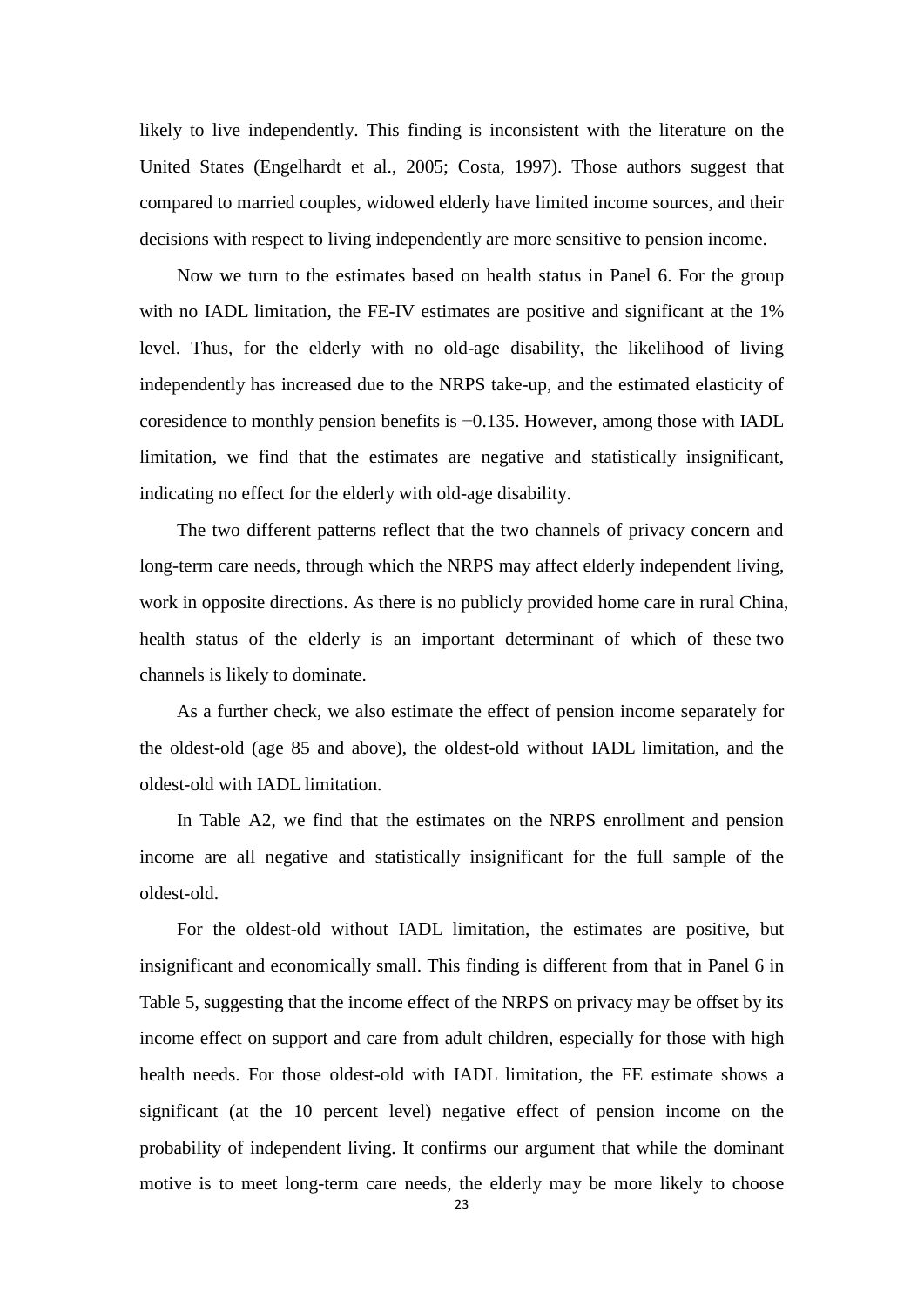coresidence as income increases.

#### **7. Panel Attrition**

A typical concern when using panel data is the attrition bias. As illustrated in the data section, given the age and frailty of the sample, 18.5 percent of the baseline sample died between surveys, and 12 percent were lost to follow-up in the 2011/12 survey. If attrition is not random, potential bias will arise.

Since the CLHLS collected some information, including social pension status, on the deceased persons before their death by interviewing a close family member of theirs in the 2011/12 survey, we can estimate the effects of the NRPS enrollment and pension income on living arrangement of the deceased sample. The NRPS take-up rate among the deceased sample in their last year of life was around 8.3 percent, which is much lower than that among the survivors. In Table 6, we report the OLS and IV estimates of equation (2) for the deceased sample. After controlling for individual characteristics and regional effects in wave 2008 as well as in their last year of life, we find that neither the NRPS enrollment nor pension income has a significant effect for the deceased sample.

#### -----Table 6-------

We additionally address the concern of potential attrition bias due to loss of follow-up in two ways. First, we test for selective attrition due to observables by investigating whether those lost to follow-up (i.e., attritors) differ in baseline outcome and characteristics from the follow-up sample (i.e., non-attritors). At first look, the descriptive statistics in Appendix Table A3 shows that the attritors are more likely to live independently than the non-attritors, and the two groups differ in several observed individual characteristics, such as age, homeownership, number of living children, and health status.

To formally test for attrition bias due to observables, we follow Becketti et al. (1988) and Ding and Lehrer (2010), and regress the baseline living arrangement on baseline individual characteristics and their interactions with a binary indicator for attrition, using the full sample of wave 2008/09: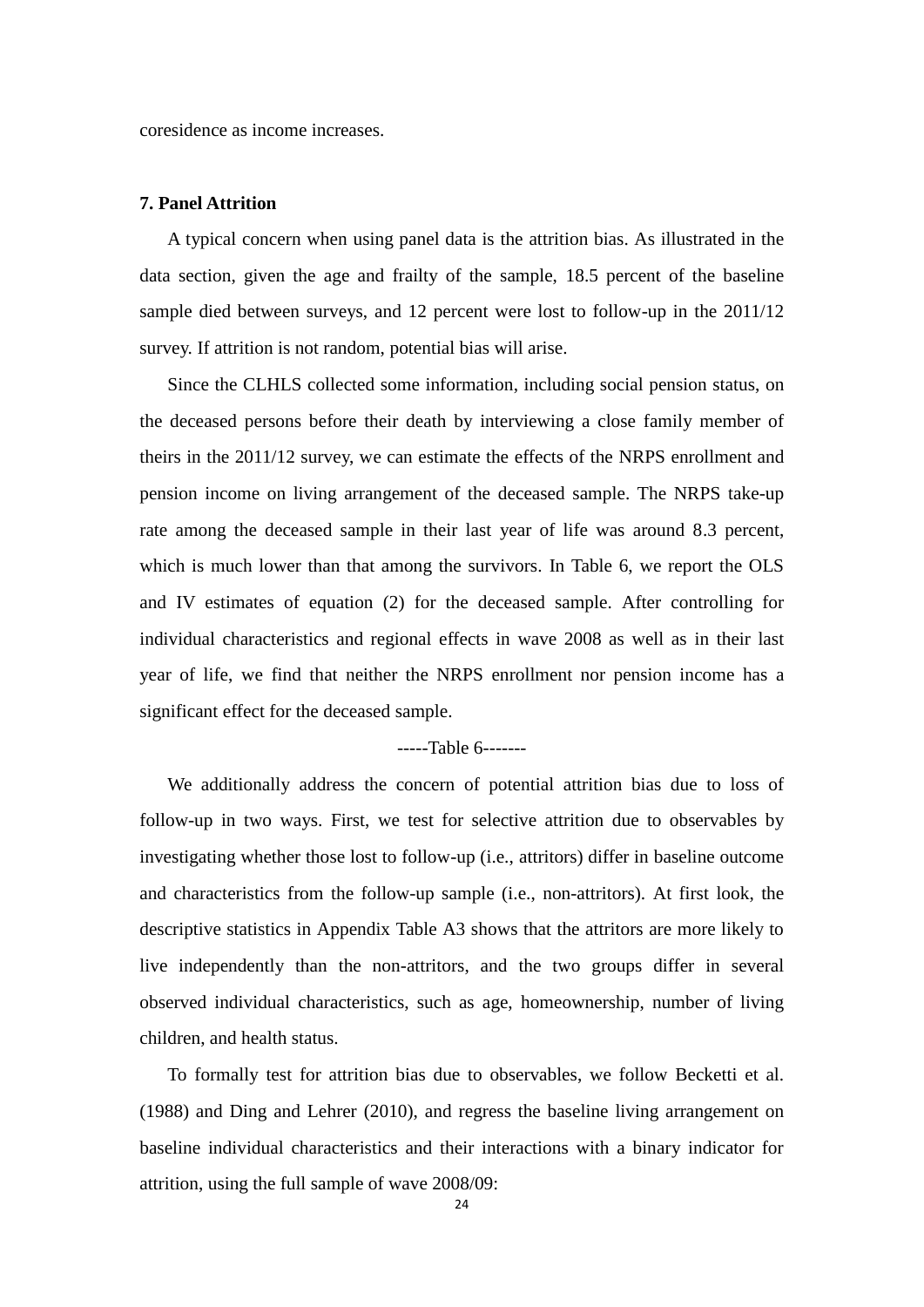$$
Y_i = \delta_0 + \delta_1 \text{Attribute}_i + \delta_2 \text{Attribute}_i \times X_i + \delta_3 X_i + u_i \tag{3}
$$

where Attrition<sub>i</sub> is an indicator for loss to follow-up in wave 2011/12, and all other variables are defined as before. If  $\delta_1$  and  $\delta_2$  are jointly significant, selection on observables would be a problem. As shown in Table 7, we find that the estimated coefficients of the attrition indicator and its interaction terms are both individually and jointly insignificant. It implies that the attritors are not systematically different from the non-attritors in terms of their baseline characteristics and behavioral relationship, and suggests that attrition due to observables can be safely ignored.<sup>17</sup>

Moreover, in the FE framework of our main analysis, we also mitigate the concern regarding attrition due to unobservables that are time-invariant.

#### **8. Conclusion**

-

This paper has examined the impact of pension income from the NRPS on living arrangement of the elderly aged 65 to 84 in rural China. Taking advantage of the time variation of the NRPS implementation at county level, we employ the FE-IV approach to identify the causal effect of pension income, and conduct several empirical tests to check the validity of our identification assumptions.

The overall results suggest that the NRPS enrollment or pension income has significantly increased independent living of the rural elderly, suggesting that independent living is normal in China. A 100% increase in pension income would lead to a 4.1 percentage point increase in the likelihood of independent living, with an implied income elasticity of coresidence at −0.087. This finding is striking, given the traditional norms regarding intergenerational coresidence in rural China and limited income from the NRPS. It highlights the important contribution of the rising income to the remarkable decline in coresidence with their adult children by both urban and rural elderly in China during the past three decades (Zeng and Wang, 2003; Benjamin et al., 2000; Palmer and Deng, 2008; Cai et al., 2012).

 $17$  Gu (2008) state that the proportion lost to follow-up between waves of the CLHLS is low relative to those of some panel surveys of older persons conducted in Western countries (e.g., Mihelic and Crimmins, 1997).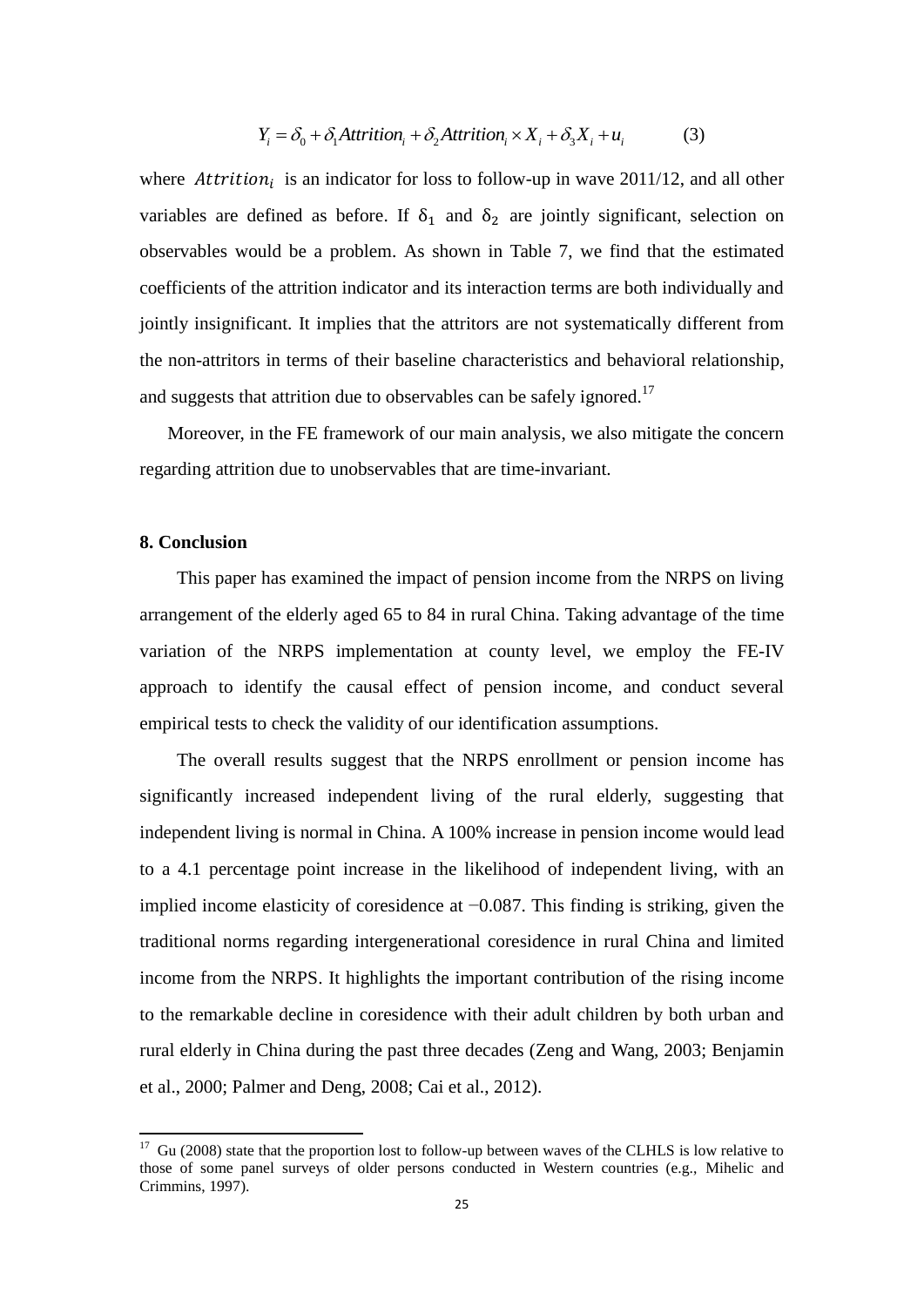Further, we explore several mechanisms behind the impact of pension income on elderly living arrangement. In particular, we investigate the effect heterogeneity across a range of important observed characteristics, such as access to their adult children, financial status, education level, marital status, and health of the elderly. These heterogeneity findings provide evidence that independent living has multiple dimensions in China, and help to reconcile mixed findings in the literature.

We find that the positive income effects on independent living are concentrated among the elderly with easy access to their adult children, while there are modest or no effects for those without adult children living nearby. It suggests that the increase in independence among the pensioners does not represent a collapse of the family-based support tradition in rural China, since the nearby children can still easily provide informal care (Lei et al., 2013).

Our study finds that there is a significant positive effect of pension income for the elderly with economic independence or homeownership, but not for those without economic independence or homeownership. It indicates that financial capacity is an important factor behind the causal link between pension income and elderly living arrangement in China.

We also show that the educated elderly are more likely to live independently after they receive the NRPS income, while that is not the case for the illiterate elderly. We interpret this finding as evidence that privacy is a valued good, and educated people have stronger privacy preference.

Besides the privacy preference documented in the literature, our research suggests that long-term care need is another important dimension of elderly living arrangement. The results show that pension income positively and significantly increases the probability of independent living for the married elderly or those with better health status, but not for the widowed elderly or those with worse health status. This reflects the fact that family members, especially adult children, are the main providers of informal long-term care for the elderly in rural China.

Though our results do not speak directly to whether the NRPS would improve the welfare of the elderly or not through living arrangement, our study is an important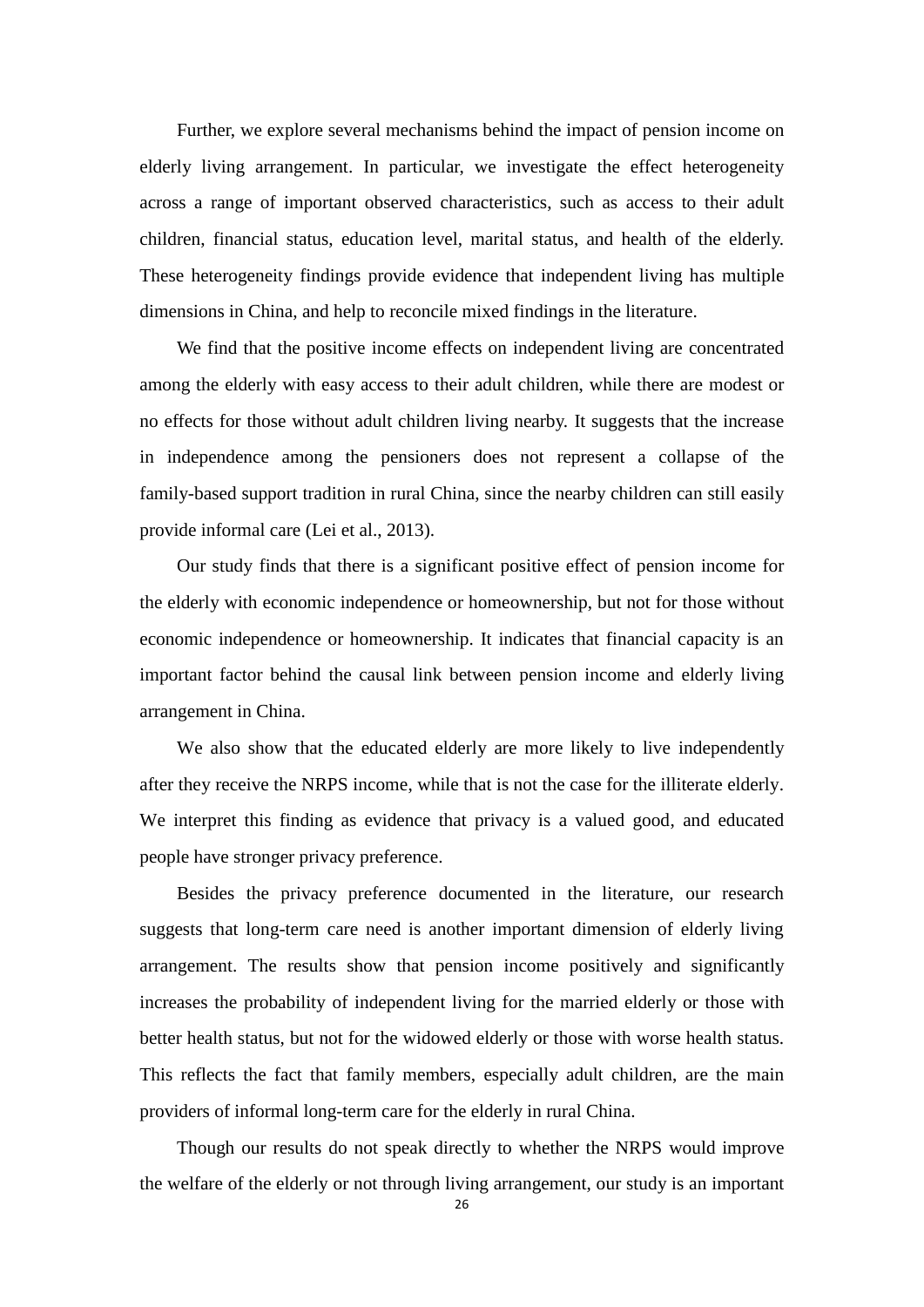step to such welfare evaluation. Despite general belief that intergenerational coresidence may provide old-age security for the elderly, the existing serious studies have produced mixed results. For example, Kochar (2000) shows that parents can benefit from coresidence by reducing labor supply, while Johar and Maruyama (2014) find that coresidence has a negative effect on health outcome of the elderly. More work should investigate this issue further, and the heterogeneity highlighted in this paper is probably one of the reasons for the mixed results.

Moreover, our findings provide important policy information on the development of elderly care systems and social pension programs in China as well as in other developing countries.

#### **References**

- Barrientos, Armando. 2009. "Social Pensions in Low-Income Countries." In *Closing the Coverage Gap: The Role of Social Pensions and Other Retirement Income Transfers*, ed. Robert Holzmann, David Robalino, and Noriyuki Takayama, 73–84. Washington, DC: The World Bank.
- Becketti, Sean, William Gould, Lee Lillard, and Finis Welch. 1988. "The Panel Study of Income Dynamics after Fourteen Years: An Evaluation." *Journal of Labor Economics* 6(4):472–92.
- Benjamin, Dwayne, Loren Brandt, and Scott Rozelle. 2000. "Aging, Well-being, and Social Security in Rural Northern China." *Population and Development Review* 26:89–116.
- Bethencourt Carlos, and José V íctor R ps-Rull. 2009. "On the Living Arrangements of Elderly Widows." *International Economic Review* 50(3):773–801.
- Cai, Fang, John Giles, and Dewen Wang. 2009. "The Well-being of China's Rural Elderly." Background Paper for East Asia Social Protection Team. Washington DC: World Bank.
- Cai, Fang, John Giles, Philip O'Keefe, and Dewen Wang. 2012. *The Elderly and Old Age Support in Rural China: Challenges and Prospects.* Washington DC: World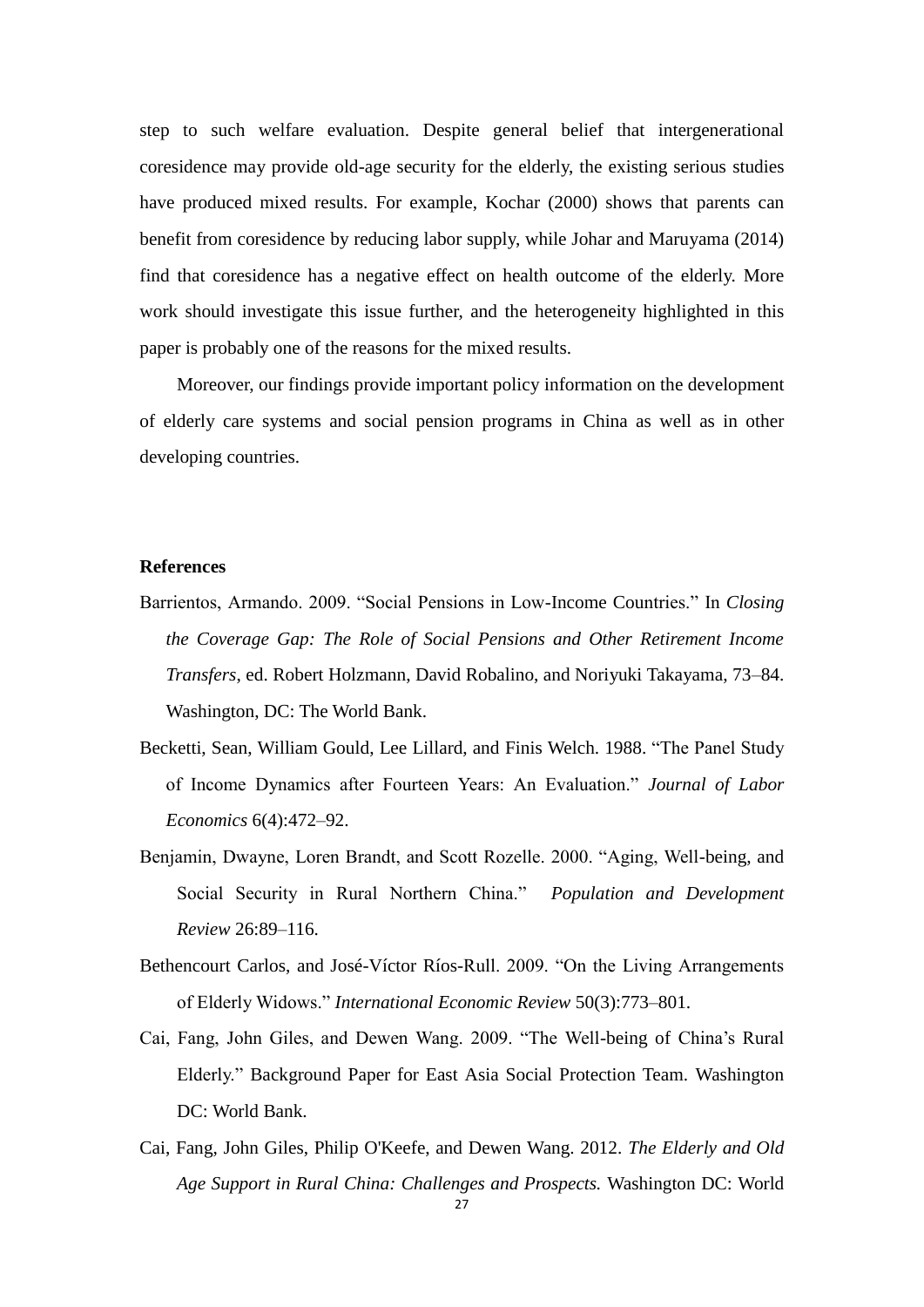Bank.

- Costa, Dora L. 1997. "Displacing the Family: Union Army Pensions and Elderly Living Arrangements." *Journal of Political Economy* 105(6):1269–92.
- Costa, Dora L. 1999. "A House of Her Own: Old Age Assistance and the Living Arrangements of Older Nonmarried Women." *Journal of Public Economics*  72(1):39–59.
- Cox, Donald. 1987. "Motives for Private Income Transfers." *Journal of Political Economy* 95(3):508–46.
- Crum, Rosa M., James C. Anthony, Susan S. Bassett, and Marshal F. Folstein. 1993. "Population-Based Norms for the Mini-Mental State Examination by Age and Educational Level." *The Journal of the American Medical Association*  269(18):2386–91.
- Ding, Weili, and Steven F. Lehrer. 2010. "Estimating Treatment Effects from Contaminated Multiperiod Education Experiments: The Dynamic Impacts of Class Size Reductions." *The Review of Economics and Statistics* 92(1): 31–42.
- Dostie, Benoit, and Pierre Thomas Léger. 2005. "The Living Arrangement Dynamics of Sick, Elderly Individuals." *Journal of Human Resources* 40(4):989–1014*.*
- Edmonds, Eric V., Kristin Mammen, Douglas L. Miller. 2005. "Rearranging the Family? Income Support and Elderly Living Arrangements in a Low Income Country." *Journal of Human Resources*, 40(1): 186–207.
- Engelhardt, Gary V., Jonathan Gruber, and Cynthia D. Perry. 2005. "Social Security and Elderly Living Arrangements: Evidence from the Social Security Notch." *The Journal of Human Resources* 40(2): 354–72.
- Ermisch, John F. 1981. "An Economic Theory of Household Formation: Theory and Evidence from the General Household Survey." *Scottish Journal of Political Economy* 28(1): 1–19.
- Folstein, Marshal F., Susan E. Folstein, and Paul R. McHugh. 1975. "Mini-Mental State: A Practical Method for Grading the Cognitive State of Patients for the Clinician." *Journal of Psychiatric Research* 12(3):189–98.

Giles, John, Dewen Wang, and Changbao Zhao. 2010. "Can China's Rural Elderly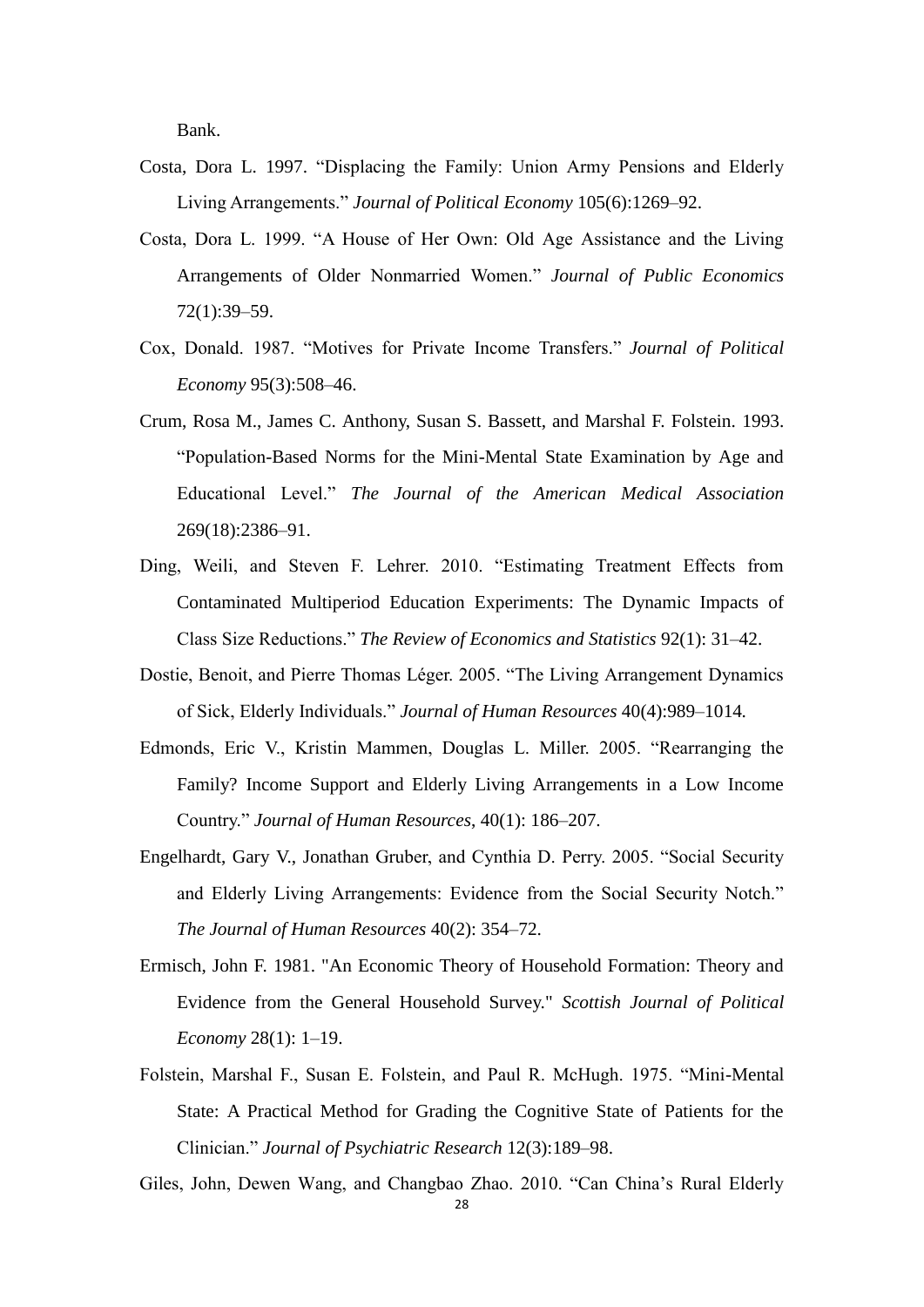Count on Support from Adult Children? Implications of Rural-to-Urban Migration." *Journal of Population Ageing* 3 (3–4): 183–204.

- Gu, Danan. 2008. "General Data Quality Assessment of the CLHLS." *In Healthy Longevity in China,* ed. Zeng Yi, Dudley L. Poston, Denese Ashbaugh Vlosky and Danan Gu, 39-60. Dordrecht, the Neitherlands: Springer.
- Hoerger, Thomas J, Gabriel A. Picone, and Frank A. Sloan. 1996. "Public Subsidies, Private Provision of Care and Living Arrangements of the Elderly." *The Review of Economics and Statistics* 78(3): 428–40.
- Imbens, Guido W., and Joshua D. Angrist. 1994. "Identification and Estimation of Local Average Treatment Effects." *Econometrica* 62(2):467–75.
- Johar, Meliyanni, and Shiko Maruyama. 2014. "Does Coresidence Improve an Elderly Parent's Health?" *Journal of Applied Econometrics* 29(6): 965–83.
- Kakwani, Nanak, and Kalanidhi Subbarao. 2005. "Aging and Poverty in Africa and the Role of Social Pensions." Social Protection Discussion Paper 521. Washington, DC: The World Bank.
- Kochar, Anjini. 2000. "Parental benefits from intergenerational coresidence: empirical evidence from rural Pakistan." *Journal of Political Economy* 108(6): 1184–1209.
- Lei, Xiaoyan, John Strauss, Meng Tian, and Yaohui Zhao. 2013. "Living Arrangement of the Elderly in China: Evidence from the CHARLS National Baseline." Texas A&M University. Unpublished.
- Li, Bingqin. 2007. ''Pension reform in China who are left out?'' In *New Perspectives on China and Aging,* ed. Ian G. Cook and Jason Powell, 29–48. New York: NOVA Science Publishers.
- Little, Roderick J. A., and Donald B. Rubin. 1987. *Statistical Analysis with Missing Data*. New York: John Wiley & Sons.
- Manacorda, Marco, and Enrico Moretti. 2006. "Why Do Most Italian Youths Live with Their Parents? Intergenerational Transfers and Household Structure." *Journal of the European Economic Association*, 4(4): 800–29.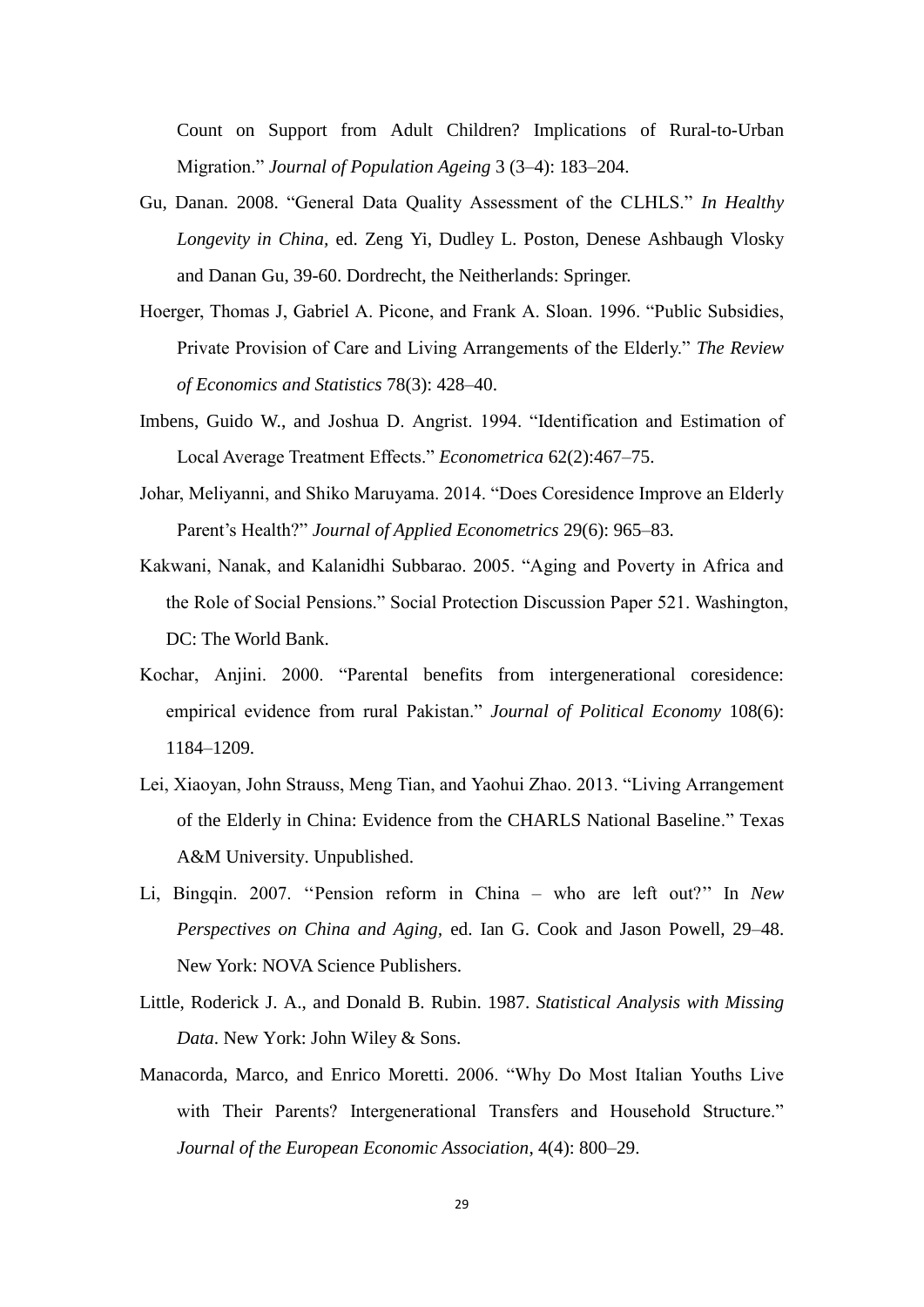- McGarry, Kathleen, and Robert F. Schoeni. 2000. "Social Security, Economic Growth, and the Rise in Elderly Widows' Independence in the Twentieth Century." *Demography* 37(2): 221–36.
- Meng, Xin, and Chuliang Luo. 2008. "What Determines Living Arrangements of the Elderly in Urban China." In *Inequality and Public Policy in China,* ed. Björn A. Gustafsson, Shi Li and Terry Sicular, 267–86. Cambridge: Cambridge University Press.
- Michael, Robert T., Victor R. Fuchs, and Sharon R. Scott. 1980. ''Changes in the Propensity to Live Alone, 1950–1976.'' *Demography* 17(1): 39–56.
- Mihelic, Adrienne H., and Eileen M. Crimmins. 1997. "Loss to Follow-up in a Sample of Americans 70 Years of Age and Older: The LSOA 1984–1990." *The Journals of Gerontology Series B: Psychological Sciences and Social Sciences* 52B(1): S37–48.
- Palacios, Robert, and Oleksiy Sluchynsky. 2006. "Social Pensions Part I: Their Role in the Overall Pension System." Social Protection Discussion Paper 36237. Washington, DC: World Bank.
- Palmer, E., and Q Deng. 2008. "What Has Economic Transition Meant for the Well-being of the Elderly in China." In *Inequality and Public Policy in China*, ed. Björn A. Gustafsson, Shi Li and Terry Sicular, 182–203. Cambridge: Cambridge University Press.
- Park, Albert, Yan Shen, John Strauss, and Yaohui Zhao. 2012. "Relying on Whom? Poverty and Consumption Financing of China's Elderly." In *Aging in Asia Findings from New and Emerging Data Initiatives,* ed. James P. Smith and Malay Majmundar, Washington DC: National Academies Press.
- Pezzin, Liliana E., Peter Kemper, and James Reschovsky. 1996. "Does Publicly Provided Home Care Substitute for Family Care? Experimental Evidence with Endogenous Living Arrangements. " *The Journal of Human Resources* 31(3): 650–76.
- Shen, Ce, and John B. Williamson. 2010. "China's New Rural Pension Scheme: Can it be Improved?" *International Journal of Sociology and Social Policy* 30(5/6):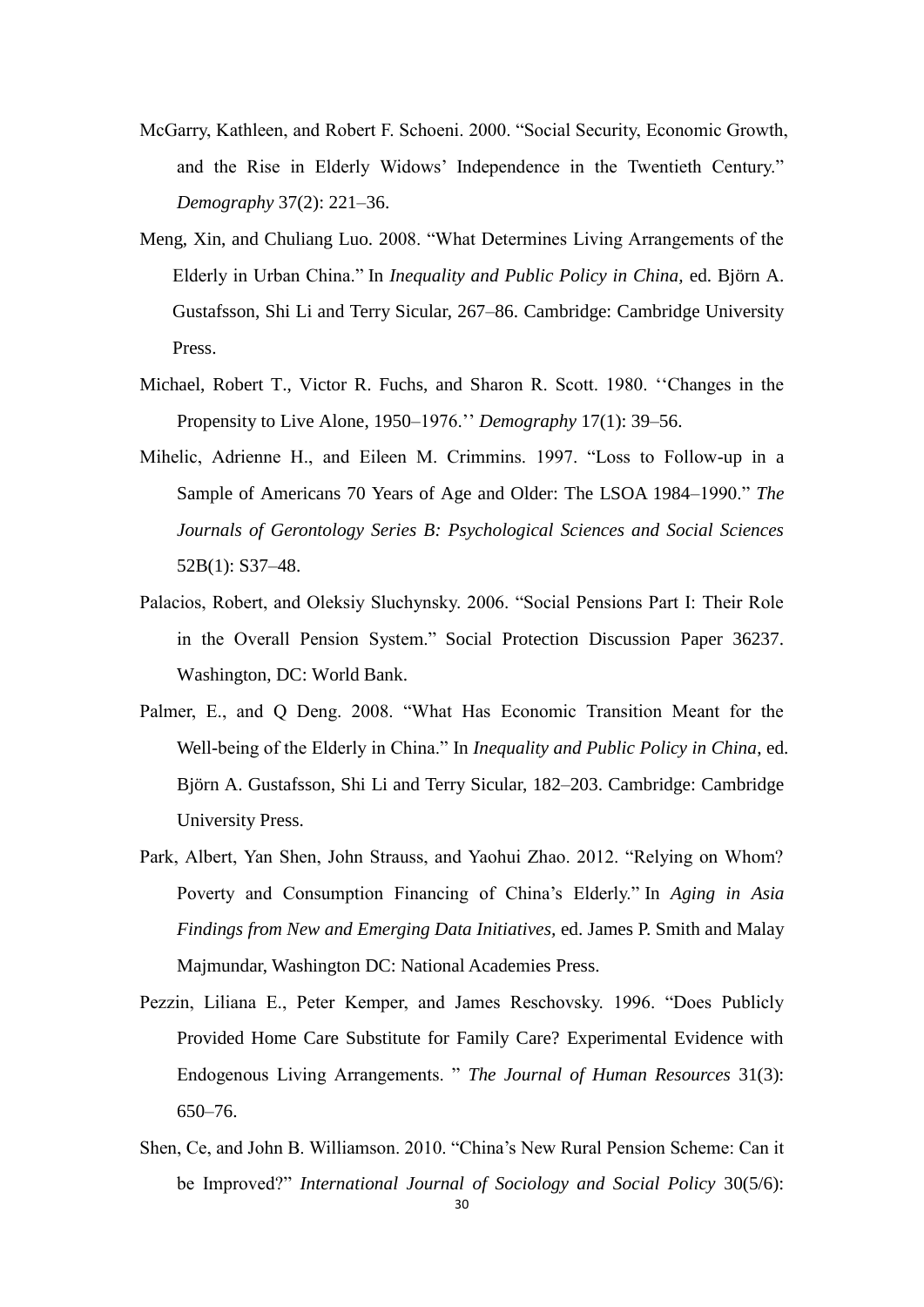239–50.

- Shi, Shih-Jiunn. 2006. "Left to Market and Family Again? Ideas and the Development of the Rural Pension Policy in China.'' *Social Policy and Administration* 40(7):791–806.
- Zeng, Yi, James W. Vaupel, Zhengyu Xiao, Chunyuan Zhang, and Yuzhi Liu. 2001. "The Healthy Longevity Survey and the Active Life Expectancy of the Oldest Old in China.'' *Population: An English Selection* 13(1): 95–116*.*
- Zeng, Yi, James W. Vaupel, Zhengyu Xiao, Chunyuan Zhang, and Yuzhi Liu. 2002. "Sociodemographic and Health Profiles of the Oldest Old in China.'' *Population and Development Review* 28(2): 251–73.
- Zeng, Yi. 2008. "Reliability of Age Reporting Among the Chinese Oldestold in the CLHLS Data Sets." In *Healthy Longevity in China: Demographic, Socioeconomic, and Psychological Dimensions,* edited by Zeng Yi, Dudley L. Poston, Denese Ashbaugh Vlosky, and Danan Gu, 61–78. Dordrecht, the Netherlands: Springer Netherlands.
- Zeng, Yi, and Zhenglian Wang. 2003. "Dynamics of Family and Elderly Living Arrangements in China: New Lessons Learned from the 2000 census." *China Review* 3(2): 95–119.
- Zhang, Wenjuan, and Dan Tang. 2008. "The New Rural Social Pension Insurance Programme of Baoji City." Gerontology Research Institute of Renmin University. Unpublished.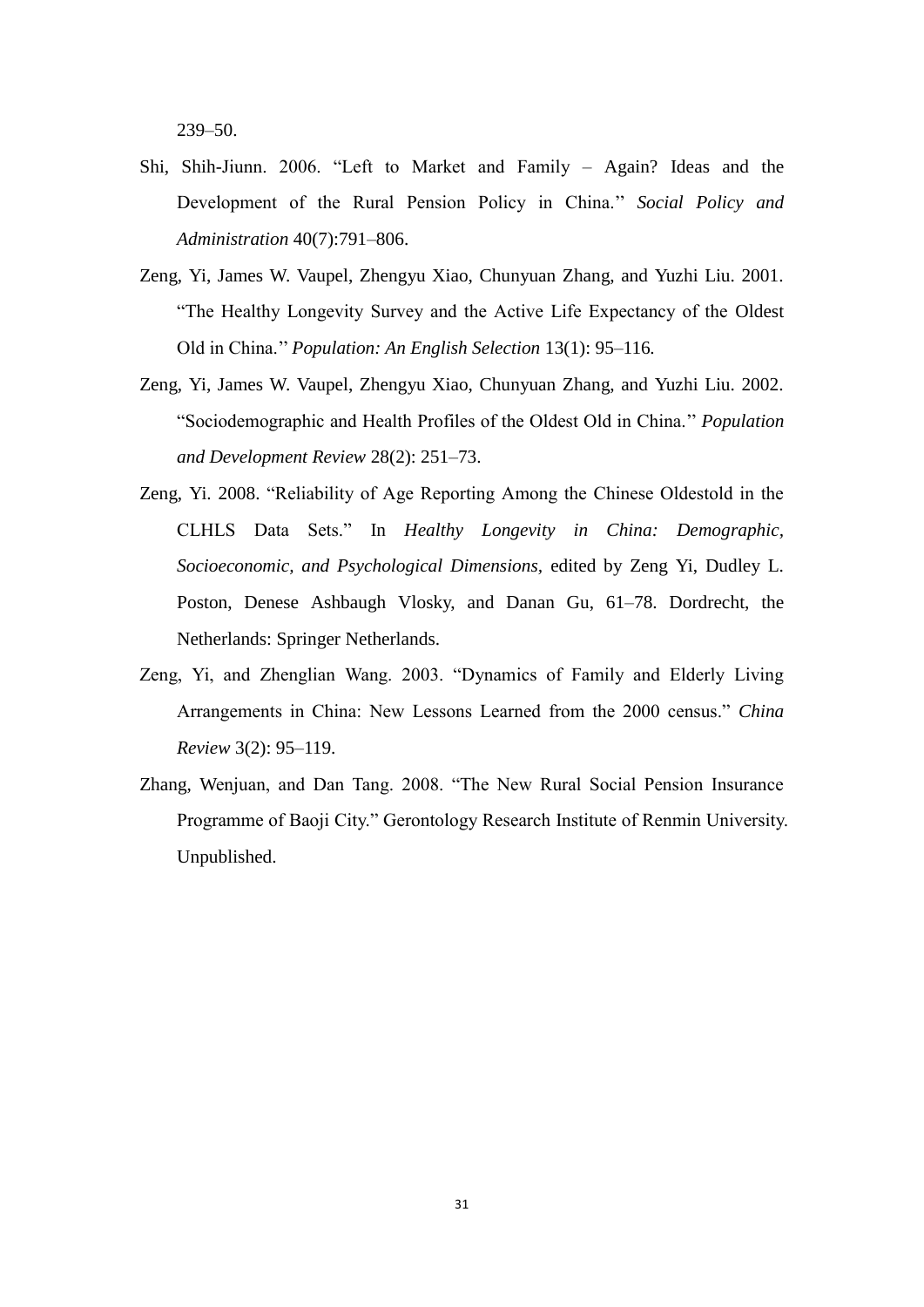

### **Figure 1**

Fraction of Elderly Living Independently in Rural China (adjusted for sampling weight) Source: the CLHLS from 1998 to 2011/12.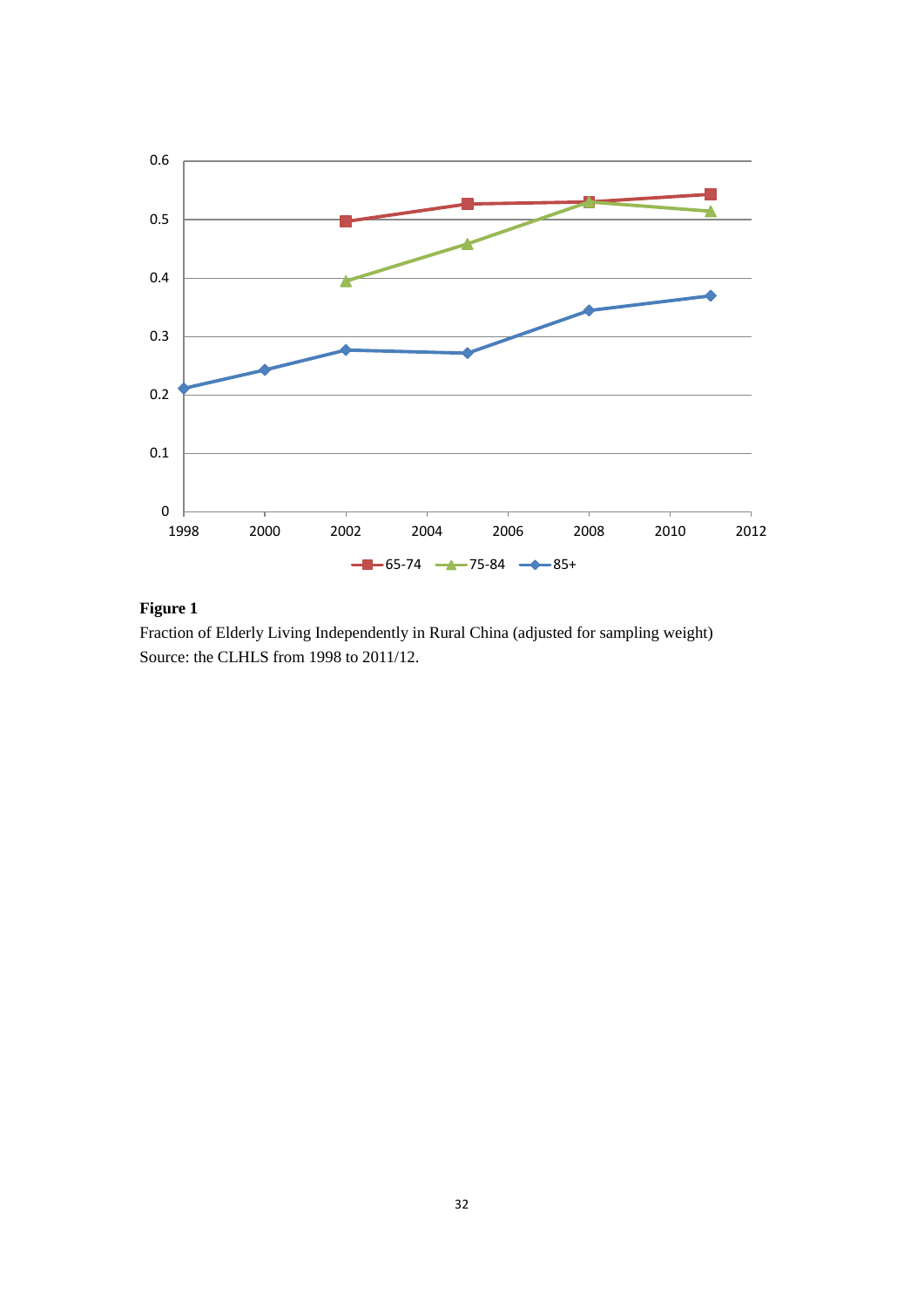|                                      |             | Wave 2008/09 (pre-reform) |         | Wave 2011/12 (post-reform) |         |
|--------------------------------------|-------------|---------------------------|---------|----------------------------|---------|
|                                      | Full sample | Treated                   | Control | Treated                    | Control |
| Sample Size                          | 3652        | 419                       | 1407    | 419                        | 1407    |
| Independent living                   | 0.528       | 0.518                     | 0.550   | 0.527                      | 0.509   |
|                                      | (0.499)     | (0.500)                   | (0.498) | (0.500)                    | (0.500) |
| Monthly pension income (yuan)        | 12.575      | 0.000                     | 0.000   | 129.735*                   | 0.000   |
|                                      | (68.608)    | (0.000)                   | (0.000) | (182.881)                  | (0.000) |
| Age                                  | 74.773      | 73.494                    | 73.148  | 76.604                     | 76.235  |
|                                      | (5.159)     | (4.957)                   | (4.908) | (4.927)                    | (4.924) |
| Male                                 | 0.489       | 0.506                     | 0.483   | 0.506                      | 0.483   |
|                                      | (0.500)     | (0.501)                   | (0.500) | (0.501)                    | (0.500) |
| Han                                  | 0.919       | $0.964***$                | 0.906   | $0.964***$                 | 0.906   |
|                                      | (0.273)     | (0.186)                   | (0.293) | (0.186)                    | (0.293) |
| Married                              | 0.569       | 0.599                     | 0.595   | 0.570                      | 0.533   |
|                                      | (0.495)     | (0.491)                   | (0.491) | (0.496)                    | (0.499) |
| Years of schooling                   | 2.170       | 2.284                     | 2.190   | 2.193                      | 2.102   |
|                                      | (2.886)     | (2.822)                   | (2.923) | (2.828)                    | (2.883) |
| Economically independent             | 0.324       | 0.394                     | 0.371   | 0.251                      | 0.277   |
|                                      | (0.468)     | (0.489)                   | (0.483) | (0.434)                    | (0.448) |
| Owns an apartment                    | 0.581       | 0.654                     | 0.633   | 0.531                      | 0.523   |
|                                      | (0.493)     | (0.476)                   | (0.482) | (0.500)                    | (0.500) |
| Had a white-collar job before age 60 | 0.016       | $0.026*$                  | 0.014   | $0.026*$                   | 0.014   |
|                                      | (0.127)     | (0.160)                   | (0.116) | (0.160)                    | (0.116) |
| Number of living children            | 4.280       | 4.341                     | 4.278   | 4.295                      | 4.259   |
|                                      | (1.607)     | (1.574)                   | (1.622) | (1.566)                    | (1.617) |
| No IADL limitation                   | 0.619       | 0.714                     | 0.697   | $0.575*$                   | 0.526   |
|                                      | (0.486)     | (0.453)                   | (0.460) | (0.495)                    | (0.500) |
| MMSE score                           | 26.389      | 26.790                    | 26.923  | 26.005                     | 25.851  |
|                                      | (5.169)     | (4.873)                   | (4.427) | (5.811)                    | (5.659) |
| Program duration in the county       | 4.400       | 0.000                     | 0.000   | 16.341***                  | 6.553   |
| (months)                             | (7.915)     | (0.000)                   | (0.000) | (9.943)                    | (7.810) |

### **Table 1 Descriptive Statistics**

**Note:** *t*-test was applied for pairwise comparisons of the treated and control groups in each wave. \*\*\* *p*<0.01, \*\* *p*<0.05, \* *p*<0.1.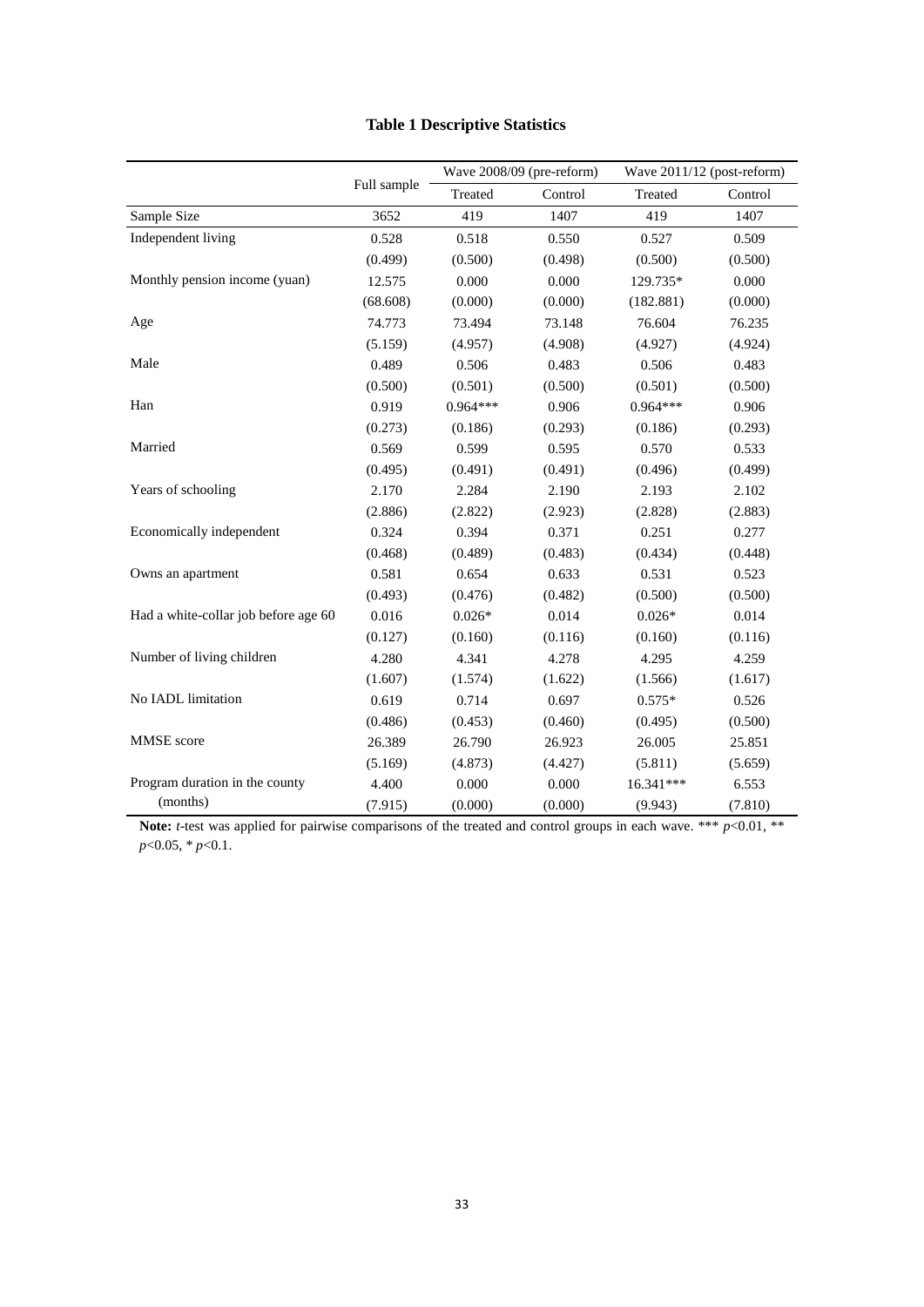| Dependent variable            | Enrollment in the NRPS |                 |              | In (pension income) |
|-------------------------------|------------------------|-----------------|--------------|---------------------|
|                               | OLS using wave         | FE using panel  | OLS using    | FE using panel      |
|                               | 2011/12                | 2008/09-2011/12 | wave 2011/12 | 2008/09-20011/12    |
|                               | (1)                    | (2)             | (3)          | (4)                 |
| Program duration in the       | $0.024***$             | $0.021***$      | $0.112***$   | $0.094***$          |
| county (months)               | (0.001)                | (0.001)         | (0.006)      | (0.005)             |
| Age                           | $-0.008$               | $-0.104*$       | $-0.196$     | $-0.460**$          |
|                               | (0.060)                | (0.053)         | (0.258)      | (0.228)             |
| Age squared/100               | 0.007                  | $0.054*$        | 0.132        | 0.140               |
|                               | (0.039)                | (0.030)         | (0.169)      | (0.130)             |
| Married                       | 0.012                  | 0.035           | 0.019        | 0.158               |
|                               | (0.020)                | (0.024)         | (0.090)      | (0.101)             |
| Number of living children     | 0.003                  | $-0.029$        | 0.014        | $-0.092$            |
|                               | (0.006)                | (0.026)         | (0.024)      | (0.100)             |
| Economically independent      | $-0.019$               | $-0.018$        | $-0.039$     | $-0.069$            |
|                               | (0.022)                | (0.016)         | (0.102)      | (0.070)             |
| Owns an apartment             | 0.003                  | 0.012           | $-0.009$     | 0.059               |
|                               | (0.019)                | (0.015)         | (0.083)      | (0.065)             |
| No IADL limitation            | $0.037*$               | 0.004           | $0.171**$    | 0.041               |
|                               | (0.019)                | (0.016)         | (0.085)      | (0.071)             |
| MMSE score                    | $-0.001$               | $-0.001$        | $-0.001$     | $-0.002$            |
|                               | (0.002)                | (0.001)         | (0.006)      | (0.006)             |
| Male                          | 0.002                  |                 | 0.003        |                     |
|                               | (0.020)                |                 | (0.089)      |                     |
| Han                           | 0.035                  |                 | $0.152*$     |                     |
|                               | (0.025)                |                 | (0.088)      |                     |
| Had a white-collar job before | 0.056                  |                 | 0.249        |                     |
| age 60                        | (0.088)                |                 | (0.435)      |                     |
| Years of Schooling            | 0.001                  |                 | 0.008        |                     |
|                               | (0.003)                |                 | (0.016)      |                     |
| <b>Wave 2011</b>              |                        | 0.124           |              | $0.856**$           |
|                               |                        | (0.082)         |              | (0.338)             |
| Constant                      | $-0.271$               | 4.848*          | 4.555        | 26.459**            |
|                               | (2.284)                | (2.630)         | (9.837)      | (11.165)            |
| Province dummies              | Yes                    | ۵.              | Yes          |                     |
| Weak instrument test          | $F = 324.68$ ***       | F=429.71***     | F=322.61***  | F=394.80***         |
| $R$ -squared                  | 0.341                  | 0.389           | 0.365        | 0.381               |
| Number of observations        | 1,554                  | 3,580           | 1,498        | 3,511               |

#### **Table 2 Estimation for the NRPS Enrollment Decision and Pension Income**

**Note:** Robust standard error are reported in parentheses in columns (1) and (3), and clustered-robust standard errors are reported in columns (2) and (4);\* *p*<0.10, \*\* *p*<0.05, \*\*\* *p*<0.01.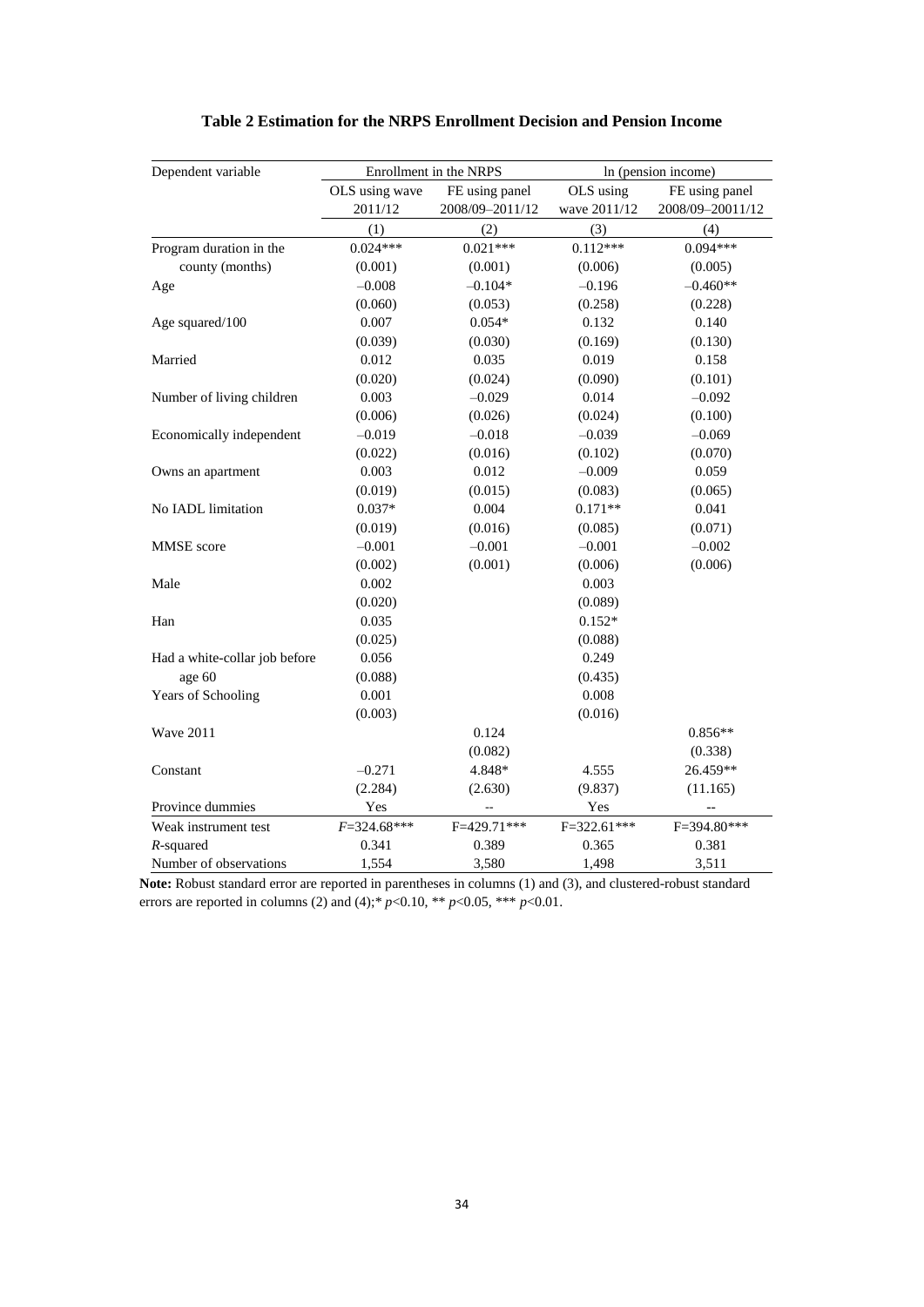| Dependent variable:            | <b>Independent living</b> |             |             |             |             |  |
|--------------------------------|---------------------------|-------------|-------------|-------------|-------------|--|
|                                | <b>FE</b>                 | FE          | FE-IV       | FE          | FE-IV       |  |
|                                | (1)                       | (2)         | (3)         | (4)         | (5)         |  |
| Program duration in the county | $0.004***$                |             |             |             |             |  |
| (months)                       | (0.001)                   |             |             |             |             |  |
| NRPS enrollment                |                           | 0.028       | $0.178***$  |             |             |  |
|                                |                           | (0.030)     | (0.069)     |             |             |  |
| In (pension income)            |                           |             |             | 0.001       | $0.041***$  |  |
|                                |                           |             |             | (0.007)     | (0.016)     |  |
| Age                            | $0.189***$                | $0.205***$  | $0.207***$  | $0.226***$  | $0.227***$  |  |
|                                | (0.072)                   | (0.072)     | (0.072)     | (0.074)     | (0.075)     |  |
| Age squared/100                | $-0.137***$               | $-0.141***$ | $-0.146***$ | $-0.152***$ | $-0.155***$ |  |
|                                | (0.041)                   | (0.041)     | (0.041)     | (0.042)     | (0.043)     |  |
| Married                        | $0.123***$                | $0.126***$  | $0.117***$  | $0.129***$  | $0.119***$  |  |
|                                | (0.038)                   | (0.038)     | (0.038)     | (0.038)     | (0.039)     |  |
| Number of living children      | $-0.014$                  | $-0.016$    | $-0.009$    | $-0.015$    | $-0.009$    |  |
|                                | (0.035)                   | (0.035)     | (0.035)     | (0.036)     | (0.036)     |  |
| Economically independent       | 0.011                     | 0.009       | 0.014       | 0.012       | 0.018       |  |
|                                | (0.024)                   | (0.024)     | (0.024)     | (0.025)     | (0.025)     |  |
| Owns an apartment              | $0.194***$                | $0.190***$  | $0.192***$  | $0.190***$  | $0.192***$  |  |
|                                | (0.024)                   | (0.024)     | (0.024)     | (0.025)     | (0.025)     |  |
| No IADL limitation             | 0.021                     | 0.023       | 0.020       | 0.023       | 0.019       |  |
|                                | (0.021)                   | (0.021)     | (0.021)     | (0.022)     | (0.022)     |  |
| <b>MMSE</b> score              | $0.007***$                | $0.008***$  | $0.007***$  | $0.007***$  | $0.007***$  |  |
|                                | (0.002)                   | (0.002)     | (0.002)     | (0.002)     | (0.002)     |  |
| <b>Wave 2011</b>               | 0.031                     | 0.023       | 0.008       | 0.011       | $-0.016$    |  |
|                                | (0.111)                   | (0.111)     | (0.111)     | (0.116)     | (0.115)     |  |
| Constant                       | $-6.240*$                 | $-7.248**$  |             | $-8.184**$  |             |  |
|                                | (3.532)                   | (3.525)     |             | (3.658)     |             |  |
| $R$ -squared                   | 0.078                     | 0.075       | 0.061       | 0.076       | 0.058       |  |
| Number of observations         | 3,556                     | 3,556       | 3.520       | 3,489       | 3,386       |  |

### **Table 3 Effect of the NRPS on Independent Living for the Rural Elderly**

**Note:** Clustered-robust standard errors are reported in parentheses;\*  $p$  <0.10, \*\*  $p$  <0.05, \*\*\*  $p$  <0.01.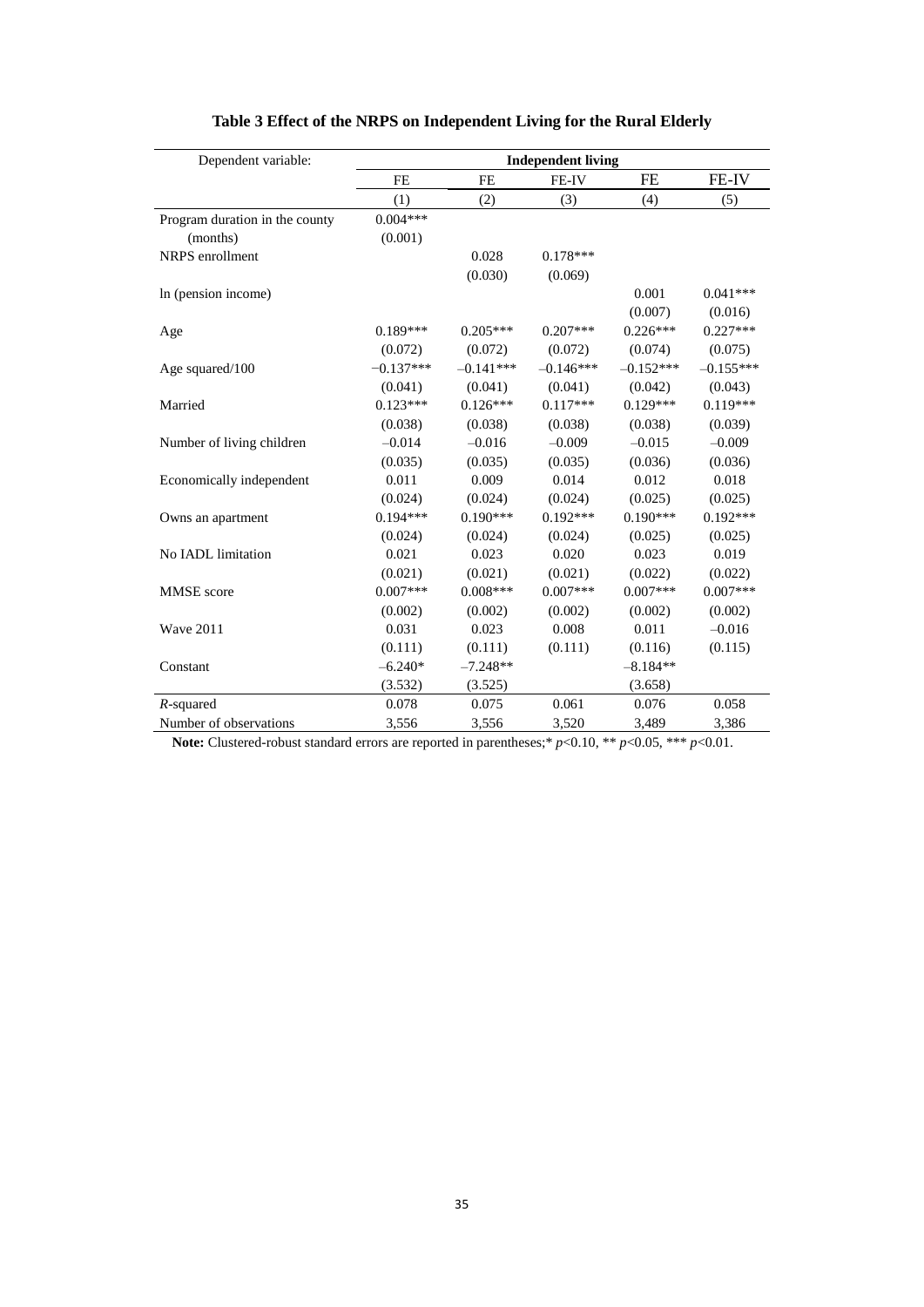| Dependent variable:           | <b>Independent living</b> |                                    |             |                          |  |
|-------------------------------|---------------------------|------------------------------------|-------------|--------------------------|--|
|                               |                           | Retired sample with other types of |             | Target sample before the |  |
|                               |                           | social pension                     |             | introduction of NRPS     |  |
|                               | 2011/12                   | 2008/09-2011/12                    | 2008/09     | 2005-2008/09             |  |
|                               | <b>OLS</b>                | FE                                 | <b>OLS</b>  | $FE$                     |  |
|                               | (1)                       | (2)                                | (3)         | (4)                      |  |
| Program duration in the       | 0.001                     | 0.001                              |             |                          |  |
| county                        | (0.001)                   | (0.001)                            |             |                          |  |
| Indicator of 2009-2010 pilot  |                           |                                    | $-0.019$    | $-0.033$                 |  |
| counties                      |                           |                                    | (0.021)     | (0.023)                  |  |
| Age                           | 0.168                     | 0.050                              | $0.127***$  | $0.120*$                 |  |
|                               | (0.163)                   | (0.132)                            | (0.042)     | (0.064)                  |  |
| Age squared/100               | $-0.107$                  | $-0.067$                           | $-0.080***$ | $-0.094**$               |  |
|                               | (0.107)                   | (0.079)                            | (0.028)     | (0.038)                  |  |
| Married                       | $0.171***$                | 0.043                              | $0.155***$  | $0.140***$               |  |
|                               | (0.054)                   | (0.080)                            | (0.018)     | (0.034)                  |  |
| Number of living children     | 0.006                     | 0.012                              | $0.025***$  | 0.017                    |  |
|                               | (0.018)                   | (0.037)                            | (0.005)     | (0.012)                  |  |
| Economically independent      | 0.001                     | 0.059                              | 0.023       | $0.063***$               |  |
|                               | (0.054)                   | (0.041)                            | (0.020)     | (0.023)                  |  |
| Owns an apartment             | $0.296***$                | $0.182***$                         | 0.338***    | $0.206***$               |  |
|                               | (0.054)                   | (0.044)                            | (0.018)     | (0.022)                  |  |
| No IADL limitation            | $-0.150***$               | $-0.105**$                         | 0.027       | 0.029                    |  |
|                               | (0.055)                   | (0.047)                            | (0.018)     | (0.021)                  |  |
| MMSE score                    | 0.001                     | $0.017***$                         | $-0.001$    | 0.001                    |  |
|                               | (0.006)                   | (0.005)                            | (0.001)     | (0.002)                  |  |
| Male                          | $-0.031$                  |                                    | $-0.001$    |                          |  |
|                               | (0.061)                   |                                    | (0.018)     |                          |  |
| Han                           | 0.121                     |                                    | $0.154***$  |                          |  |
|                               | (0.162)                   |                                    | (0.031)     |                          |  |
| Had a white-collar job before | 0.066                     |                                    | $-0.086$    |                          |  |
| age 60                        | (0.077)                   |                                    | (0.054)     |                          |  |
| Years of Schooling            | 0.002                     |                                    | $-0.006*$   |                          |  |
|                               | (0.008)                   |                                    | (0.003)     |                          |  |
| <b>Wave 2011</b>              |                           | 0.162                              |             | $0.135*$                 |  |
|                               |                           | (0.193)                            |             | (0.081)                  |  |
| Constant                      | $-6.289$                  | $-0.122$                           | $-5.068***$ | $-3.599$                 |  |
|                               | (6.227)                   | (6.281)                            | (1.562)     | (2.934)                  |  |
| Province dummies              | Yes                       | $\overline{\phantom{a}}$           | Yes         | $\overline{\phantom{a}}$ |  |
| R-squared                     | 0.265                     | 0.076                              | 0.211       | 0.101                    |  |
| Observations                  | 398                       | 948                                | 3,260       | 3,912                    |  |

### **Table 4 Tests of the Validity of the Identification Assumption**

**Note:** Robust standard error are reported in parenthesis of column (1) and (3), and clustered-robust standard errors are reported in columns (2) and (4); \* *p*<0.10, \*\* *p*<0.05, \*\*\* *p*<0.01.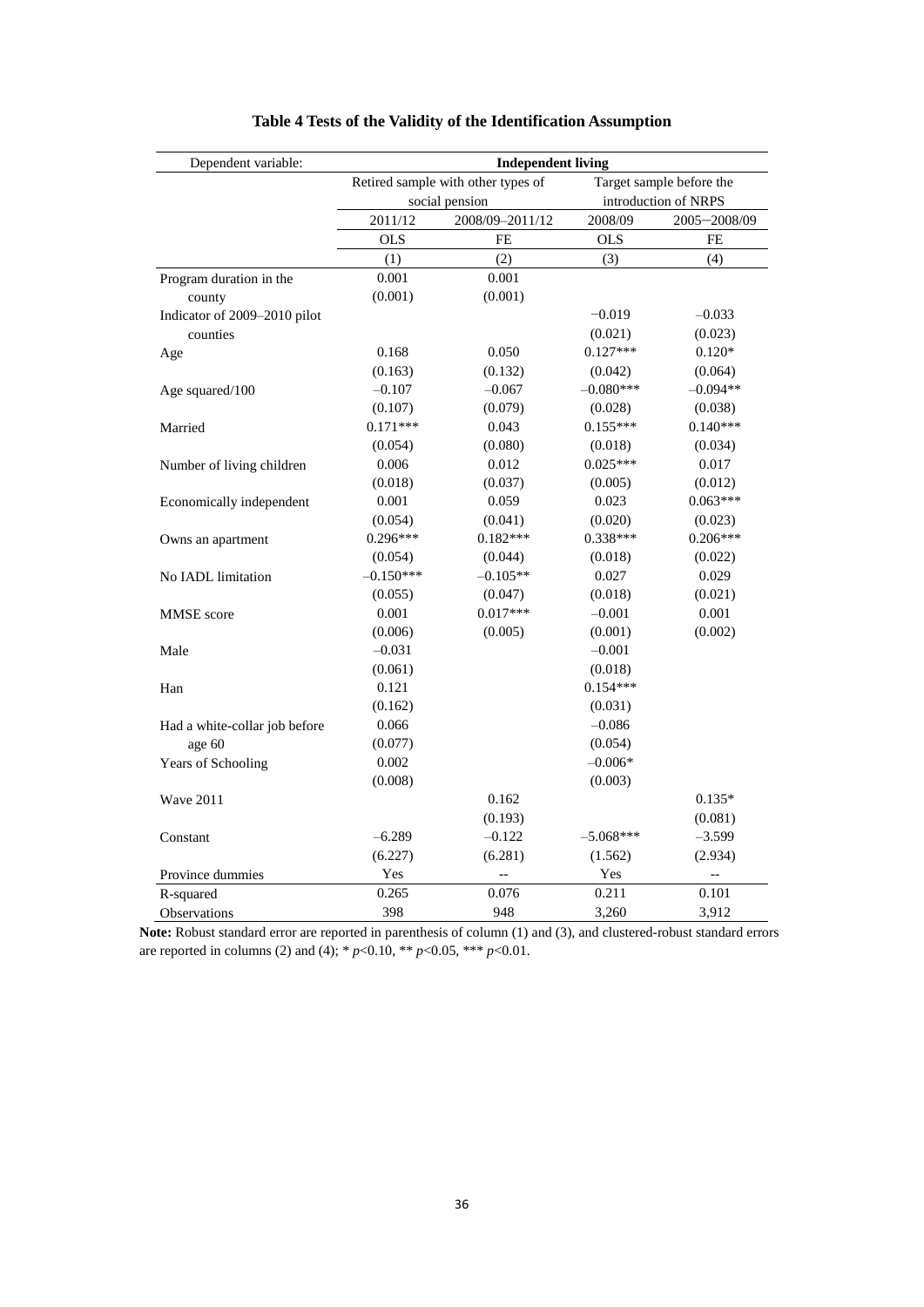|                                                    | <b>Estimate on NRPS enrollment</b> |            |          | <b>Estimate on In(pension income)</b> |         |
|----------------------------------------------------|------------------------------------|------------|----------|---------------------------------------|---------|
|                                                    | FE                                 | FE-IV      | FE       | FE-IV                                 | [mean]  |
| Data                                               | (1)                                | (2)        | (3)      | (4)                                   | (5)     |
| Panel 1. Subsamples by Presence of Nearby Children |                                    |            |          |                                       |         |
| Has children living nearby                         | 0.052                              | $0.213***$ | 0.007    | $0.049***$                            | [0.479] |
|                                                    | (0.032)                            | (0.067)    | (0.008)  | (0.015)                               |         |
| Number of observations                             | 3,159                              | 3,126      | 3,098    | 3,004                                 |         |
| Has no children living nearby                      | 0.025                              | 0.124      | 0.004    | $0.033*$                              | [0.144] |
|                                                    | (0.037)                            | (0.079)    | (0.009)  | (0.018)                               |         |
| Number of observations                             | 1,923                              | 1,908      | 1,885    | 1,832                                 |         |
| Panel 2. Subsamples by Economic Independence       |                                    |            |          |                                       |         |
| Economically independent                           | 0.024                              | $0.309***$ | $-0.002$ | $0.065***$                            | [0.582] |
|                                                    | (0.049)                            | (0.114)    | (0.011)  | (0.025)                               |         |
| Number of observations                             | 1,337                              | 1,322      | 1,317    | 1,282                                 |         |
| Economically dependent                             | 0.026                              | 0.068      | 0.001    | 0.017                                 | [0.519] |
|                                                    | (0.038)                            | (0.086)    | (0.009)  | (0.020)                               |         |
| Number of observations                             | 2,219                              | 2,198      | 2,172    | 2,104                                 |         |
| Panel 3. Subsamples by Homeownership               |                                    |            |          |                                       |         |
| House owner                                        | 0.024                              | $0.240**$  | 0.002    | $0.050**$                             | [0.667] |
|                                                    | (0.037)                            | (0.096)    | (0.009)  | (0.021)                               |         |
| Number of observations                             | 2,262                              | 2,236      | 2,220    | 2,152                                 |         |
| Not house owner                                    | 0.026                              | 0.091      | $-0.002$ | 0.026                                 | [0.325] |
|                                                    | (0.050)                            | (0.093)    | (0.012)  | (0.022)                               |         |
| Number of observations                             | 1,294                              | 1,284      | 1,269    | 1,234                                 |         |
| Panel 4. Subsamples by Education                   |                                    |            |          |                                       |         |
| Educated                                           | 0.055                              | $0.380***$ | 0.007    | $0.085***$                            | [0.543] |
|                                                    | (0.044)                            | (0.105)    | (0.011)  | (0.024)                               |         |
| Number of observations                             | 1,702                              | 1,682      | 1,668    | 1,614                                 |         |
| <i>Illiterate</i>                                  | 0.004                              | $-0.005$   | $-0.005$ | 0.000                                 | [0.543] |
|                                                    | (0.040)                            | (0.094)    | (0.010)  | (0.022)                               |         |
| Number of observations                             | 1,848                              | 1,832      | 1,815    | 1,766                                 |         |
| <b>Panel 5. Subsamples by Marital Status</b>       |                                    |            |          |                                       |         |
| Married                                            | 0.006                              | $0.201**$  | $-0.005$ | $0.044**$                             | [0.618] |
|                                                    | (0.039)                            | (0.099)    | (0.009)  | (0.022)                               |         |
| Number of observations                             | 2,151                              | 2,132      | 2,113    | 2,056                                 |         |
| Widowed                                            | 0.061                              | 0.143      | 0.008    | 0.034                                 | [0.432] |
|                                                    | (0.047)                            | (0.090)    | (0.011)  | (0.021)                               |         |
| Number of observations                             | 1,405                              | 1,388      | 1,376    | 1,330                                 |         |
| Panel 6. Subsamples by Health Status               |                                    |            |          |                                       |         |
| No IADL limitation                                 | 0.032                              | $0.266***$ | 0.003    | $0.060***$                            | [0.556] |
|                                                    | (0.037)                            | (0.083)    | (0.009)  | (0.018)                               |         |
| Number of observations                             | 2,493                              | 2,470      | 2,448    | 2,380                                 |         |
| Have IADL limitation                               | $-0.001$                           | $-0.018$   | $-0.011$ | $-0.007$                              | [0.512] |
|                                                    | (0.049)                            | (0.122)    | (0.012)  | (0.029)                               |         |
| Number of observations                             | 1,063                              | 1,050      | 1,041    | 1,006                                 |         |

#### **Table 5 Effects of the NRPS on Independent Living by Population Groups**

#### **Note**:

(a) Cluster-robust standard errors are reported in parentheses; \* *p*<0.10, \*\* *p*<0.05, \*\*\* *p*<0.01.

(b) Other control variables include age; age squared/100; marital status; number of living children; indicators of being economically independent, owning an apartment, and no IADL limitation; MMSE score; and a wave dummy.

(c) Baseline sample means of independent living for each subgroup are reported in the square brackets.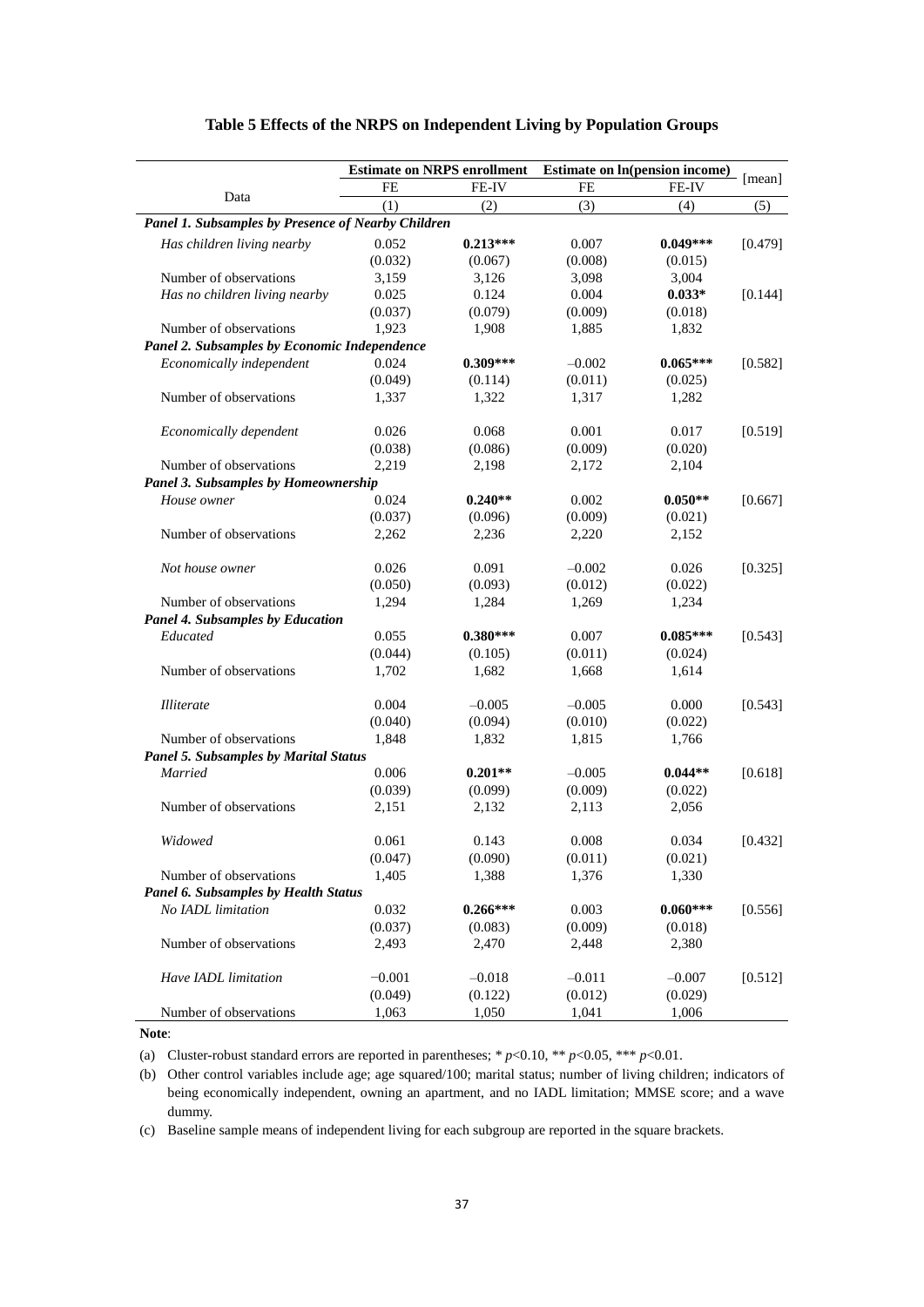| Dependent variable:                      | <b>Independent living</b> |                  |                  |            |  |
|------------------------------------------|---------------------------|------------------|------------------|------------|--|
|                                          | <b>OLS</b>                | 2SLS             | <b>OLS</b>       | 2SLS       |  |
|                                          | (1)                       | $\overline{(2)}$ | $\overline{(3)}$ | (4)        |  |
| NRPS enrollment in last year of life     | $-0.039$                  | 0.213            |                  |            |  |
|                                          | (0.077)                   | (0.422)          |                  |            |  |
| In (pension income) in last year of life |                           |                  | $-0.004$         | 0.042      |  |
|                                          |                           |                  | (0.017)          | (0.099)    |  |
| Age in last year of life                 | 0.090                     | 0.080            | 0.095            | 0.090      |  |
|                                          | (0.139)                   | (0.134)          | (0.139)          | (0.133)    |  |
| Age squared/100                          | $-0.061$                  | $-0.053$         | $-0.064$         | $-0.059$   |  |
|                                          | (0.089)                   | (0.086)          | (0.089)          | (0.085)    |  |
| Married in last year of life             | $0.207***$                | $0.206***$       | $0.209***$       | $0.210***$ |  |
|                                          | (0.050)                   | (0.049)          | (0.050)          | (0.049)    |  |
| Economically independent in last year    | $0.138*$                  | 0.125            | $0.134*$         | 0.121      |  |
| of life                                  | (0.080)                   | (0.082)          | (0.080)          | (0.084)    |  |
| No ADL limitation in last year of life   | 0.087                     | $0.090*$         | 0.085            | 0.087      |  |
|                                          | (0.054)                   | (0.053)          | (0.054)          | (0.053)    |  |
| MMSE score in wave 2008                  | $-0.001$                  | $-0.001$         | $-0.001$         | $-0.001$   |  |
|                                          | (0.003)                   | (0.003)          | (0.003)          | (0.003)    |  |
| Number of living children in wave 2008   | 0.011                     | 0.011            | 0.011            | 0.010      |  |
|                                          | (0.013)                   | (0.012)          | (0.013)          | (0.013)    |  |
| Owns an apartment in wave 2008           | $0.146***$                | $0.148***$       | $0.148***$       | $0.151***$ |  |
|                                          | (0.050)                   | (0.049)          | (0.050)          | (0.049)    |  |
| Male                                     | 0.019                     | 0.009            | 0.018            | 0.013      |  |
|                                          | (0.050)                   | (0.052)          | (0.050)          | (0.050)    |  |
| Han                                      | 0.139                     | 0.139            | 0.139            | 0.141      |  |
|                                          | (0.090)                   | (0.086)          | (0.090)          | (0.086)    |  |
| Had a white-collar job before age 60     | 0.073                     | 0.093            | 0.071            | 0.087      |  |
|                                          | (0.170)                   | (0.165)          | (0.170)          | (0.165)    |  |
| Years of schooling                       | $-0.011$                  | $-0.010$         | $-0.012$         | $-0.011$   |  |
|                                          | (0.010)                   | (0.010)          | (0.010)          | (0.010)    |  |
| Constant                                 | $-3.533$                  | $-3.374$         | $-3.758$         | $-3.767$   |  |
|                                          | (5.417)                   | (5.196)          | (5.404)          | (5.157)    |  |
| Province dummies                         | Yes                       | Yes              | Yes              | Yes        |  |
| $R$ -squared                             | 0.195                     | 0.177            | 0.194            | 0.180      |  |
| Number of observations                   | 467                       | 467              | 465              | 465        |  |

#### **Table 6 Effect of the NRPS on Independent Living for the Deceased Sample**

**Note:** Robust standard errors are reported in parentheses; \* *p*<0.10, \*\* *p*<0.05, \*\*\* *p*<0.01.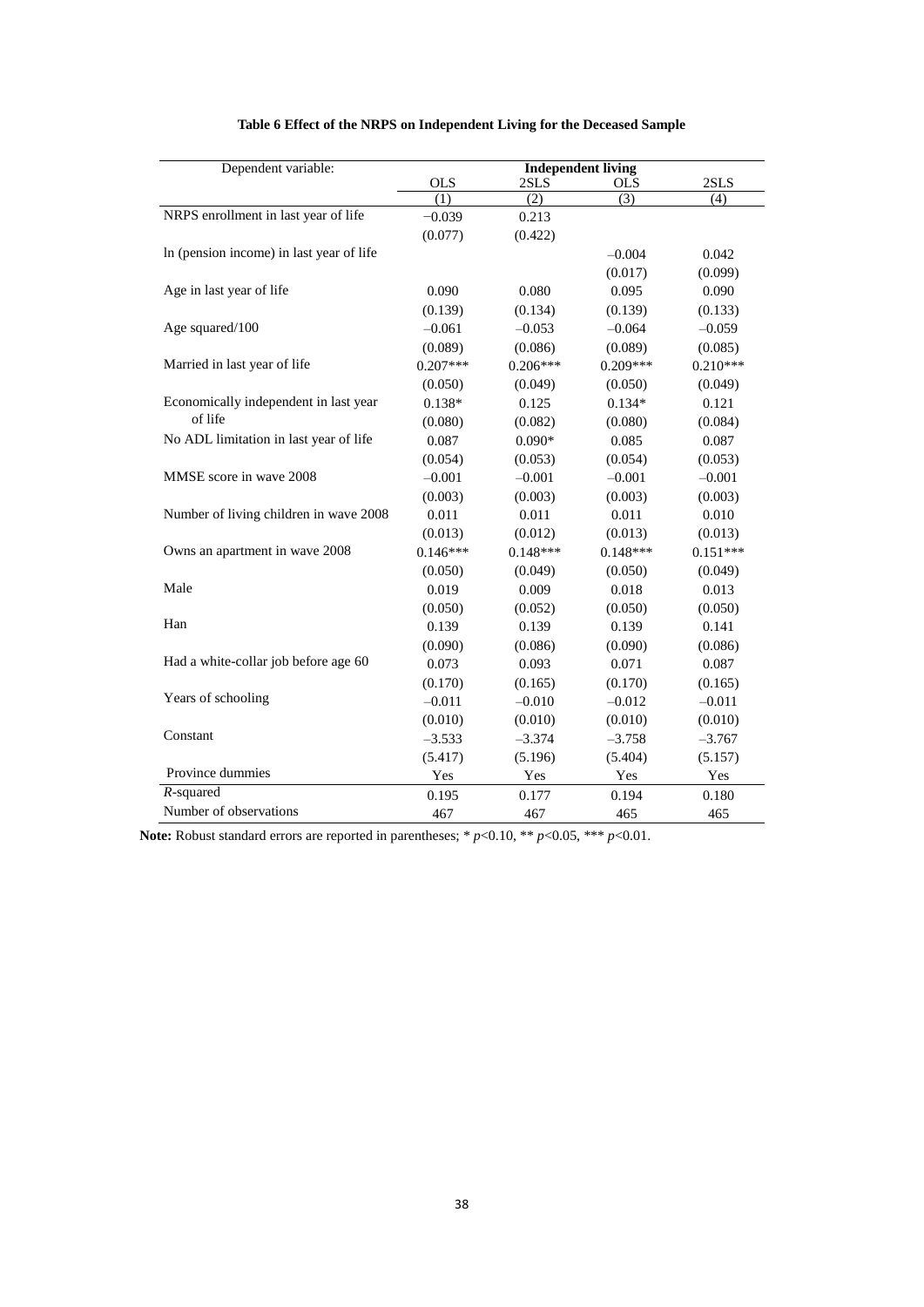| Dependent variable:                                       | Independent living |             |  |  |
|-----------------------------------------------------------|--------------------|-------------|--|--|
| Variables                                                 | Coef.              | Robust S.E. |  |  |
| Age                                                       | 0.007              | (0.006)     |  |  |
| Male                                                      | $-0.073$           | (0.064)     |  |  |
| Han                                                       | $0.589***$         | (0.123)     |  |  |
| Married                                                   | $0.402***$         | (0.064)     |  |  |
| Years of schooling                                        | $-0.022*$          | (0.012)     |  |  |
| Economically independent                                  | 0.019              | (0.070)     |  |  |
| Owns an apartment                                         | $0.777***$         | (0.063)     |  |  |
| Had a white-collar job before age 60                      | $-0.170$           | (0.215)     |  |  |
| Number of living children                                 | $0.077***$         | (0.019)     |  |  |
| No IADL limitation                                        | 0.064              | (0.068)     |  |  |
| <b>MMSE</b> score                                         | 0.000              | (0.006)     |  |  |
| Constant                                                  | $-1.996***$        | (0.644)     |  |  |
| Attrition (loss to follow-up)                             | $-0.262$           | (1.777)     |  |  |
| Attrition $\times$ age                                    | 0.010              | (0.018)     |  |  |
| Attrition $\times$ male                                   | 0.022              | (0.203)     |  |  |
| Attrition $\times$ Han                                    | 0.156              | (0.417)     |  |  |
| Attrition $\times$ married                                | $-0.052$           | (0.195)     |  |  |
| Attrition $\times$ years of schooling                     | $-0.011$           | (0.041)     |  |  |
| Attrition $\times$ log (household income per capita)      | 0.108              | (0.223)     |  |  |
| Attrition $\times$ economically independent               | $0.494**$          | (0.215)     |  |  |
| Attrition $\times$ owns an apartment                      | 0.285              | (0.749)     |  |  |
| Attrition $\times$ had a white-collar job before age 60   | $-0.059$           | (0.060)     |  |  |
| Attrition $\times$ number of living children              | 0.090              | (0.201)     |  |  |
| Attrition $\times$ no IADL limitation                     | $-0.021$           | (0.017)     |  |  |
| Attrition × MMSE score                                    | 0.007              | (0.006)     |  |  |
| Attrition × province Dummies                              | Yes                |             |  |  |
| Province dummies                                          | Yes                |             |  |  |
| Observations                                              | 2,568              |             |  |  |
| F-statistic for test on the joint effect of attrition on: |                    |             |  |  |
| constant and coefficient estimates                        | $F = 34.50$        | $P = 0.304$ |  |  |
| all coefficient estimates but no constant                 | $F = 32.11$        | $P = 0.363$ |  |  |
| constant only                                             | $F = 0.02$         | $P=0.883$   |  |  |

Note: Robust standard errors are reported in parentheses; \* *p*<0.10, \*\* *p*<0.05, \*\*\* *p*<0.01.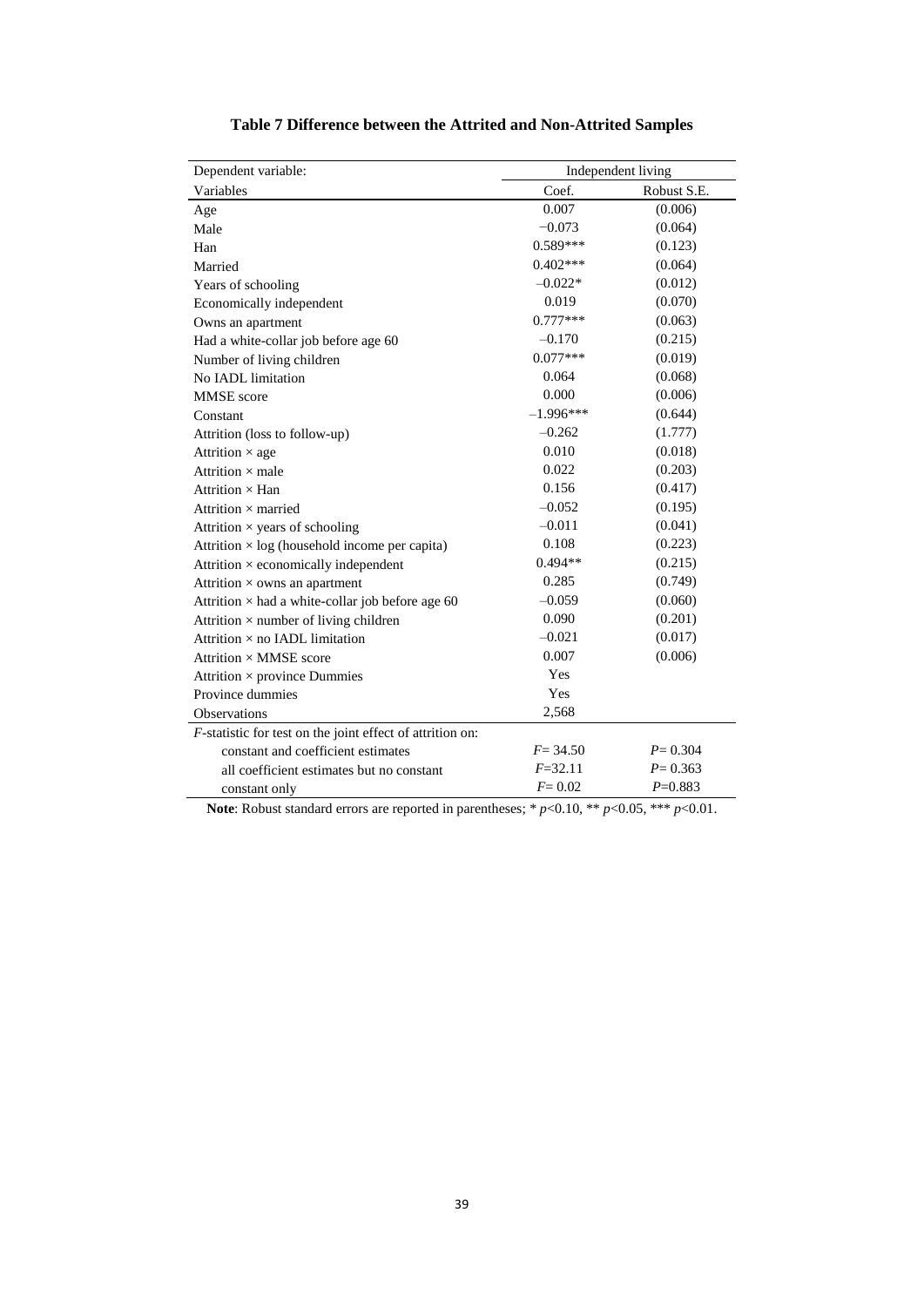### **APPENDIX**

| <b>Main analysis</b>                                             | <b>Number</b><br><b>Excluded</b> | <b>Number</b><br>remaining |
|------------------------------------------------------------------|----------------------------------|----------------------------|
| <b>CLHLS 2008</b>                                                |                                  | 16552                      |
| Restrict to rural respondents aged 65–84                         | 13341                            | 3211                       |
| Exclude respondents with missing values for social pension       | 88                               | 3123                       |
| Exclude respondents with any other types of social pension       | 476                              | 2647                       |
| Exclude respondents residing in elderly centers or nursing homes | 20                               | 2627                       |
| Respondents lost to follow-up in 2011/12 survey                  |                                  | 316                        |
| Respondents deceased before 2011/12 survey                       |                                  | 485                        |
| Participated in NRPS                                             |                                  | 40 (8.25%)                 |
| Did not participate in NRPS                                      |                                  | 445 (91.75%)               |
| Respondents reinterviewed in 2011/12 survey                      |                                  | 1826                       |
| Participated in NRPS                                             |                                  | 419 (22.95%)               |
| Did not participate in NRPS                                      |                                  | 1407 (77.05%)              |

### **Table A1 Number of respondents**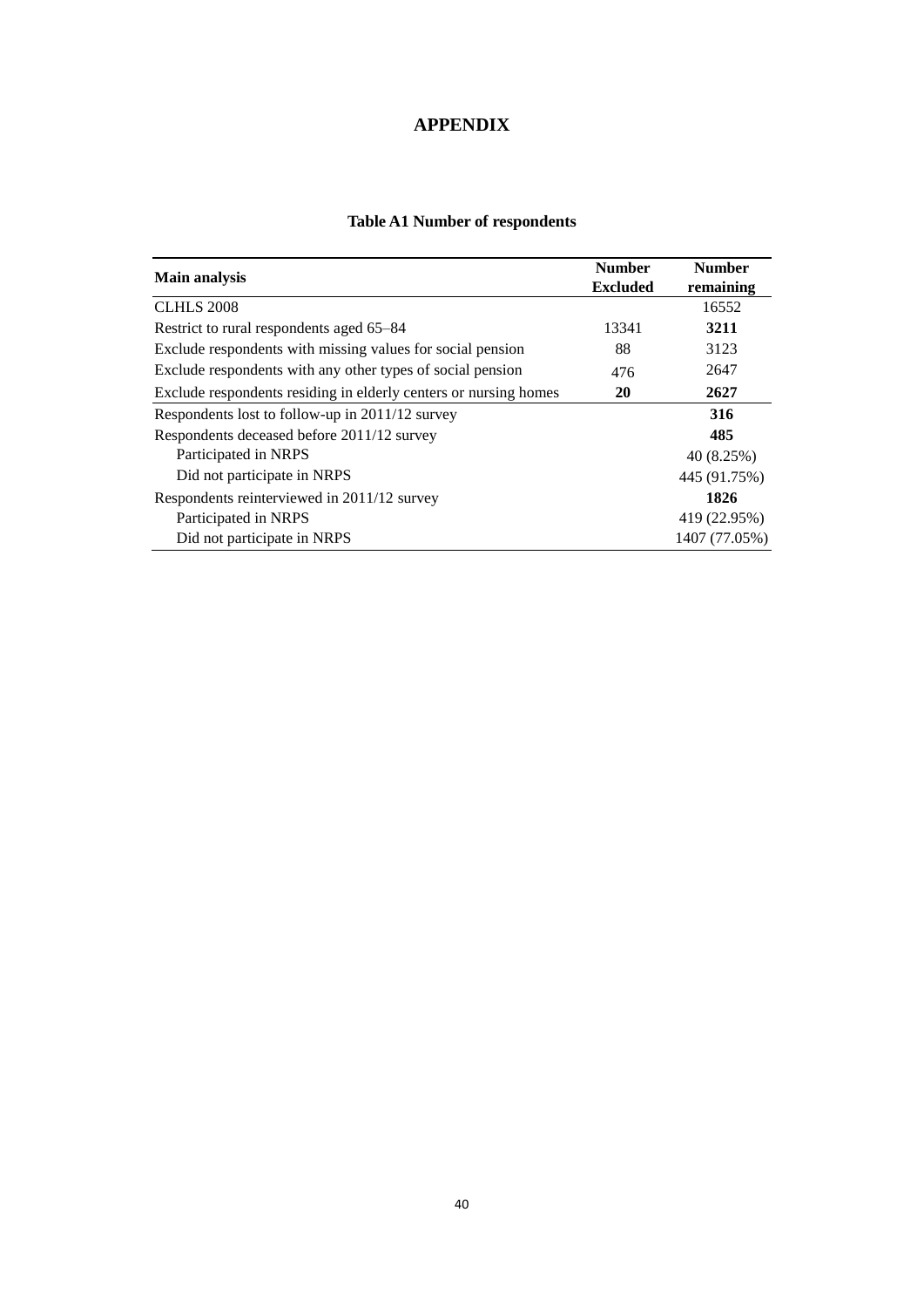| Dependent variable:                    |          | <b>NRPS</b> enrollment |           | <b>Pension income</b> |         |
|----------------------------------------|----------|------------------------|-----------|-----------------------|---------|
| Data                                   | FE       | <b>FE-IV</b>           | FE        | <b>FE-IV</b>          | [mean]  |
|                                        | (1)      | (2)                    | (4)       | (5)                   | (6)     |
| The oldest-old (age 85 and above)      | $-0.022$ | $-0.036$               | $-0.008$  | $-0.011$              | [0.304] |
|                                        | (0.023)  | (0.055)                | (0.005)   | (0.012)               |         |
| Number of observations                 | 3.599    | 3.542                  | 3,533     | 3.410                 |         |
|                                        |          |                        |           |                       |         |
| The oldest-old with no IADL limitation | 0.018    | 0.003                  | 0.005     | 0.009                 | [0.440] |
|                                        | (0.063)  | (0.145)                | (0.015)   | (0.031)               |         |
| Number of observations                 | 539      | 532                    | 533       | 520                   |         |
|                                        |          |                        |           |                       |         |
| The oldest-old with IADL limitation    | $-0.029$ | $-0.048$               | $-0.011*$ | $-0.017$              | [0.280] |
|                                        | (0.025)  | (0.059)                | (0.006)   | (0.013)               |         |
| Number of observations                 | 3,060    | 3,010                  | 3.000     | 2,890                 |         |

#### **Table A2 Effect of the NRPS on Independent Living for the Oldest-Old**

**Note**:

(a) Cluster-robust standard errors are reported in parentheses; \*  $p$  < 0.10, \*\*  $p$  < 0.05, \*\*\*  $p$  < 0.01.

(b) Other control variables include age; age squared/100; marital status; number of living children; indicators of being economically independent, owning an apartment, and no IADL limitation; MMSE score; and a wave dummy.

(c) Baseline sample means of independent living for each subgroup are reported in square brackets.